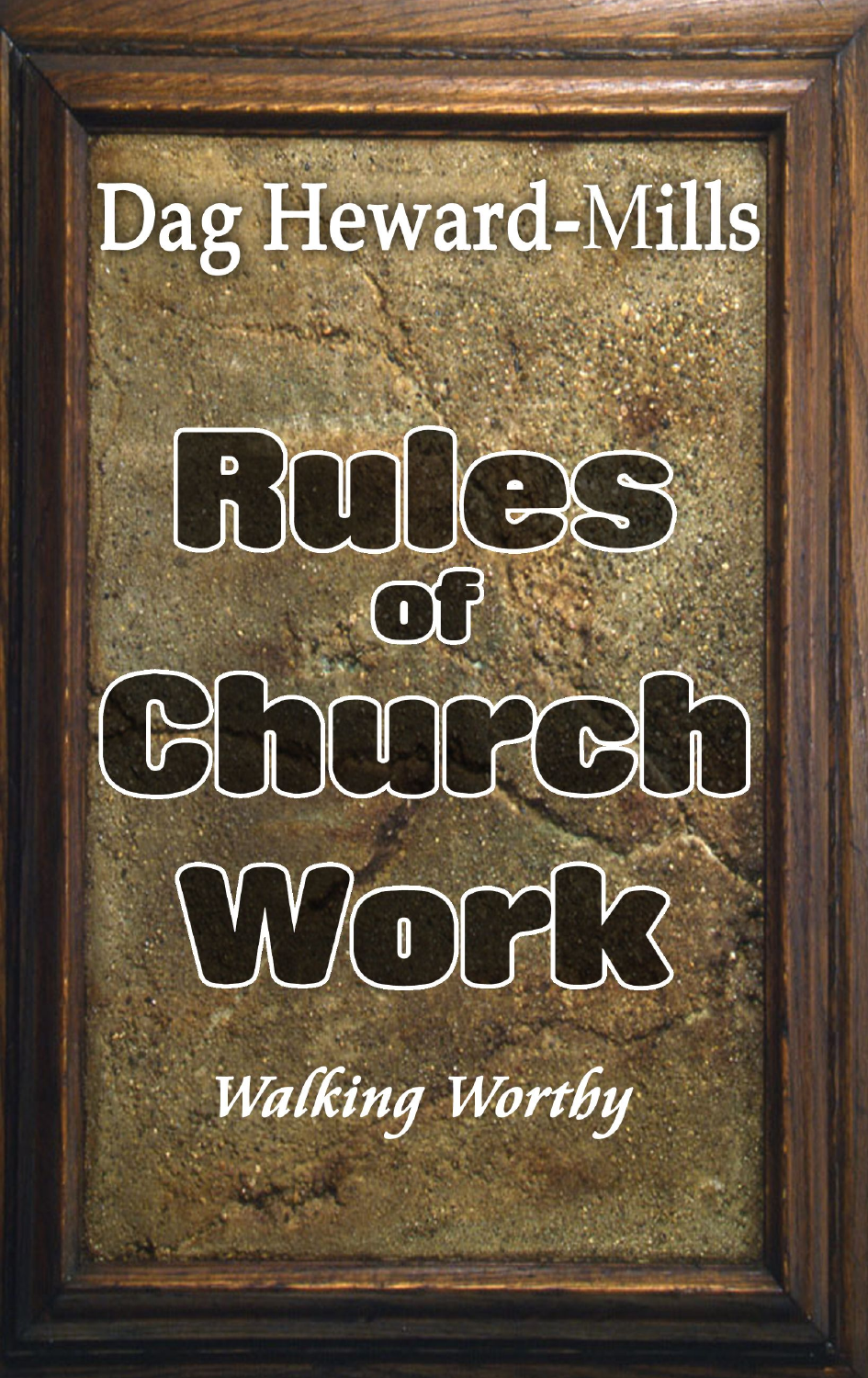## **Rules Of Church Work** By **Dag Heward-Mills**

,<br>\* \* \* \* \*

Copyright 2008 Dag Heward-Mills

Unless otherwise stated, all Scripture quotations are taken from the King James Version of the

Bible. E mail Dag Heward-Mills : info@daghewardmillsbooks.org evangelist@daghewardmills.org Find out more about Dag Heward-Mills at: <http://www.daghewardmills.org/>

# *Dedication*

To

## *Johnny Awanyo*

<span id="page-1-0"></span>Thank you for years of fixing "my plugs", building the best ever choirs and making music work in the church. Since you said "yes" in school, you have done every kind of church work.

## *Contents*

Chapter [1. Two Chances](#page-1-0) [Chapter 2. Being Made Fishers of Men](#page-2-0) [Chapter 3. Escape from Pharaoh](#page-4-0) Chapter 4. [Walking Worthy](#page-7-0) [Chapter 5. How to Walk Worthy](#page-11-0) [Chapter 6. Types of Full-Time](#page-16-0) Ministers [Chapter 7. Laws of the Mission](#page-19-0) [Chapter 8. The Laws of Personal Service](#page-23-0) [Chapter 9. The Laws of](#page-26-0) Placement [Chapter 10. How Your Value Is](#page-29-0) Determined. [Chapter 11. How to Enjoy Your Work](#page-37-0) [Chapter 12. How to Find Your](#page-41-0) Life's Work [Chapter 13. Avoiding](#page-43-0) Unsuitable Jobs Chapter 14. How [to Relate with Your Boss](#page-45-0)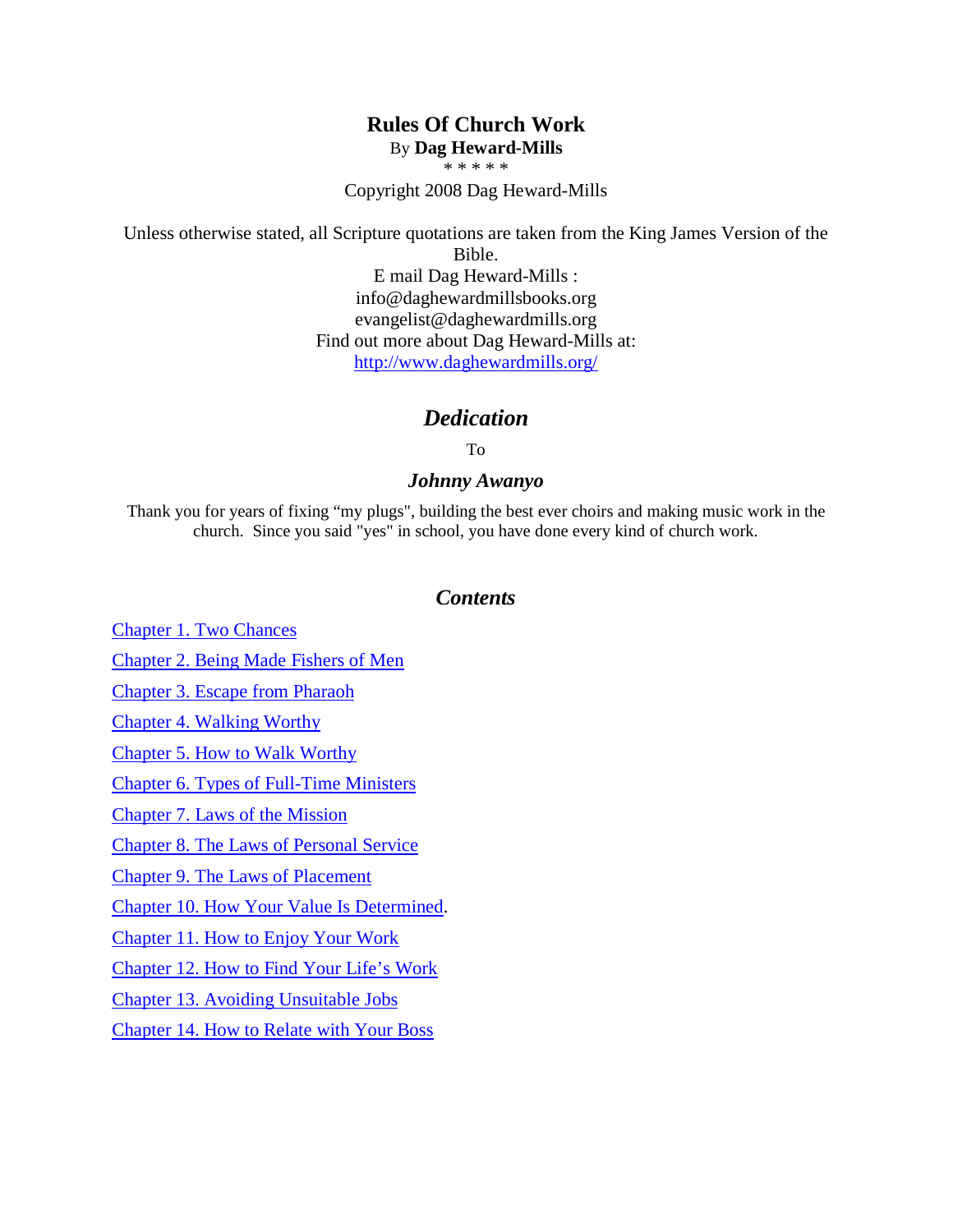# *[Chapter 1](#page-1-0)*

# *Two Chances [The First Call](#page-1-0)*

**Now the word of the LORD came unto Jonah the son of Amittai, saying, Arise, go to Nineveh, that great city, and cry against it; for their wickedness is come up before me.**

**Jonah 1:1-2**

## **The Second Call**

## **And the word of the LORD came unto Jonah THE SECOND TIME, saying, Arise, go unto Nineveh, that great city, and preach unto it the preaching that I bid thee.**

## **Jonah 3:1-2**

God is a God of mercy! He will give you a second chance to obey Him. Jonah is an example of someone who had a second chance to hear and obey. Sometimes we have only one chance!

## **The God of a Second Chance**

Perhaps, God has always wanted you to work in a church and that is why He created you. Perhaps you have been running away from God's call. But god is speaking to you again. God spoke to Jonah twice. In between the first and second calls, Jonah had many experiences. He experienced the storms of life and the prison of the whale's belly. Perhaps after many hard experiences, you are ready to listen to God.

Perhaps as you hold this book, God is giving you a second chance to work in His house. It is time to join the army for the last battle.

## **No Change in the Call**

You will notice that the first call and the second call were identical. In both the first and the second calls, Jonah was sent to the same city (Nineveh) with exactly the same message. The gifts and calling of God are without repentance **(Romans 11:29).**

God does not change His mind with the passage of time. Even after you have experienced the pain of storms and whales; bellies, He can still use you. Ten years may have passed since God first began to call you. It is not too late to obey Him.

I am glad I serve the God of the second chance!

# <span id="page-2-0"></span>*[Chapter 2](#page-1-0)*

# *[Being Made Fishers of Men](#page-1-0)*

Accepting the call of God is accepting to be made into something that you are not. Jesus offered to make Peter into what he was not - a fisher of men!

Coming into the ministry is not about making some great contribution to the kingdom of God. Nothing depends on you and nothing will be destroyed by you neglecting the ministry. We are all expendable and dispensable.

#### **For we can do nothing against the truth, but for the truth.**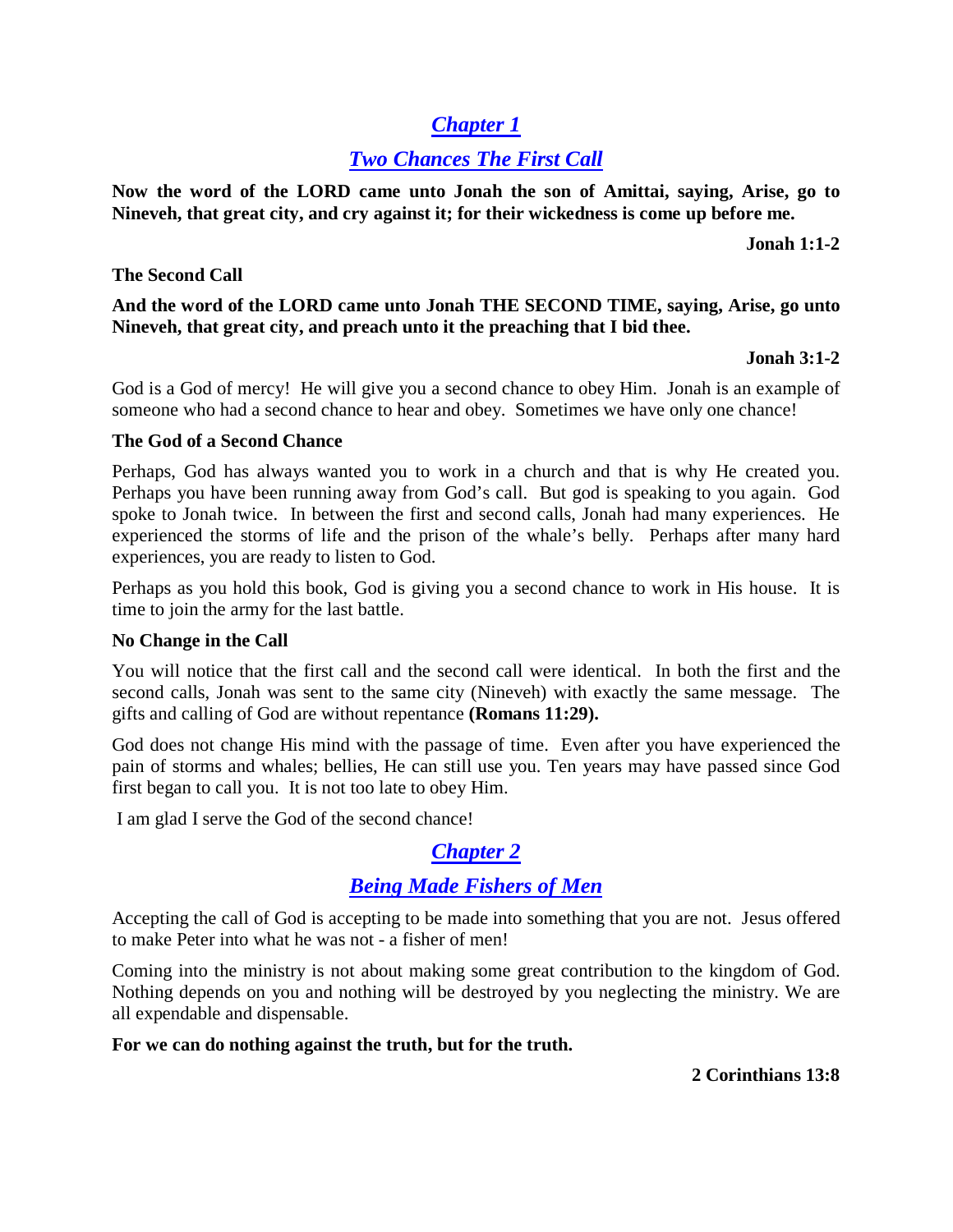This Scripture teaches us that there is nothing we can ever do that will go against the truth of God's Word. Our greatest mistakes will not hinder the truth of the Gospel. Greatly neglecting our call cannot change the course of God's triumphant army. It is our privilege to be called to this work. It is our honour to be involved. It is time to stop thinking that you are going to do something unusual for God.

Being in the ministry is a humbling experience in which you actually learn about God and receive mercy. Jesus told His disciples to follow Him and He would make them into something. In full-time ministry, you will be moulded into a vessel God can use.

## **And Jesus said unto them, Come ye after me, and I WILL MAKE you to become fishers of men.**

## **Mark 1:17**

In full-time ministry, you will be transformed by the renewing of your mind and by the numerous humbling experiences that await you. Full-time ministry is actually the beginning of a journey that brings you closer to God. It changes you and makes you a humble person. The very nature of this despised work and the interaction with other Christians in ministry will surely break you down and make you a better person! Also, the interaction with outsiders who do not understand what full-time ministry is about will drive you deeper into God.

## **What Full-Time Ministry Is Not**

Being in full-time ministry is when Jesus makes you into "fishers of men". Being paid by the ministry does not necessarily make you a full-time minister.

Switching your source of salary from the bank to the church does not mean you are in full-time ministry. Full-time ministry is an all-encompassing step in which you follow the Lord absolutely. Your following Him will mean many things, including some of the points listed below.

Full-time ministry is not as simple as switching jobs. It is a lifetime commitment. It will swallow your whole being and you will be transformed by the power of God.

#### **Full-time ministry is not any of these:**

Full-time ministry is not a convenient job option.

Full-time ministry is not an easier job option.

Full-time ministry is not a retirement plan for the elderly.

Full-time ministry is not an arrangement for redeployed workers.

Full-time ministry is not a refuge for mothers of little children.

Full-time ministry is not a last-minute death wish for people who have spent their better years doing other things.

Full-time ministry is not a camouflaged business plan. Some people want to use full-time ministry to ensure a regular salary whilst they do their businesses on the side. Business is business and ministry is ministry!

Full-time ministry is not an activity for people in between jobs.

Full-time ministry is not a springboard for men with secular ambitions.

Full-time ministry is not a poverty alleviation scheme. Sometimes it is financially better to work in the ministry.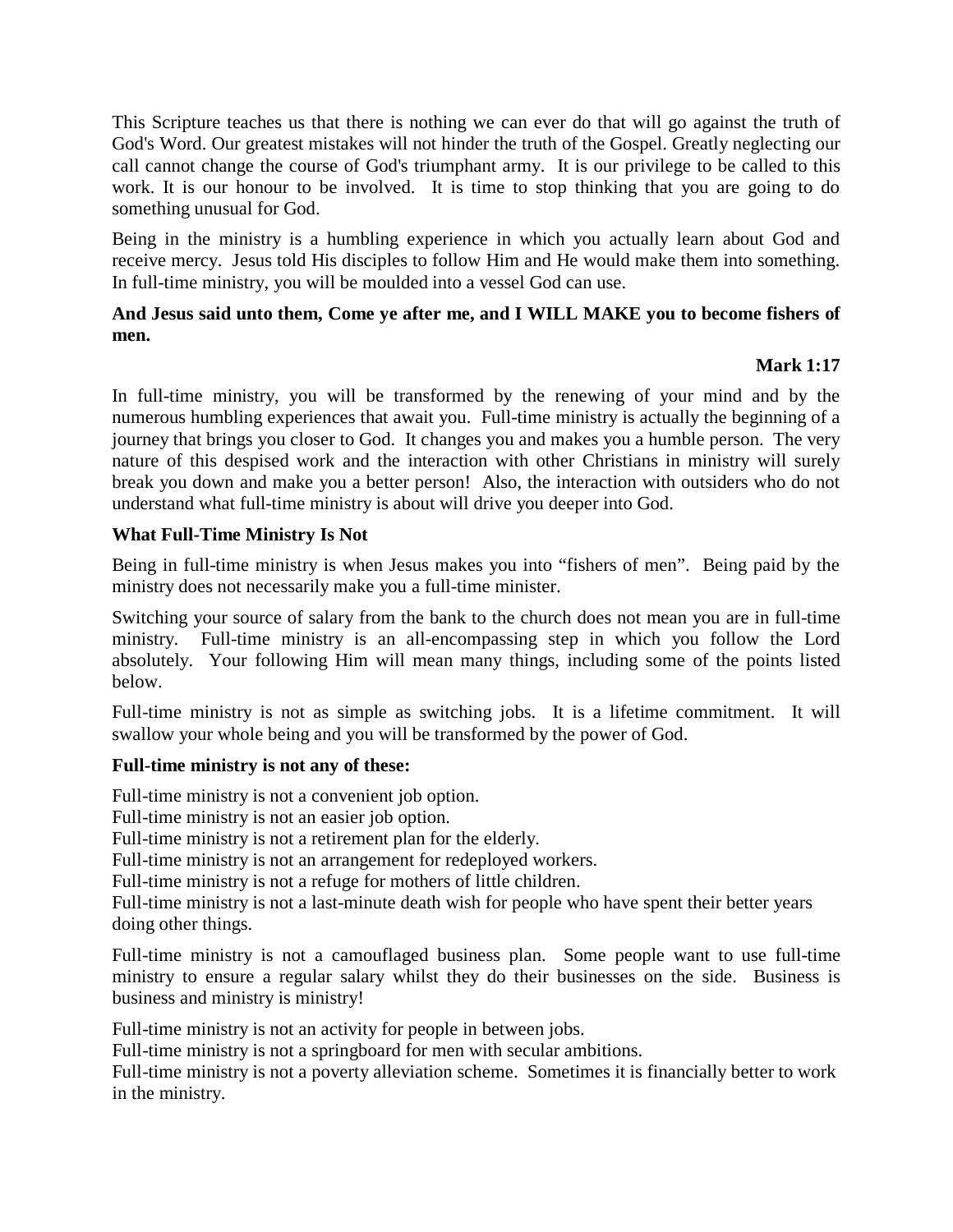Full-time ministry is not the same as transferring your profession from the secular world to the church. The fact that you were an accountant in the world does not mean that you must be an accountant in the church.

Full-time ministry is not just about switching your source of salary.

Full-time ministry is not a vacation job. Full-time ministry is not something for students to do to whilst on holiday.

### **Delusions about Full-Time Ministry**

There are common current state delusions that plague people in different circumstances. People in full-time ministry are not spared their share of delusions. Some of the delusions that afflict a full-time minister are:

1. Because I am in full-time ministry I am special.

2. Because I am in full-time ministry I will have a good salary.

3. Because I am in full-time ministry I have taken the highest spiritual step and there are no more spiritual steps to be taken.

- 4. Because I am in full-time ministry I am better than lay ministers.
- 5. Because I am in full-time ministry I will travel to foreign countries.
- 6. Because I am in full-time ministry I will have a big house.
- 7. Because I am in full-time ministry I will have a car.
- 8. Because I am in full-time ministry I will be rich.
- 9. Because I am in full-time ministry I have become spiritual.
- 10. Because I am in full-time ministry I will have a better marriage and a better family life.

11. Because I am in full-time ministry I will have more time to pray, worship and study the Word.

- 12. Because I am in full-time ministry God is very pleased with me.
- 13. Because I am in full-time ministry I am walking in love.
- 14. Because I am in full-time ministry my judgment will be easy.
- 15. Because I am in full-time ministry I am anointed and protected.
- 16. Because I am in full-time ministry my children will turn out very well.
- 17. Because I am in full-time ministry I will go to Heaven by all means.

18. Because I am in full-time ministry I am loyal.

None of the things listed above are necessarily true. They may be true, but many of them may not be true in your case. And they are definitely not things that will happen automatically. You must seek God in full-time ministry so that all His plans will come to pass.

# <span id="page-4-0"></span>*[Chapter 3](#page-1-0)*

# *[Escape from Pharaoh](#page-1-0)*

**There Is a Difference**

**But they will become his slaves so that they may LEARN THE DIFFERENCE between My service and the service of the kingdoms of the countries.**

**2 Chronicles 12:8, NASB**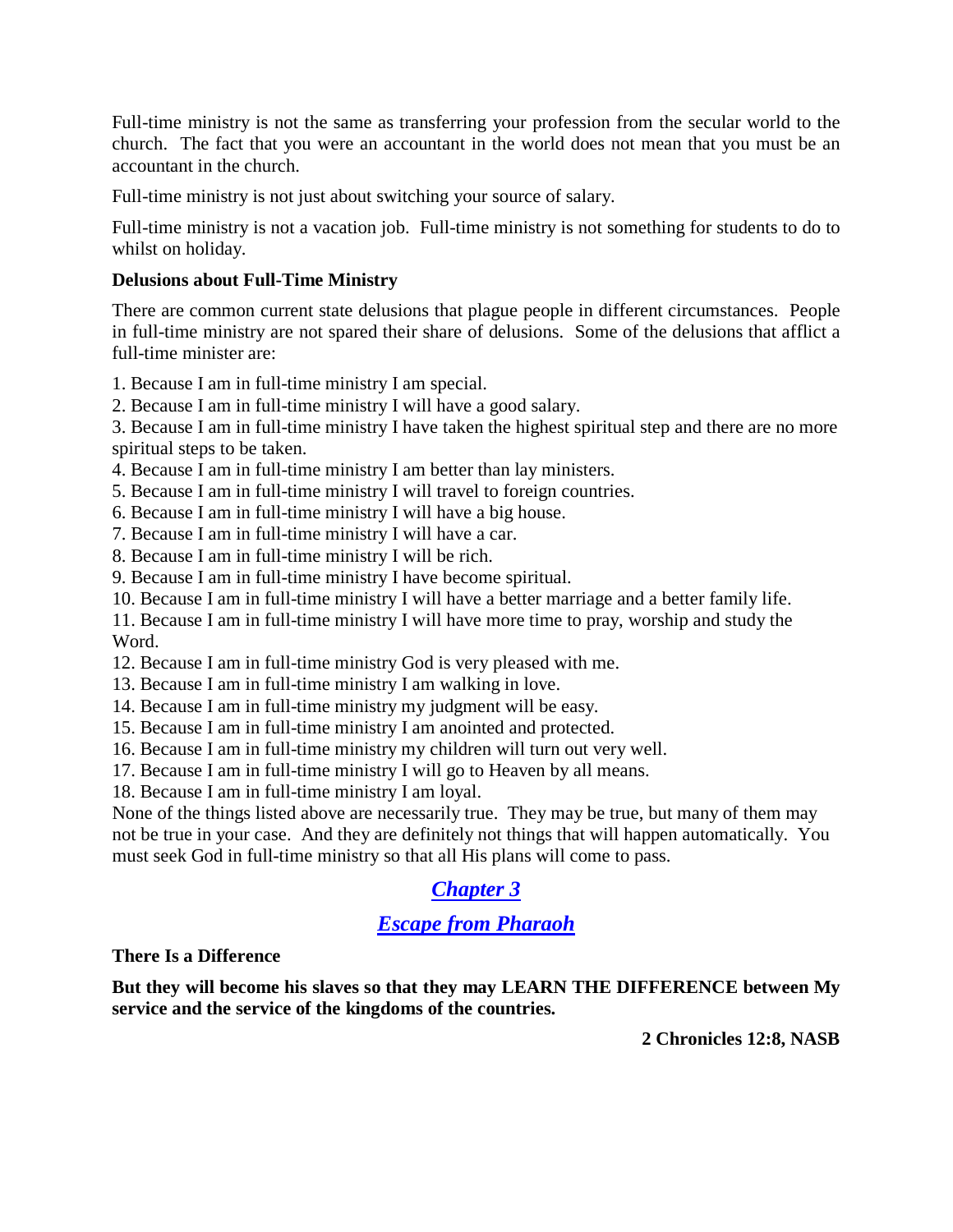When Rehoboam rebelled against God, the prophet sent him a chilling message. He told him he would show him the difference between working for God and working for the nations of the world.

There is a difference between working for God and working for the world. Amassing wealth in this fading world cannot be compared with the high calling of God.

To build an eternal city with real foundations is the highest privilege for mortal man. Most men spend their lives building temporary things which have no future. The average man is simply a builder of temporal sandcastles.

## **Who Is Pharaoh?**

Pharaoh is a "type" of Satan. Egypt is a "type" of the world and Israel is a "type" of God's people. Pharaoh afflicted God's people with hard labour and made them build treasure cities. This clearly depicts secular work today.

Most of the time spent in the secular world is spent building the cities of this world. By the time we are dead and gone, we have only added more beautiful buildings to the skyline of this world's cities.

The work of this world is with much rigour, much tension and much sweat. We are made to work harder and harder without realizing that we are actually building the treasure cities of this world. New York City, Paris, London, Accra, Lagos and Nairobi were built with the sweat of hard-working human beings.

These human beings are dead and gone but the treasure cities remain. Their life's work may be summed up as a contribution to the development of the treasure cities of the world. Mind you, Satan said to Jesus when he showed Him the nations of this world:

## **All this power will I give thee, and the glory of them: for that is delivered unto me; and to whomsoever I will I give it.**

#### **Luke 4:6**

This shows us that it is actually Satan who exercises power over the cities of this world. The devil is the god of this world (2 Corinthians 4:4). It is Satan who has given the sons of men much hard labour and guided them to build the cities of this world.

Christians simply join the army of builders and contribute their quota to build these treasure cities.

**Now there arose up a new king over Egypt, which knew not Joseph.** 

**And he said unto his people, Behold, the people of the children of Israel are more and mightier than we:** 

**Come on, let us deal wisely with them; lest they multiply, and it come to pass, that, when there falleth out any war, they join also unto our enemies, and fight against us, and so get them up out of the land.**

**Therefore they did set over them taskmasters to afflict them with their burdens. And they built for Pharaoh treasure cities, Pithom and Raamses.**

**But the more they afflicted them, the more they multiplied and grew. And they were grieved because of the children of Israel.**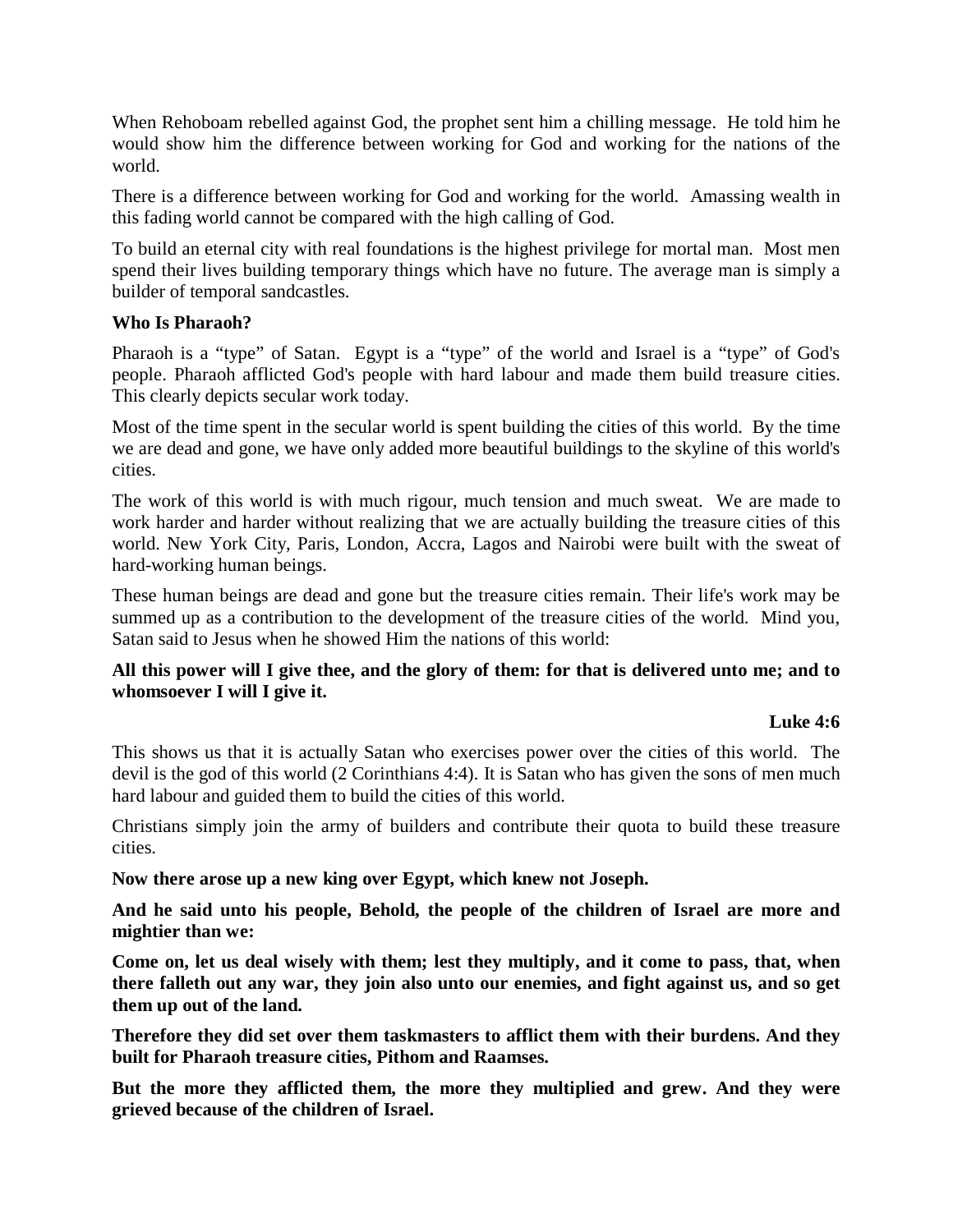## **And the Egyptians made the children of Israel to serve with rigour:**

#### **Exodus 1:8-13**

Just as Pharaoh controlled Egypt, Satan controls the world and its cities. That is why the entropy and confusion of this world is increasing steadily to its climax.

When you work in the financial institutions, banks and other secular organizations of this world, you can be compared to the Israelites working for Pharaoh; there is much rigour, much tension and much sweat about building sandcastles.

Moses requested that the people of Israel be set free so that they could serve the Lord. Anyone desiring to come into full-time ministry finds himself requesting a departure from the world system. Full-time ministry is service to the Lord! It is like going away from Egypt and into the desert to sacrifice to the Lord and build Him a tabernacle!

God wants His people to spend their time building Him a tabernacle and worshipping Him.

Of course, escaping from the world system is not going to be easy. It was not easy for Moses and the children of Israel to leave Egypt. It was only through a determined struggle that the people of God finally escaped from Pharaoh.

Dear friend, it will not be easy for you to escape from secular work. If it happens it will be through much struggle.

#### **Four Stages for Escape from Pharaoh**

#### **And it came to pass, when PHARAOH WOULD HARDLY LET US GO...**

#### **Exodus 13:15**

Pharaoh was not pleased to let the children of Israel go free. There are four stages that every Christian may go through in order to break out into full-time ministry. You must recognize each of these situations when you are presented with them.

#### **Stage 1:** *Pharaoh does not want you to leave his employment.*

## **And Pharaoh said, Who is the Lord, that I should obey his voice to let Israel go? I know not the Lord, NEITHER WILL I LET ISRAEL GO.**

#### **Exodus 5:2**

Pharaoh wants you to work for him until you are dead. He wants you to sweat and toil until you die. Satan knows that many people will never reach the retirement age. He deludes them into working towards an imaginary retirement which will never materialize.

#### **Stage 2:** *Pharaoh will allow you to serve God but wants you to remain with him.*

#### **And Pharaoh called for Moses and for Aaron, and said, Go ye, sacrifice to your God IN THE LAND.**

#### **Exodus 8:25**

In this next stage, Pharaoh yields to some pressure. He agrees that you should serve God but you must remain in Egypt. You must continue to build Pharaoh's pyramids. This form of service is politely called the lay ministry. Serving God, but well fastened to the world system of earning money!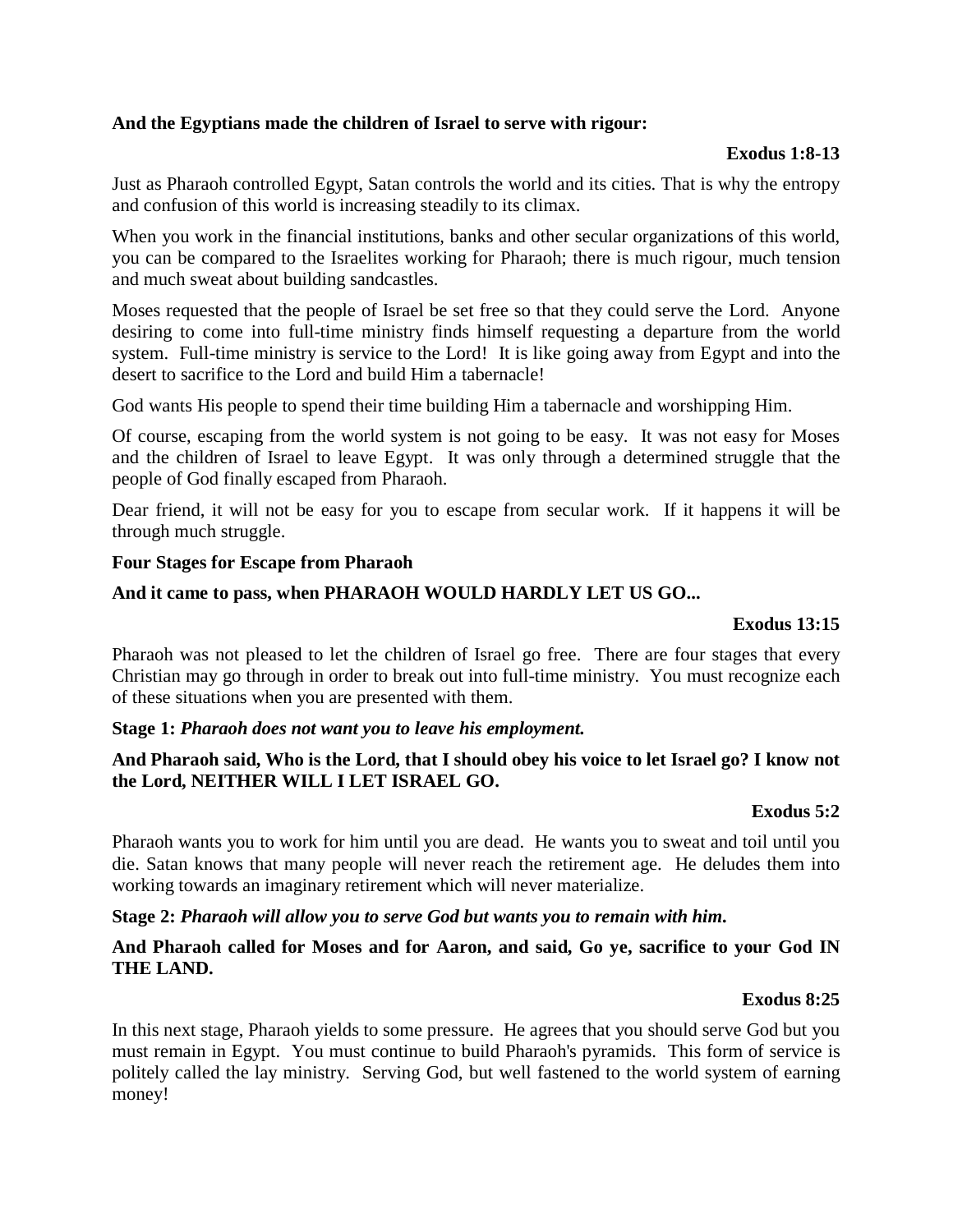Pharaoh will prescribe when you can go to church and when you cannot. Once you are in his land, you belong to him and he decides everything you do. He decides when you wake up and when you go to bed. He decides what you do everyday of the week. He leaves you with only Sundays to relax but sometimes he will take even that from you.

Why should Pharaoh tell you to serve God only on Sunday afternoons and Wednesday evenings? Why can't you serve God on Monday mornings as well? Why should Pharaoh control what I do on Tuesdays, Wednesdays, Thursdays and Fridays? When Moses led the people of Israel to the wilderness, they were free to serve the Lord exclusively. This is the ultimate desire of God for every one of His children. Sadly though, very few ever get to this state of perfect liberation from Pharaoh and all that he represents.

#### **Stage 3:** *Pharaoh does not want you to go too far.*

## **And Pharaoh said, I will let you go, that ye may sacrifice to the LORD your God in the wilderness; ONLY YE SHALL NOT GO VERY FAR away: intreat for me.**

## **Exodus 8:28**

In stage three, you are warned not to go too far with God and the ministry. Many Christians side with Pharaoh at this stage.

Good and moral Christians will warn of the dangers of extremism. Today's church is full of "Mr Good" and "Mrs. Perfect" who are neither hot nor cold. It is a church of "mature," moral, neverdo-wrong Christians who neither go too far nor too near! "Mr. Clean" is neither hot nor cold!

Something in between will do! When you suggest the idea of full-time ministry, they say you should not go too far.

#### **Stage 4:** *Pharaoh does not want you to risk your finances in ministry.*

## **And Pharaoh called unto Moses, and said, Go ye, serve the Lord; ONLY LET YOUR FLOCKS AND YOUR HERDS BE STAYED: let your little ones also go with you.**

#### **Exodus 10:24**

Today's lukewarm Christians want to serve God without risking anything. They fully agree with Pharaoh's suggestion about serving the Lord without risking their businesses or their earthly possessions.

The modern church, including the modern pastor, is amazed at the idea of professionals leaving their vocations for the ministry. What a glorious honour it is to receive an invitation of the Lord to build His tabernacle!

Yet, the voices of the ones who are neither hot nor cold drown the voice of the Spirit. They say, "Don't risk your life, don't risk the flocks, and don't risk your resources on a crazy adventure. Don't follow this crazy man."

Dear friend, there is no higher calling than to serve the King of Kings. Fight your way out of prison. Make it your life's ambition to follow the pillar of cloud and the pillar of fire. Make it your life's work to build His tabernacle rather than building the treasure cities of Pharaoh

# <span id="page-7-0"></span>*[Chapter 4](#page-1-0)*

# *[Walking Worthy](#page-1-0)*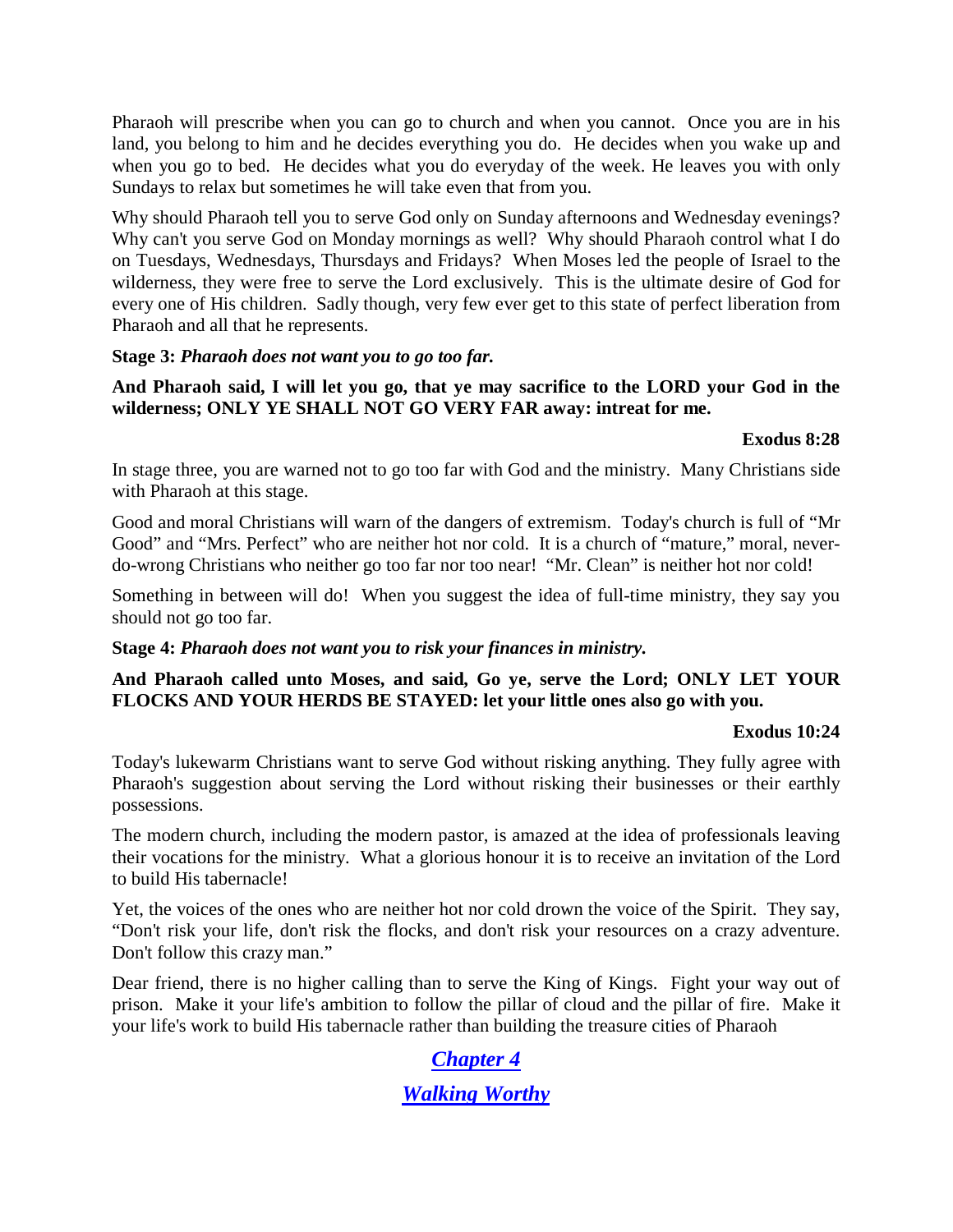## **...walk in a manner worthy of the calling with which you have been called,**

## **Ephesians 4:1, NASB**

The Apostle warns us all to walk in a manner worthy of the calling. I became a medical doctor in 1989. I had been in medical school for seven long years. It was a strange feeling to suddenly be a "respected" medical doctor. I had been a student for so long.

For the last twenty-five years of my life, I had been treated as a "young" student. Now, I was a "prestigious" doctor. I couldn't do some of the things I did before. I had to live up to the new and esteemed image of a medical doctor.

So it is with ministry. God wants you to live up to your new vocation of full-time ministry. You must endeavour to accomplish all that God has desired for you.

# **Four Reasons Why You Must Walk Worthy**

## **1. You must walk worthy because it is a privilege to be chosen.**

## **Therefore seeing we have this ministry, as WE HAVE RECEIVED MERCY, we faint not;**

## **2 Corinthians 4:1**

It is truly a privilege to be chosen by the Lord. To be saved is the highest privilege a human being could have. When I consider the millions of people who live and die, never knowing the Lord, I consider it my greatest blessing to be saved.

When I consider my friends and relatives who do not know the Lord, I am eternally grateful for my salvation. What more could I ask for? Yet there seems to be something higher that God is giving to some of us - a call to full-time ministry! This truly is the mercy of God. That is why you must walk worthy. To work for God is the opportunity very few people in this world will ever have.

## **2. You must walk worthy because you have a limited season of opportunity.**

This is what applies to the Levites: from twenty-five years old and upward they shall enter to perform service in the work of the tent of meeting.

## **But at the age of fifty years they shall retire from service in the work and not work any more.**

#### **Numbers 8:24-25, NASB**

From the Scripture above, a short period is allotted for the work of ministry. Some people delay unduly and lose their opportunity to work for God. It is a blessing if you responded to this call in time. It takes the grace of God to respond in time or even to respond at all!

If you find yourself working in a church, be thankful and behave yourself wisely because it is a privilege.

## **3. You must walk worthy because the grace of God has worked for you.**

## **By the grace of God I am what I am...**

## **1 Corinthians 15:10**

It takes the grace of God to even hear the call. It takes the grace of God to respond appropriately to the call of God. Most human beings do not respond appropriately to the call. Jonah messed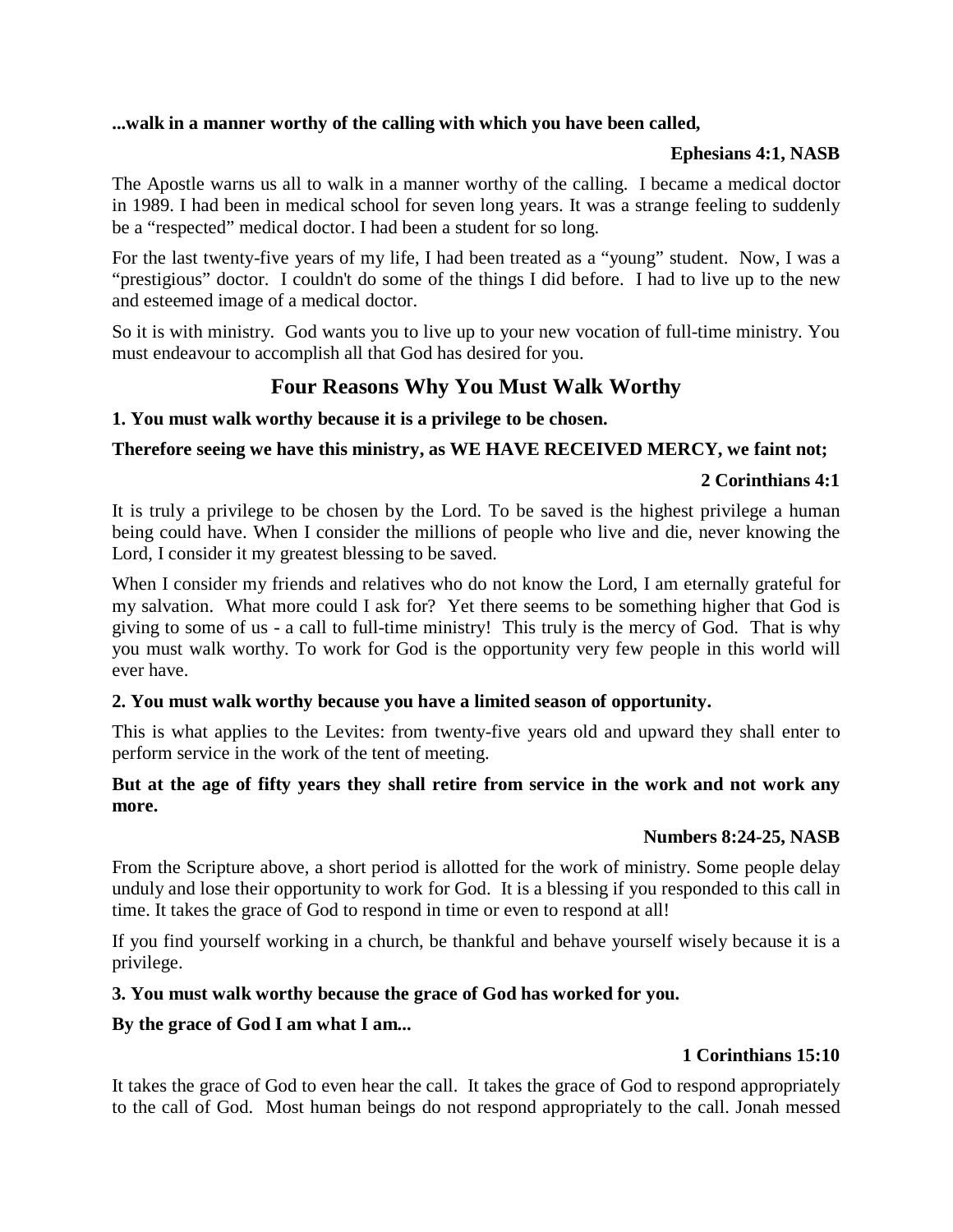things up and had to be swallowed by a whale. Moses could not accept his call until Aaron was brought into the picture.

Many people stay away from ministry because they do not know what their calling is. Some simply do not have the opportunity to work in a church. Paul said, "I am what I am by the grace of God." How true that is!

Coming into full-time ministry can be very complicated. Parents and friends are likely to oppose the ministry. I struggled to enter full-time ministry. I tried business and other ventures. I tried to go to America to be close to a man of God so I could learn from him. None of these things worked out. When my father found out that I was not planning on becoming a specialist doctor, he warned me and told me I was on my own. Through the financial help of my sister I was able to launch out into full-time ministry.

Many people are also encumbered with debts and other burdens. These things effectively keep people out of full-time ministry. Very few people are able to actually respond to the call of ministry.

If therefore you have been able to enter into full-time ministry, walk worthy of it because it was the grace of God that brought you in.

**4. It is more natural to live the life of an unbeliever than to serve God.**

**So this I say, and affirm together with the Lord, that you WALK NO LONGER JUST AS THE GENTILES also walk, in the futility of their mind, being darkened in their understanding, excluded from the life of God because of the ignorance that is in them, because of the hardness of their heart;** 

## **Ephesians 4:17-18, NASB**

The life of an unbeliever (a Gentile) follows a fixed pattern. Paul described this fixed pattern of living in Ephesians 4:17. There are three main characteristics of a Gentile's (unbeliever) life:

#### **a. To live as an unbeliever is to walk in the futility of your mind.**

Generally speaking, the life of an unbeliever is spent on *futile* and *empty* pursuits. It is a life of never-ending quests and useless ventures. Unbelievers spend their days building sandcastles, which are soon to be washed away by the sea. Everyone in full-time ministry could have spent his life chasing useless projects and imaginary goals. Sadly, the futility of all that men do is not obvious to them.

The heaping up of money, bank accounts and earthly treasures come to nothing but it is not easy to see. Most people never ask themselves why they are alive and why they are doing the things they do.

One day, a bank manager came to my house and left a complimentary card with the security man. When I woke up, the security man gave me the business card. As I studied this card, the Spirit said to me, "This lady is the manager of a sandcastle."

I was surprised at this statement coming from the Holy Spirit. But as I pondered over it, I realized that it was very very true. The bank is nothing but a sandcastle of imaginary wealth. It will perish and pass away with all its glory. I would rather be a door attendant in the permanent house of the Lord Jesus than to be the manager of a sandcastle organization.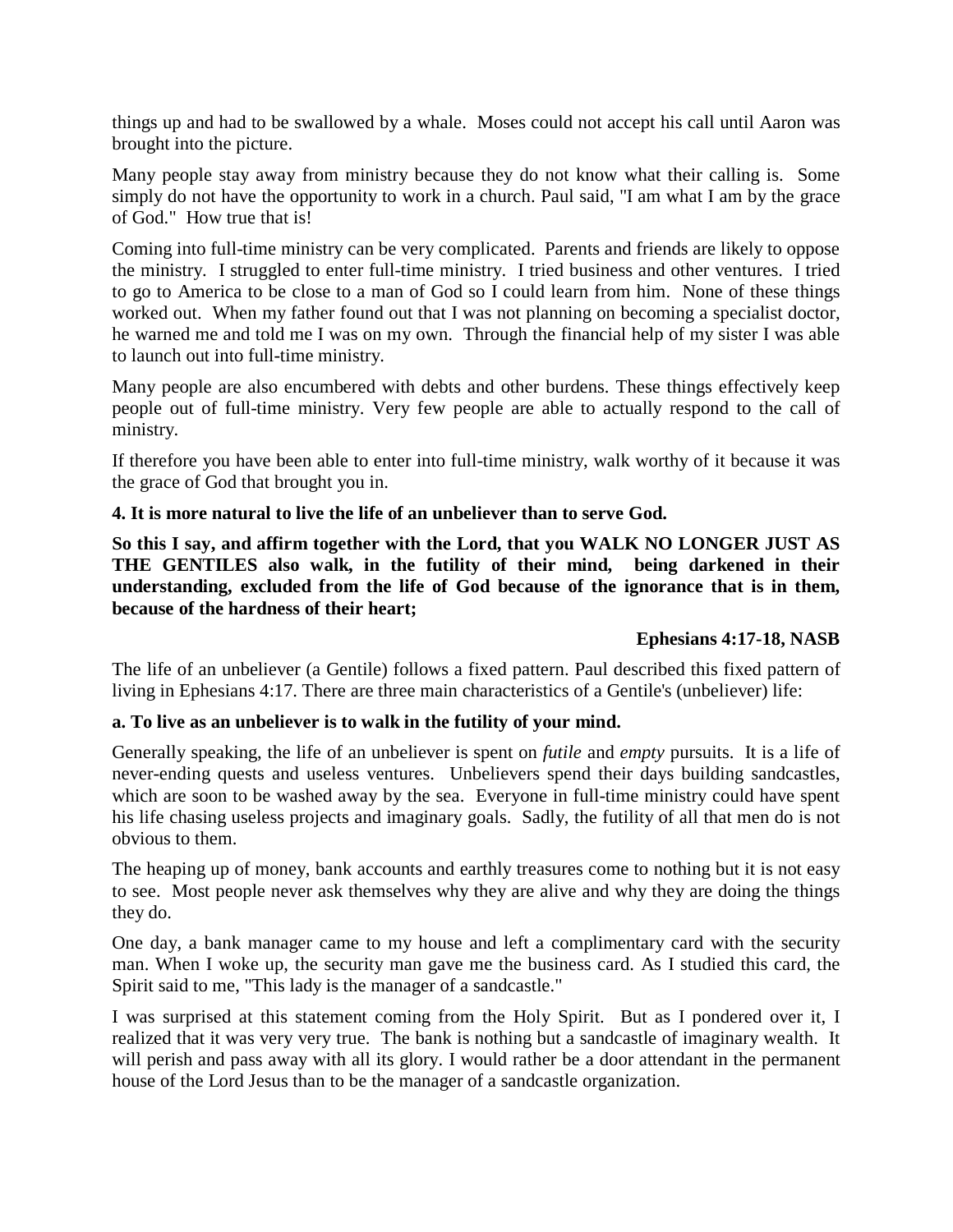The thinking of the Gentile mind is towards futility. Anybody who points out this futility looks strange. People would look at you strangely for calling the manager of a prestigious banking institution the manager of a sandcastle. In the world system, useless things are placed on a pedestal. They are feared and revered by one and all. It takes a man of the Spirit to see through the futility and the uselessness of it all. Surely, only a man of the Spirit can see and agree with the ancient Wisdom of Solomon: "...vanity of vanities; all is vanity" **(Ecclesiastes 1:2).**

## **b. To live as an unbeliever is to be darkened in understanding.**

The life of an unbeliever is lived out through his darkened (limited) understanding. Darkness imposes limitations on all activities. There are many things we cannot do in the night. Movement is restricted and most workplaces are closed. Nightfall and darkness therefore impose severe limitations on those experiencing it.

A Gentile, someone whose understanding is darkened, is therefore operating with a severely limited understanding. His thinking has been greatly reduced (darkened). He cannot see beyond this life.

Working in full-time ministry is only possible if limitations on your mind are lifted and you can see beyond this life. People in full-time ministry are seeing beyond this life. My eyes are fixed on eternal rewards.

I recently heard of how a very young executive of a billion dollar company died. It was sad because he was at the peak of his career. He had achieved many things older people could not achieve. However, he was struck with cancer and had to die sooner than he expected.

For whom shall be the things he had acquired? Where will they be stored? How long will they last? Will he be coming back to enjoy them? Will the people he left behind eat his millions while he is in the grave? Will his successors be wise or foolish? These are the questions someone with a darkened understanding is unable to answer. His mind is too limited to even think of these issues. These issues are too heavy for a darkened mind!

## **c. To live as an unbeliever is to be excluded from the life of God.**

Unbelievers are excluded from the life of God. It is easy to exist on this earth without ever experiencing the life of God. Exclusion from the life of God is living without God's involvement and direction! You live by the uselessness of your own thinking.

You may create happiness in your myopic world but the absence of God in your life will lead to your eventual destruction.

Adam and Eve lived happily in the garden where God visited them. They had a job given to them by the Lord. After the incident with the tree of the knowledge of good and evil, they died and began to experience death. They were condemned to an existence of sweating and toiling for mere food. Their life was destroyed. They were no more living. They were existing and surviving to gather food for themselves. Life had lost its meaning because they were excluded from God.

Without the life of God, all your labour is to provide food, drink, clothing and shelter. With the life of God, you live for a higher purpose. You live to fulfil God's plan for your life. You live to obey His Word. That is the life of God!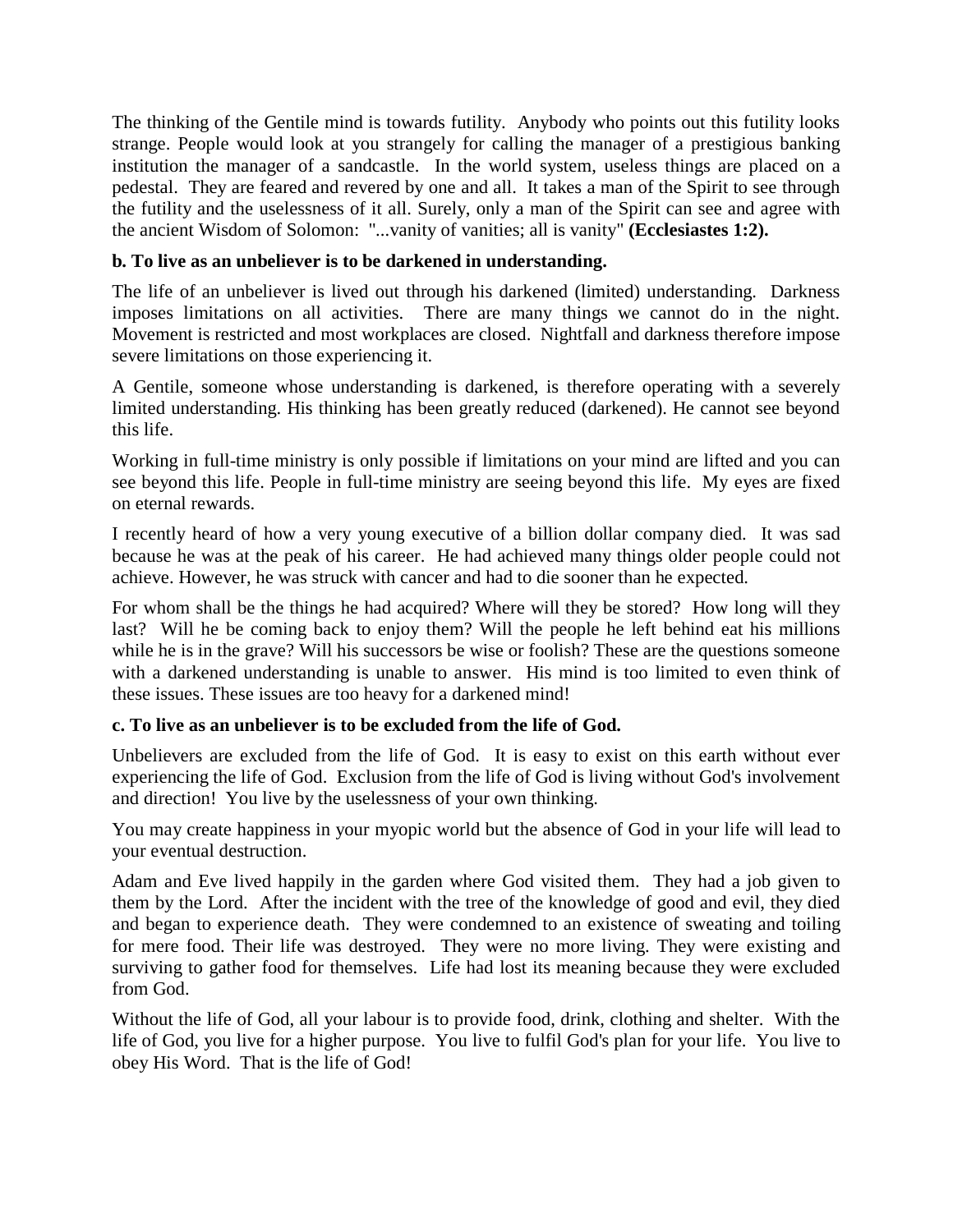The millionaires of this world do not know why they are alive. For whom do they labour? When will they get the chance to eat up all their treasures? Will they take these treasures away from this earth? What will happen to them when they die?

Exclusion from the life of God takes place because of ignorance of the Word. Born-again Christians must ensure they are not excluded from the life of God through ignorance. Constantly studying the Word of God will change you and bring you deeper into the life of God.

# <span id="page-11-0"></span>*[Chapter 5](#page-1-0)*

# *[How to Walk Worthy](#page-1-0)*

Throughout my years in ministry, I have learnt some things about handling God's privileges. Perhaps the most important thing to do in your privileged position is to walk worthily and carefully. God's grace must motivate you to walk worthily.

## **Don't Offer Strange Fire!**

Live and conduct yourself carefully in this ministry. Nadab and Abihu are examples of priests who did not walk carefully in their calling. They died whilst walking in their calling of full-time ministry. They did not die because they were thieves or murderers. They died because they did not practise their ministry in the right way. They offered strange fire to the Lord. They did not walk worthy of their calling.

**Now Nadab and Abihu, the sons of Aaron, took their respective firepans, and after putting fire in them, placed incense on it and offered strange fire before the LORD, which He had not commanded them.** 

**AND FIRE CAME OUT FROM THE PRESENCE OF THE LORD AND CONSUMED THEM, and they died before the LORD.** 

**Then Moses said to Aaron, "It is what the LORD spoke, saying, 'By those who come near Me I will be treated as holy, And before all the people I will be honored'." So Aaron, therefore, kept silent.** 

#### **Leviticus 10:1-3, NASB**

In this chapter, we want to study how to offer God the kind of service and sacrifice He loves. We want to practise full-time ministry in a way that pleases God.

There are many Scriptures that exhort us to walk worthy of our calling. I was surprised to find that walking worthily involves developing important spiritual virtues like humility and patience. God's idea of how to walk worthy is probably different from yours. Notice these three Scriptures that exhort us to walk worthily in the ministry.

**Therefore I, the prisoner of the Lord, implore you to WALK IN A MANNER WORTHY OF THE CALLING with which you have been called, with all humility and gentleness, with patience, showing tolerance for one another in love, being diligent to preserve the unity of the Spirit in the bond of peace.** 

**Ephesians 4:1-3, NASB**

**So that you will WALK IN A MANNER WORTHY OF THE LORD, to please Him in all respects, bearing fruit in every good work and increasing in the knowledge of God;**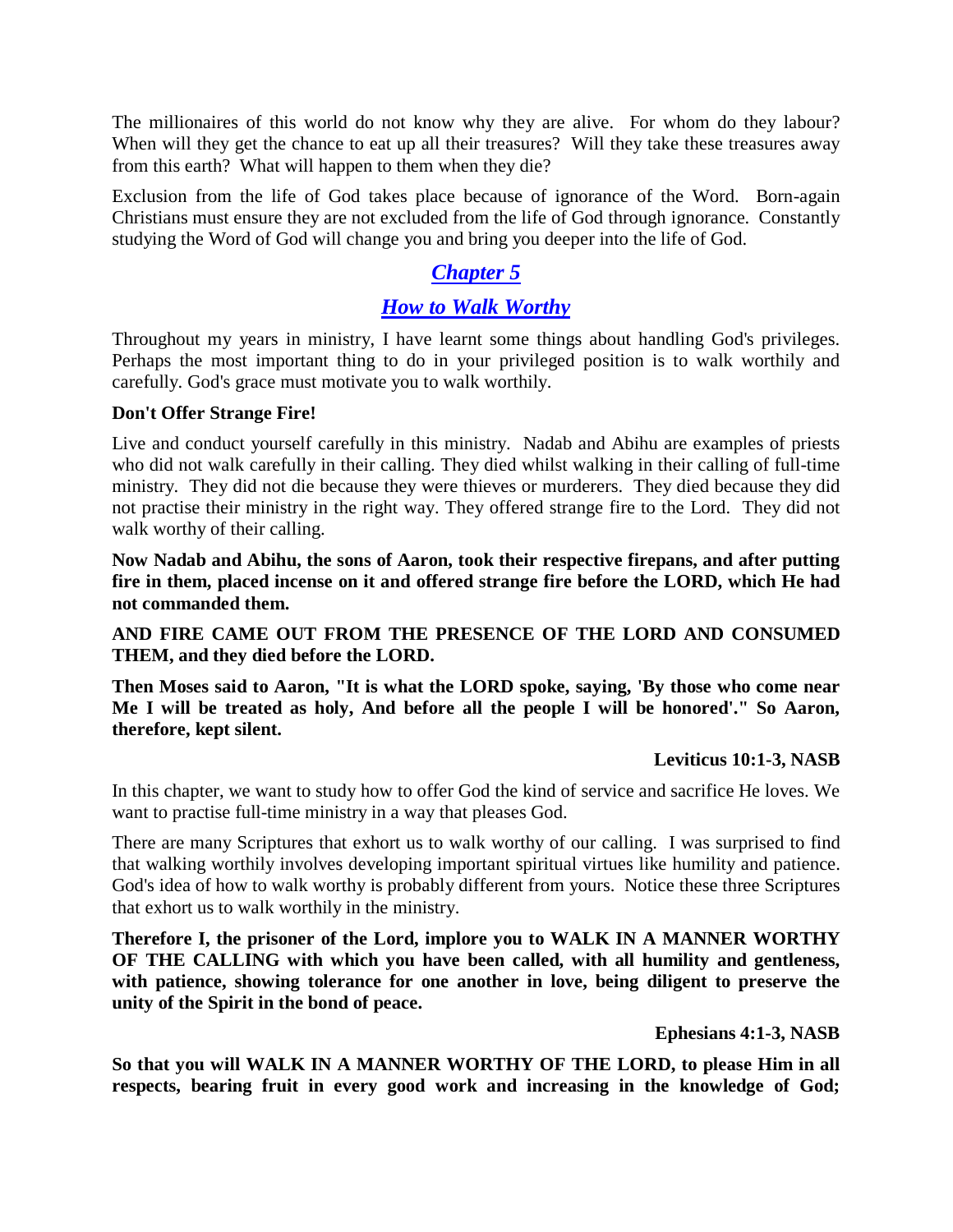**strengthened with all power, according to His glorious might, for the attaining of all steadfastness and patience; joyously** 

**Colossians 1:10-11, NASB**

**Therefore, SINCE WE HAVE THIS MINISTRY, as we received mercy, WE DO not lose heart, but we have renounced the things hidden because of shame, not walking in craftiness or adulterating the word of God, but by the manifestation of truth commending ourselves to every man's conscience in the sight of God.** 

**2 Corinthians 4:1-2, NASB**

## **Twenty Ways to Walk Worthy**

#### **1. Be humble in full-time ministry.**

#### **...walk in a manner worthy…with all humility...**

#### **Ephesians 4:1-2, NASB**

The most important way of walking worthy is to walk in humility.

Recently, whilst writing a book, I had a revelation about a great ministry that had gone down from its former glory. The Lord showed me in a flash that those people had not walked in humility when their ministry grew. This church had publicly criticized other ministries and ridiculed ministers from their pulpit. At the peak of their ministry, they would ask people who came from other churches to stand up for cleansing (from the contamination of other ministries).

There are many ways to respond to God's promotion in ministry.

When the Lord gave Solomon the blessing of building a mega temple, he did not praise himself or think more highly of his achievements than he should. He actually demeaned his own achievements. He declared that the temple he had built was nothing. He knew that his great temple was simply a human attempt to do something for the Lord.

Notice the prayer of Solomon:

## **But will God indeed dwell on the earth? Behold, heaven and the highest heaven cannot contain You, how much less this house which I have built!**

#### **1 Kings 8:27, NASB**

When you accomplish something for the Lord, you must see it in the right light. You have done nothing! God did not need you or me It is His grace that makes it possible for us even to be around.

#### **2. Gentleness in full-time ministry**

#### **...walk in a manner worthy…with gentleness...**

#### **Ephesians 4:1-2, NASB**

To be gentle means to do things gradually. When you are in full-time ministry you must do things gradually. If you try to achieve certain heights in a hurry, you will have disaster. There are new ministers who want to be on television and radio in the first part of their ministry. Others want to write books because everyone is writing a book.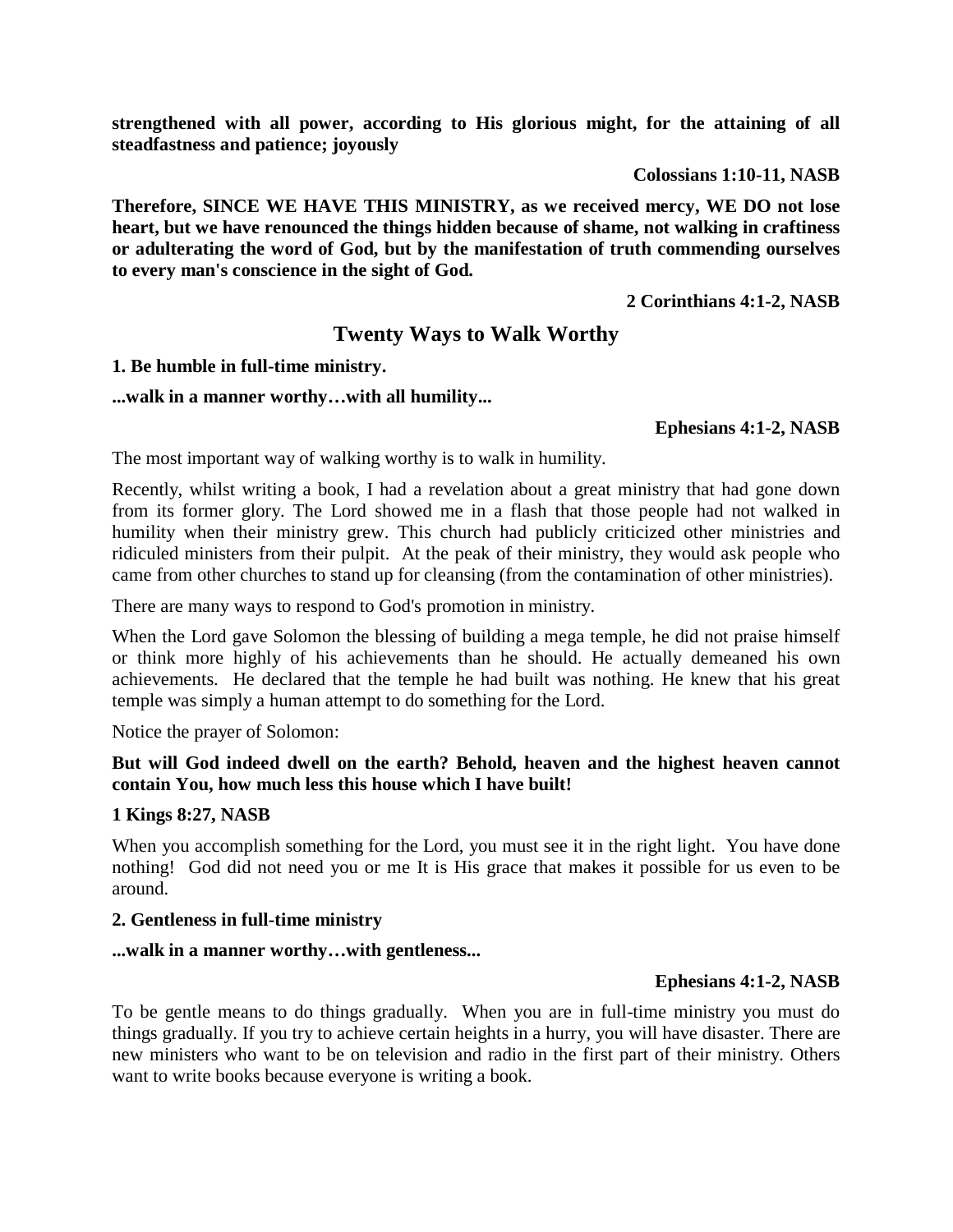When you are not gentle, you push others around and you become frustrated about your apparent lack of success in the ministry.

### **3. Patience in full-time ministry**

#### **...walk in a manner worthy…with patience...**

## **Ephesians 4:1-2, NASB**

You must be patient in full-time ministry. You will not succeed overnight. Most of the casualties of full-time ministry were impatient. They could not wait to be bishops. They were not content with little things they were given to do. They wanted to hurry to the top. They drove faster and faster until there was a terrible accident.

#### **4. Tolerance for one another in full-time ministry**

#### **...walk in a manner worthy…showing tolerance for one another...**

#### **Ephesians 4:1-2, NASB**

It is necessary to be tolerant of others in the church. Working in a church involves working with others. You need to accept others as you work with them. Just like any other workplace, the church is full of human beings.

As soon as there is strife in the church, the anointing of the Lord is hindered. Let nothing be done through strife (Philippians 2:3). Full-time ministry must not be practiced through strife. Quarrels in the ministry should be treated as emergencies. They should be dealt with and the atmosphere of love must be maintained.

#### **5. Staying united in full-time ministry**

#### **...walk in a manner worthy…to preserve the unity of the Spirit...**

#### **Ephesians 4:1, 3 NASB**

Staying united is very important to the Lord. Whatever you do in the church, do not create division. If you create divisions, you are not walking worthy of the privilege of ministry. There is one body and we will not allow anyone to divide us into groups based on tribe, nationality or any other idea.

#### **6. Ensure peace in full-time ministry.**

#### **...walk in a manner worthy…to preserve…the bond of peace.**

#### **Ephesians 4:1, 3 NASB**

Peace is essential for building. King Solomon was able to build many things because he had peace. Solomon's armies were used for building instead of fighting. Any ministry which fights within itself will not build much for God.

#### **7. Please God in full-time ministry.**

#### **...walk in a manner worthy…to please Him...**

#### **Colossians 1:10, NASB**

Surprisingly, not everybody in full-time ministry pleases the Lord. It is important to please God in whatever you do. Like Nadab and Abihu, God may be displeased with you even though you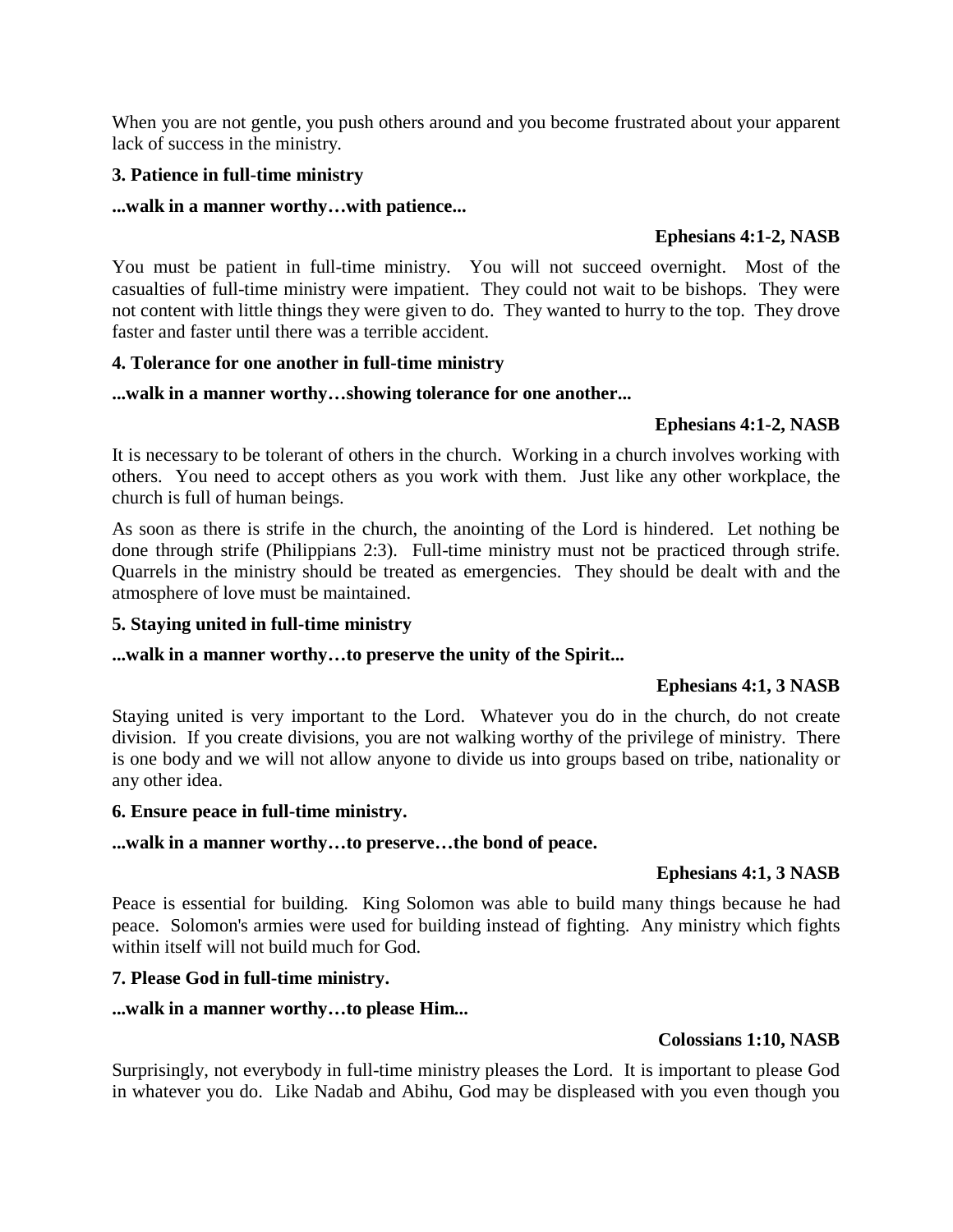spend most of your time in the church. Endeavour to please God even in full-time ministry. For instance, I know of only one thing that causes a stir in Heaven - soul winning. When you win a soul, you make the Father happy. Soul winning is one of the many activities a full-time minister can pursue. I assure you, it is one thing that will please the Father.

### **8. Be fruitful in full-time ministry.**

## **...walk in a manner worthy…bearing fruit...**

## **Colossians 1:10, NASB**

There are differences in employees. Some members of staff are very fruitful and contribute greatly to the efforts of the ministry. Others are more of a burden. Ensure that you are one of those whose presence is beneficial to the work of God. The fact that you are paid by the organization does not mean that you are fruitful.

#### **9. Increase in the knowledge of God in full-time ministry.**

## **…walk in a manner worthy…increasing in the knowledge of God;**

#### **Colossians 1:10**

One interesting phenomenon is that some people actually backslide when they are in full-time ministry. They actually pray less and read less than when they were lay people. The fact that you work in a church does not mean that you will be automatically full of the Word. Endeavour to increase in the knowledge of God even as you serve God in full-time ministry.

#### **10. Become stronger spiritually.**

#### **...walk in a manner worthy…strengthened...**

#### **Colossians 1:10-11, NASB**

You must become stronger spiritually now that you are in full-time ministry. Pray more and wait on the Lord. God will bless you.

#### **11. Be steadfast in full-time ministry.**

#### **...walk in a manner worthy…attaining…all steadfastness...**

#### **Colossians 1:10-11, NASB**

You must be steady and unmovable in the ministry. Financial pressures and job offers must not be able to move you away from your calling. As you work in full-time ministry, you will attain steadfastness.

Steadfastness is the ability to stay on course. Steadfastness is also the ability to come back to the course when you drift away. Do not drift from full-time ministry. There are many things to drift into. Business, education, relief work, social work, etc., are common roads that full-time ministers drift into.

#### **12. Become happy in full-time ministry.**

#### **...walk in a manner worthy…joyously**

**Colossians 1:10-11, NASB**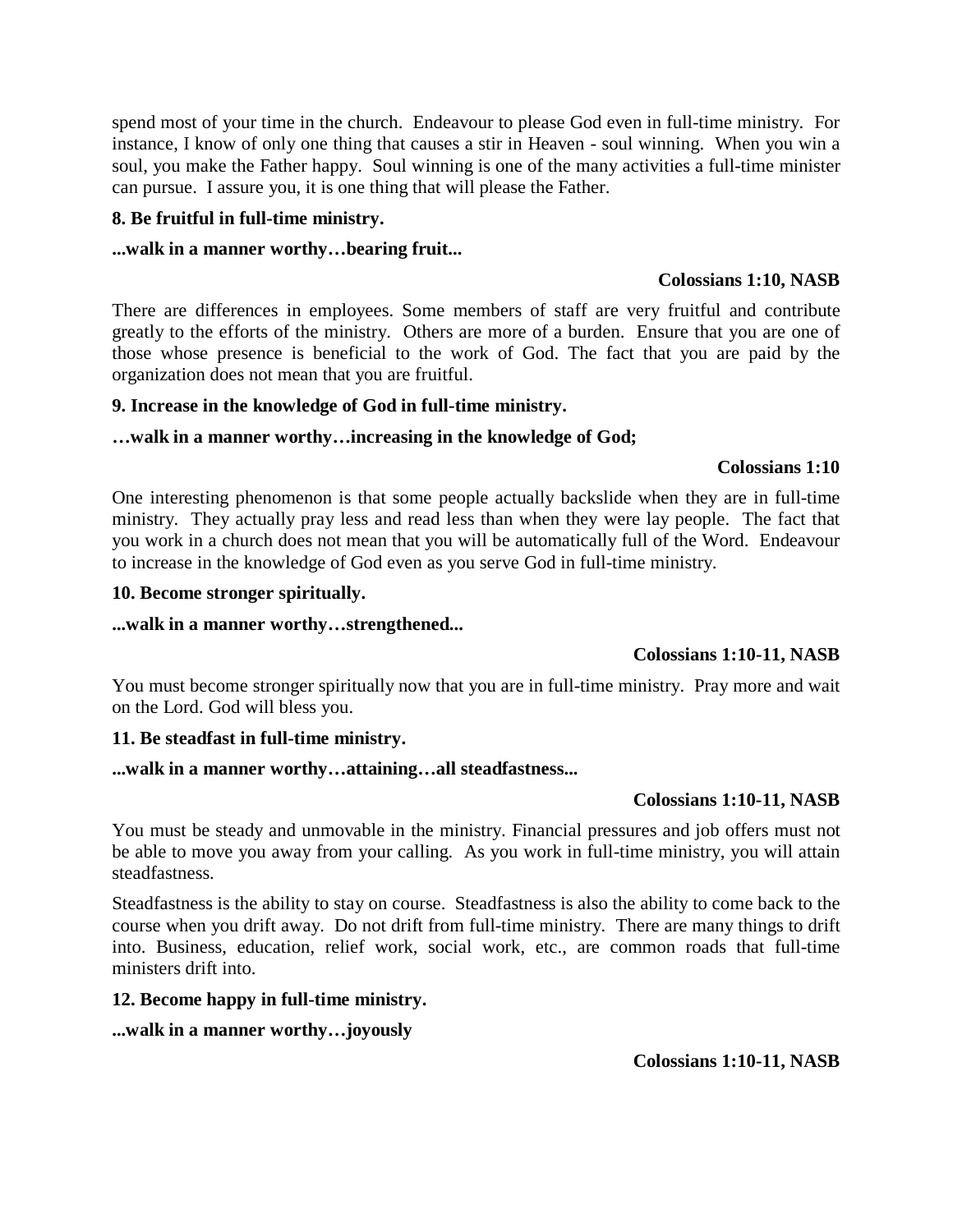Full-time ministry is a joyful time. You must have a joyful attitude in ministry. Working in the ministry is better than working in the bank. Full-time ministry is better than working in the hospital. People who have tasted working for the Lord will not want to go back to the world.

## **13. Be thankful that you are in full-time ministry.**

#### **...walk in a manner worthy…giving thanks...**

## **Colossians 1:10,12 NASB**

Your heart must be full of thanks everyday for the great opportunity that God has given you to work for Him. If you are not thankful, you are probably in the wrong place. The more time you spend working in the ministry, the more thankful you should become.

#### **14. Do not lose heart in full-time ministry.**

#### **...since we have this ministry…we do not lose heart,**

## **2 Corinthians 4:1-2, NASB**

Ministry is not easy. There are many things that can discourage you. Much of what you do is hard work, with no one appreciating your efforts. You are working for the Lord and not for any man. It is when you look to people for appreciation that you become discouraged.

#### **15. Renounce hidden things of dishonesty.**

#### **...since we have this ministry...we have renounced the things hidden because of shame...**

## **2 Corinthians 4:1-2, NASB**

Dishonest people cannot flourish in ministry. The reason is that the boss (God) has His eyes everywhere. Unlike other jobs where you can get away with stealing and other dishonest practices, you cannot steal from God.

There are people who think they have duped the Lord but no one can hoodwink the King of Kings.

#### **16. Do not be crafty.**

#### **Since we have this ministry…not walking in craftiness**

## **2 Corinthians 4:1-2, NASB**

Craftiness speaks of being cleverly able to cut corners and get away with poor work. Unfortunately, this is not possible with Jehovah. Leave your crooked ways behind and let us work for the Lord without craftiness.

#### **17. Do not adulterate the Word of God.**

#### **...since we have this ministry…not…adulterating the word of God...**

## **2 Corinthians 4:1-2, NASB**

The Word of God cannot be tampered with. Many people have tried to water down His precious Gospel. They have sought to re-present the Gospel as some kind of good advice for successful living. We cannot do anything that will destroy the truth of God's work. Do not change His Word; just preach it as it is.

#### **18. Commend yourself to the conscience of men.**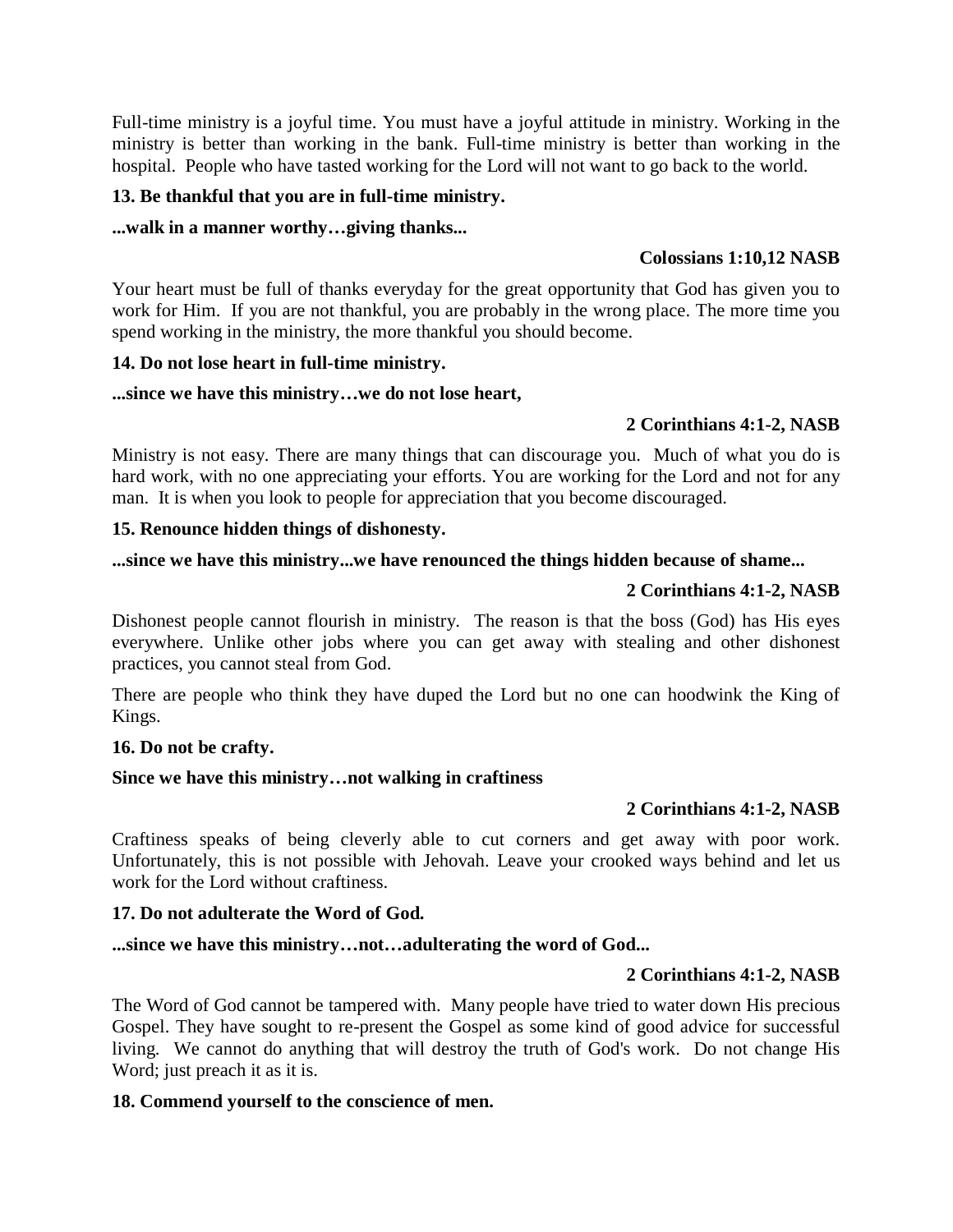**...since we have this ministry...commending ourselves to every man's conscience...**

## **2 Corinthians 4:1-2, NASB**

It is important to commend yourself to men's consciences. Often they will criticize you but in their hearts they respect what you are doing.

## **19. Commend yourself to men in God's sight.**

**...since we have this ministry…commending ourselves to every man's conscience in the sight of God.** 

## **2 Corinthians 4:1-2, NASB**

All that we do must have approval in the sight of God. No human being or human institution can declare our work approved or disapproved. It is time to think only of what God says.

#### **20. Make sure the Gospel is not hidden because of us.**

**And even if our gospel is veiled, it is veiled to those who are perishing, in whose case the god of this world has blinded the minds of the unbelieving so that they might not see the light of the gospel of the glory of Christ, who is the image of God.** 

## **2 Corinthians 4:3-4, NASB**

Finally, the aim of full-time ministry is to ensure that the Gospel is known and heard in every corner of the world. How unfortunate it is that many people do not hear the Gospel.

All the efforts and money of the modern church must be directed to ensure that the Gospel is not hidden even from the remotest village. The Gospel must not be hidden from the poor. The way

we operate the ministry must ensure that the Gospel is not hidden from anyone.*Chapter 6*

# <span id="page-16-0"></span>*[Chapter 6](#page-1-0)*

# *[Types of Full-Time Workers](#page-1-0)*

## **1. Full-time workers who are sons and daughters**

## **But ye know the proof of him, that, AS A SON WITH THE FATHER, he hath served with me in the gospel.**

#### **Philippians 2:22**

There are people who work in the ministry as sons and daughters of the ministry. Such people live and work as though they are in a family business. They do not have the usual employee attitude. They are more of family members. Also, such people do not have the usual "I am here for what I can get" attitude.

I find that many difficulties are eliminated by working with sons and daughters. You will probably enjoy working with your father more than with your boss!

In reality, not all workers in full-time ministry are sons or daughters of the ministry. Some are simply good people who want to work for God.**2. Full-time ministers who have the same spirit as the leader**

**I desired Titus, and with him I sent a brother. Did Titus make a gain of you? walked we not in THE SAME SPIRIT? walked we not in the same steps?**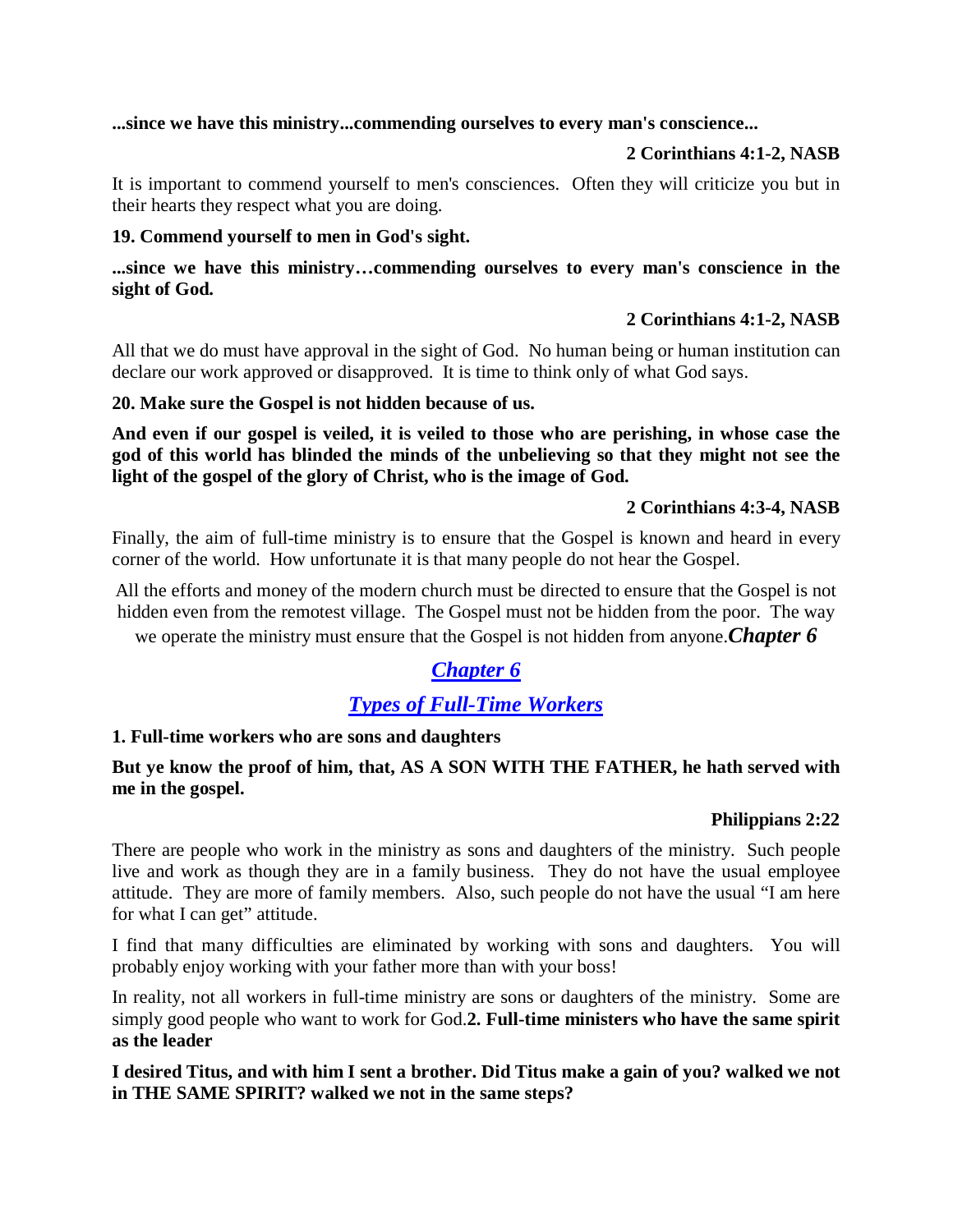There are people who work in the ministry but have a different spirit from their leader. It is a blessing to find people who work with you with "the same spirit".

Paul was not in the ministry for financial gain and he found in Titus someone with the same spirit. You do not need to stay long in the ministry to find out that people work in the ministry for different reasons. What a blessing it is to find someone who will work with you in the ministry with the same spirit!

## **3. Full-time ministers who work for you because they owe their whole life to you**

#### **I Paul have written it with mine own hand, I will repay it: albeit I do not say to thee how thou OWEST UNTO ME EVEN THINE OWN SELF besides.**

#### **Philemon 1:19**

There are people who work in the ministry out of a sense of gratitude and indebtedness to God. Such people are often grateful for their salvation and feel that they owe their lives to you.

If people really understood what their salvation was, they would spend the rest of their days in full-time service to God. Seventy years of working for God would not be able to pay for the blessing of salvation.

#### **4. Full-time pastors who are prone to abandoning you**

## **For DEMAS HATH FORSAKEN me, having loved this present world, and is departed unto Thessalonica; Crescens to Galatia, Titus unto Dalmatia.**

#### **2 Timothy 4:10**

Every ministry has a "Demas". Demas is the minister or employee who abandons ship in the midst of the journey. Do not become the Demas of your church and ministry.

There are people who are given to you for life. God has called some of us to live and work together for the rest of our lives. There is a feeling of peace as you work with this permanent family.

Sadly, there is a type of full-time minister who will abandon you midstream. After being in the ministry for some time, I can often see the type of person who will suddenly resign from the ministry.

#### **5. Full-time workers who refresh you**

## **The Lord give mercy unto the house of Onesiphorus; for HE OFT REFRESHED ME, and was not ashamed of my chain:**

#### **2 Timothy 1:16**

The most refreshing people are those who are not ashamed of you. They love everything about you, including the unattractive parts. It is only the deepest kind of love that embraces everything; the good, the bad and the ugly.

Such people are not serving you for money. They are there because of a very personal love for the leader. I always sense when people have a personal love for me. I also sense when they know I am not perfect but they still love me.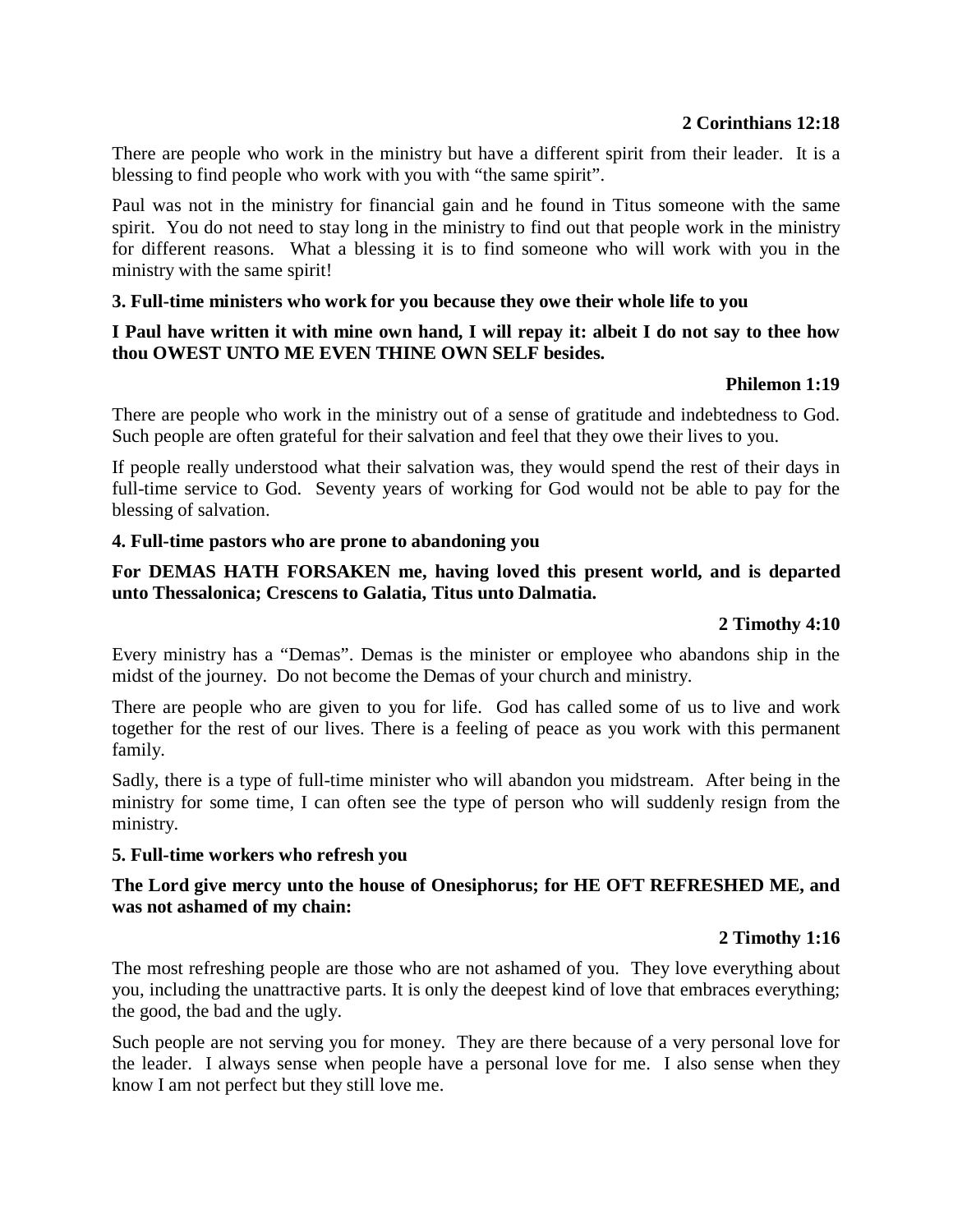Every minister has a shameful chain around him. Not everyone who works in the ministry has this personal and permanent love. May you have the spirit of Onesiphorus. May you bring refreshing to the man God has called you to.

## **6. Full-time Workers who are servants of the church.**

## **I commend unto you Phebe our sister, which is A SERVANT OF THE CHURCH which is at Cenchrea:**

## **Romans 16:1**

There are people who bestow much service on the church in general. They are a blessing to many people. The impact of the servants of the church is seen best when they die. I have never forgotten the different people who have served me through the years.

Some have made themselves into errand boys and girls. They have served and helped in almost every imaginable capacity. I know that God will bless them on the Day of Judgement.

Although most church members' deaths would go unnoticed, the whole church feels the loss of the Phebes of the ministry. Phebe, without using the pulpit, touched the lives of many people.

## **7. Couples who are in full-time ministry together**

## **Greet Priscilla and Aquila my helpers in Christ Jesus:**

## **Romans 16:3**

It is a special privilege for a man of God to have both husband and wife working together to help him. What a blessing it is for the whole family to work together in full-time ministry.

It is a special blessing for couples to both find a place in the house of God. Couples in ministry have a more synchronized lifestyle that may enhance their relationship.

Many full-time ministers take Mondays as their day off. However, in the secular world, Monday is the first and most important day of the week. This difference in schedules can separate couples who do not work together in the ministry.

In addition, a spouse who does not work in the ministry often despises the one in full-time ministry. They think their spouses are wasting their time by working for a church. They do not respect the ministry and therefore they do not respect people who work full-time in it.

These people also do not understand what could make someone busy in the church. Because the secular spouse despises full-time ministry he often sends the full-time spouse on domestic errands. Sadly, such people see the spouse in full-time ministry as unemployed.

There are also disadvantages of couples working in the same place, but the advantages outweigh the disadvantages.

#### **8. Hard-working full-time ministers**

## **Greet Mary, who bestowed MUCH LABOUR on us.**

#### **Romans 16:6**

There are always the workhorses of ministry. Ministry involves a lot of hard work and there are always people who take on the burden of the work. They bestow much labour and exert much effort to accomplish ministry tasks.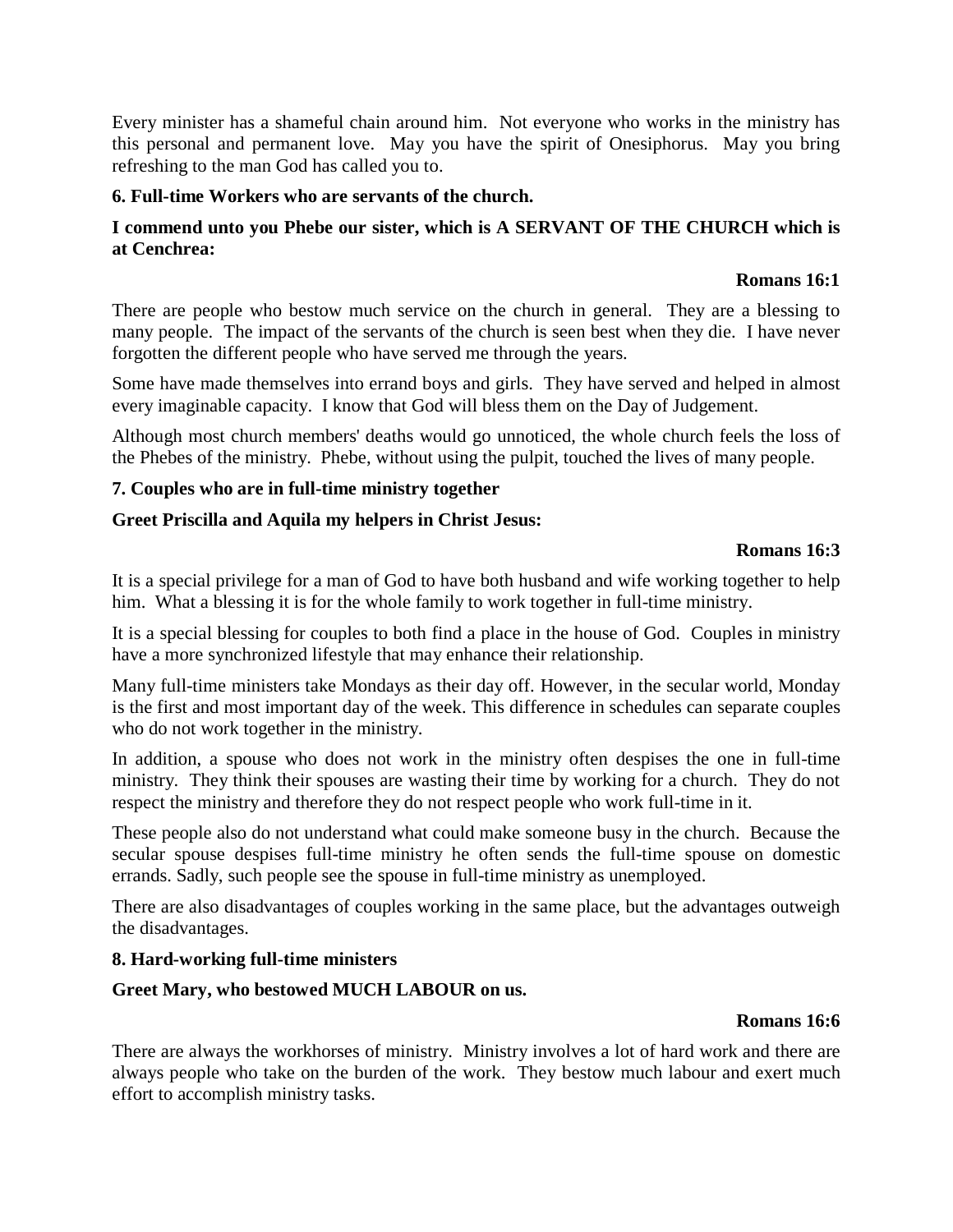This is what Paul meant when he spoke of Mary who worked so hard when he visited. God sees all the hard work that everyone puts into the ministry and He will reward it.

In His letter to the Ephesian church, the Lord made special mention of the labours and the hard work of the church. God notices hard work!

## **I know thy works, and thy labour, and thy patience, and how thou canst not bear them which are evil… And hast borne, and hast patience, and for my name's sake hast laboured, and hast not fainted.**

**Revelation 2:2-3** 

## **9. Full-time women in ministry who cannot stop quarrelling**

## **I beseech Euodias, and beseech Syntyche, that they be of the same mind in the Lord**

## **Philippians 4:2**

Women are most precious workers who love the Lord with all their heart and with all their feelings. One of the side effects of ladies working together is female bickering and quarrelling.

Paul found himself in the middle of female quarrelling and had to dedicate part of his church letter to solving a problem between two ladies.

Some of these quarrels and cold wars may be inevitable when women work together. God wants women to work for Him and they have a valuable contribution to make!

As we mature in the love of God, the Euodias-Syntyche syndrome will surely manifest! But the love of God will smoothen out all these things.

#### **10. Full-time apostles**

**Salute Andronicus and Junia, my kinsmen, and my fellow prisoners, who are of note among the apostles, who also were in Christ before me.** 

#### **Romans 16:7**

The work of the apostle is to create something that did not exist. There are some workers who can make something out of nothing. You can send them on a mission and they will bulldoze their way through all obstacles, accomplishing and creating as they go along.

In every ministry, there are people whose contribution is of special note. After the apostle has built the church, every other ministry has something to do. Truly, the apostles are noteworthy among the team of full-time workers.

Beginning a ministry is very difficult. It takes determination, faith and resilience to pull through with a pioneering work. We must respect the grace of God that is upon apostles amongst us who are able to begin things that stand the test of time.

# <span id="page-19-0"></span>*[Chapter 7](#page-1-0)*

# *[Laws of the Mission](#page-1-0)*

Working in the ministry is working for Christ Jesus. He has given us guidelines for the accomplishment of His mission. When He commissioned His apostles, He said many things which were intended to guide them in full-time ministry. These instructions can be called the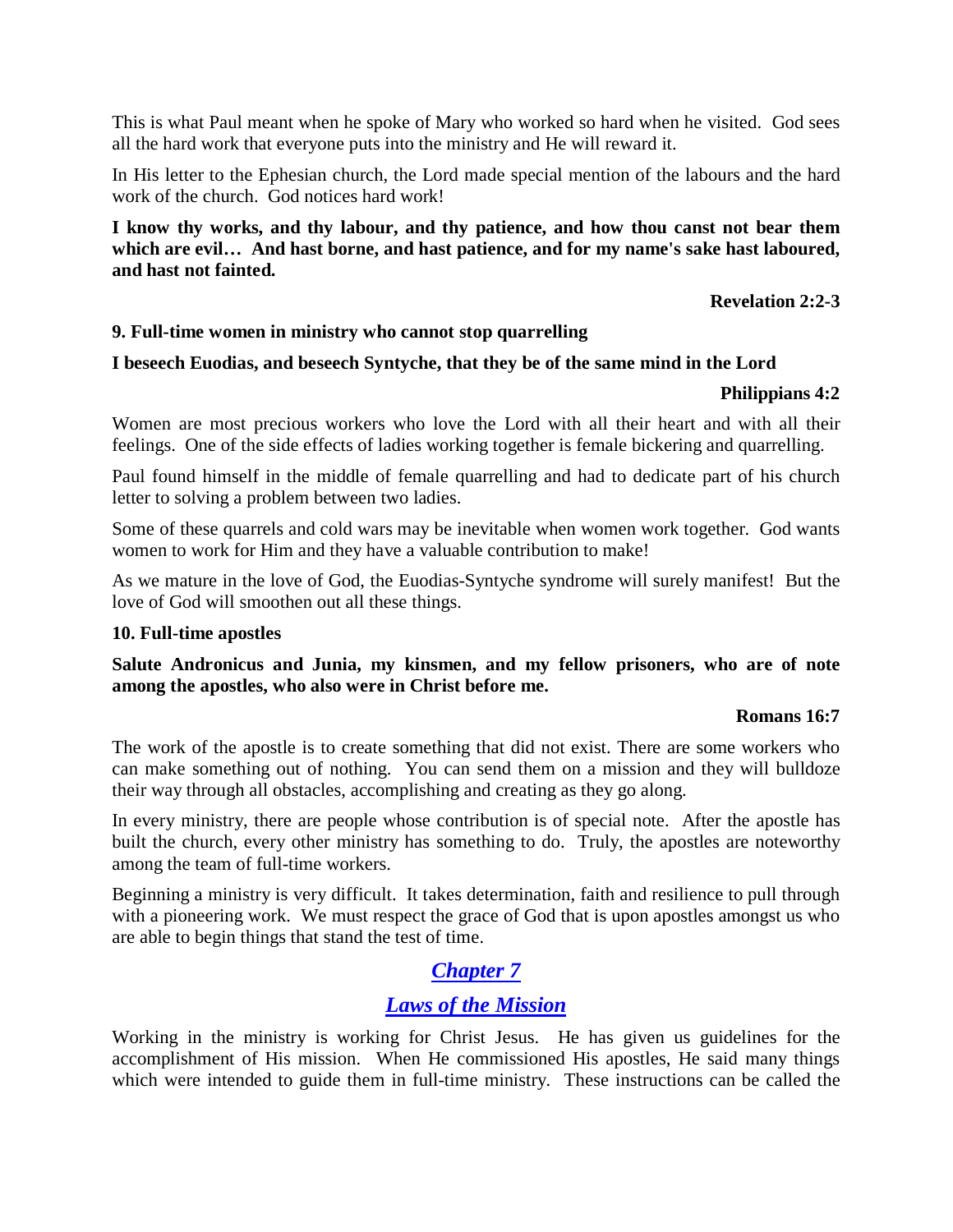"Laws of the Mission" since they serve as a guide on how to behave during the mission. I want us to go through several of these Laws of the Mission.

#### **1. The law of knowing your calling**

#### **For ye see your calling, brethren, how that not many wise men after the flesh, not many mighty, not many noble, are called:**

#### **1 Corinthians 1:26**

It is important to know your particular calling. Most people do not know what their calling is. As you serve the Lord, you will see things which help reveal your particular call. The Bible teaches that you see and know things about your calling.

#### **For ye see your calling, brethren, how that…**

#### **1 Corinthians 1:26**

It is important to discover a lot about your calling and to know what it actually involves.

#### **But go rather to the lost sheep of the house of Israel.**

#### **Matthew 10:6**

The disciples were called specifically to the house of Israel. Their call was to Israel and not to the Gentiles. If Jesus had not specifically told them to go to the lost sheep of Israel, with time the apostles would have noticed that their calling was to Israel.

For instance, they could have recognized a stronger anointing and more success when they ministered to the lost sheep of Israel. Perhaps they would have recognized how nothing worked when they tried ministering to Gentiles and Samaritans! They would soon have seen their calling; how that not many Gentiles or Samaritans were included in their ministry.

That is how you discover your calling. You watch what works. You observe what the Lord does with you and with your life. Then you begin to see and understand your calling. If you think you will have explicit details about your calling in a voice thundering from Heaven, you will probably wait forever. You have to watch your calling and flow with what God is doing.

#### **2. The law of concentration and perfection**

#### **These twelve Jesus sent forth, and commanded them, saying, Go not into the way of the Gentiles, and into any city of the Samaritans enter ye not:**

#### **Matthew 10:5**

In this law, Jesus teaches us to concentrate on our particular area of calling. In full-time ministry, we will only find true fruitfulness when we stay within the domain assigned to us.

Jesus told the Apostles to avoid Gentiles and Samaritans and concentrate on the lost sheep of Israel. When you know your calling, it is your duty to concentrate your efforts on your area of calling. As you do this you will become a better minister. People will recognize your gift in that area. This so-called gift is actually the fruit of you concentrating to perfect your calling. **3. The law of trusting God for finances** 

**Provide neither gold, nor silver, nor brass in your purses, Nor scrip for your journey, neither two coats, neither shoes, nor yet staves: for the workman is worthy of his meat.**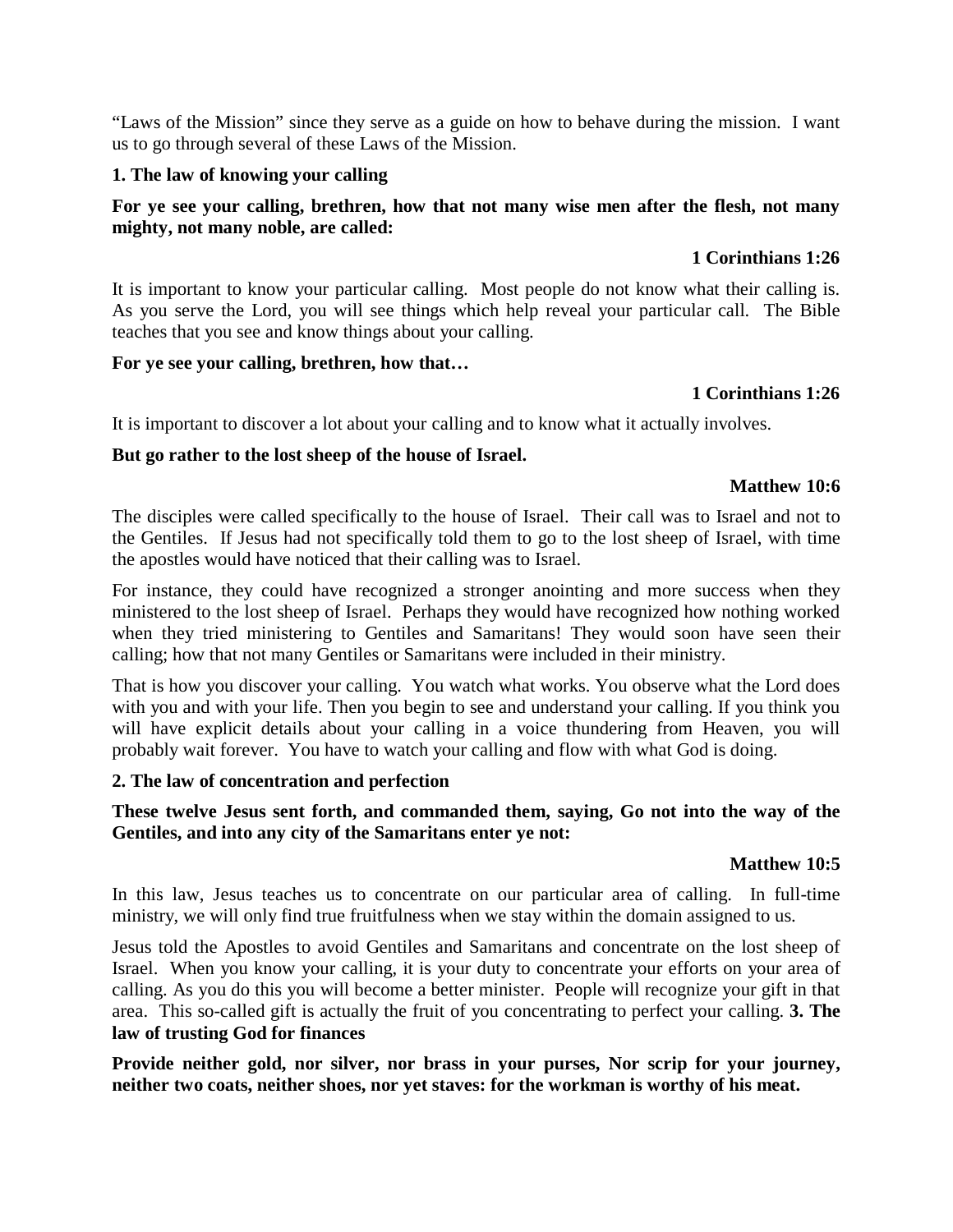Full-time ministry is all about trusting God for finances. Full-time ministry is not an alternative to your secular employment. Neither is it a place to achieve your financial aspirations.

It is all about trusting God for everything. God will take care of you as you work for Him. I cannot overemphasize this reality of ministry. Ministry is not for money. Ministry is for the service of God.

Anyone who does this sacred work with the intention of using the ministry as a source of riches is likely to end up in trouble. As old-fashioned as it may sound, you are going to have to trust God to provide everything for you.**4. The law of flexibility**

**And if the house be worthy, let your peace come upon it: but if it be not worthy, let your peace return to you. And whosoever shall not receive you, nor hear your words, when ye depart out of that house or city, shake off the dust of your feet.** 

## **Matthew 10:13-14**

In ministry, you must be flexible and allow God to lead you in several different directions. It is good to start out trusting Him, but you must continue to be pliable in His hands. You must not be fixated to any particular role.

Sometimes, when something is not working, it is a sign that you must change direction. The Lord sent the disciples into the different cities. Some of these missions were doomed to fail but Jesus still asked them to go. However, He also told them to pack and leave immediately if the mission did not work.

Be ready to change course. Leave all options open. Be flexible and flow until you find your life's work!

#### **5. The law of "absolute disconnection" from those who do not receive us nor believe in us**

**And whosoever shall not receive you, nor hear your words, when ye depart out of that house or city, shake off the dust of your feet.** 

#### **Matthew 10:14**

Not everybody is going to believe in your calling. There is no need to struggle with people who have reservations about what you are doing. Make new friends and stay with like-minded people. Avoid people who mock you. Blessed is the man that does not hang around mockers and scoffers.

There are people who consider full-time ministry to be madness of the highest order. There are born-again, Spirit-filled Christians who think that working in a church is for the elderly or emotionally unstable. Becoming a missionary is seen as something for people without a successful career.

#### **6. The law of "snake wisdom"**

**Behold, I send you forth as sheep in the midst of wolves: be ye therefore wise as serpents, and harmless as doves.** 

**Matthew 10:16**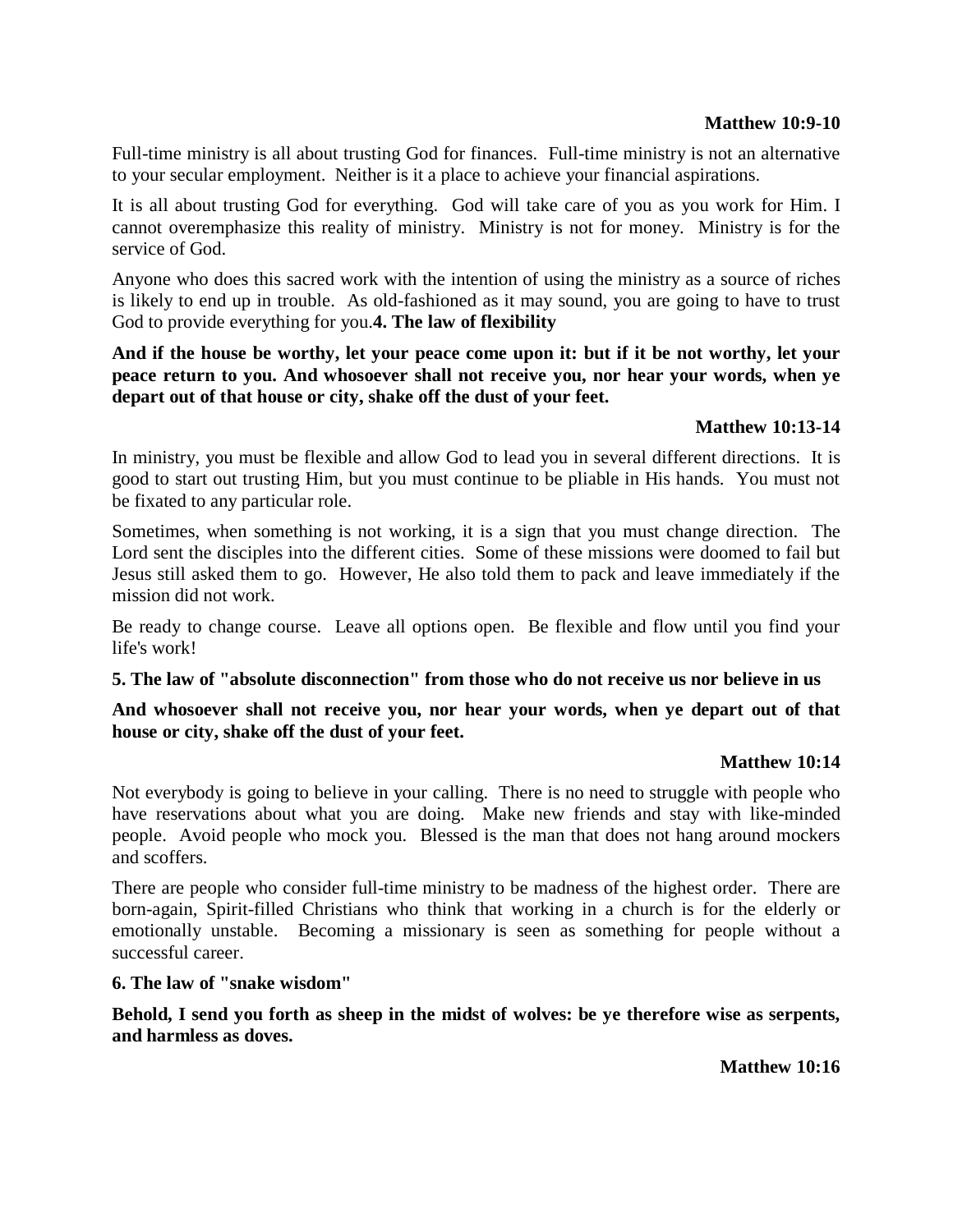This law speaks of the importance and wisdom of privacy, confidentiality, and secrecy in ministry. It is fatally deficient wisdom to expose all that you are and all that you have to everyone. Once you are in the ministry, never believe that the world loves or accepts you. Assume that you are disliked, disbelieved, disregarded and disrespected by the world, its journalists and its politicians. We have been sent forth as sheep in the midst of wolves.

## **7. The law of wariness of men**

## **But beware of men: for they will deliver you up to the councils, and they will scourge you in their synagogues;**

## **Matthew 10:17**

"Beware of men" are the words of Jesus to His disciples. He did not even say we should beware of devils. More harm can come to a minister through men than you imagine. A minister who makes close friends of worldly politicians and journalists may be setting himself up for an unpleasant experience.

Pastors are simply not respected by worldly business people and bank managers. Many of these businessmen see ministers as crooks. They just humour us and put up with us because they have to and because we sometimes give them good business. Beware of people who do not love you! Beware of men!

## **8. The law of the free Gospel**

## **...freely ye have received, freely give.**

## **Matthew 10:8**

The Gospel was brought to us at no charge. We must endeavour to give it back freely. In order to give freely there are many things full-time workers must be conscious of.

We must reduce the cost of running the ministry. The cost of equipment, electricity, buildings, etc. must be brought to a minimum if we are to make the Gospel free. Our salaries also must be as low as possible. Does the ministry take care of our needs or does the ministry spend its money supporting our lifestyles?

#### **9. The law of avoiding internal fighting**

## **And he called them unto him, and said unto them in parables, How can Satan cast out Satan?**

#### **Mark 3:23**

We stand no chance if we fight each other internally. There are some common but secret fights that go on in many churches and ministries. In the secret places of ministry, pastors often fight against other pastors.

Another internal but secret fight that goes on in the ministry is the fight between husbands and wives.

Yet another internal battle goes on amongst women who are jealous of each other. These battles are real and sometimes very bloody. Do not be surprised if you find yourself embroiled in one of these fights. But the warning is stern. We stand no chance against the real enemy if we exert our energies against one another!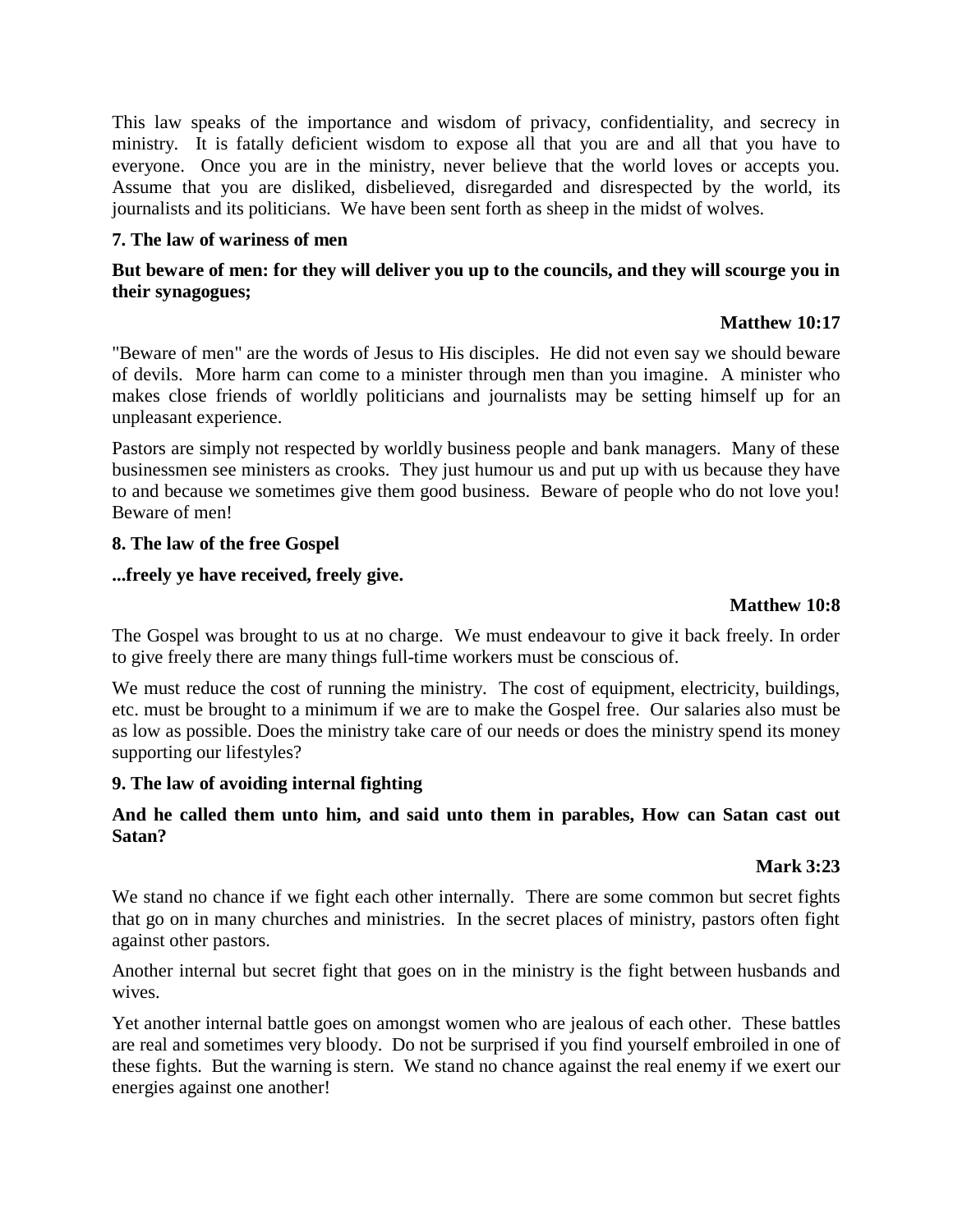#### **10. The law of rewards**

There is a reward for the smallest job in full-time ministry. Do not be discouraged if the work you do looks insignificant. In Heaven, you will be rewarded for your faithfulness to what you were given! I do not know what job you do, but I am sure it is more noteworthy than serving a glass of water. Is it not encouraging to know that even serving a glass of water will be rewarded in Heaven?

**And whosoever shall give to drink unto one of these little ones a cup of cold water only in the name of a disciple, verily I say unto you, he shall in no wise lose his reward.** 

**Matthew 10:42**

# <span id="page-23-0"></span>*[Chapter 8](#page-1-0)*

# *[The Laws of Personal Service](#page-1-0)*

#### **...who had ability for serving in the king's court...**

#### **Daniel 1:4, NASB**

As you set out to serve God in the ministry you may find yourself serving a man of God. Actually, the ministry is not about working in an institution but about serving an anointed man of God. Serving in the ministry is very different from working in the bank.

Not everyone will have the opportunity to work directly for the anointed man of God. Maybe, one day, you will have a chance to minister to God's servant personally. There are some things that are important for every full-time worker to know about becoming a personal servant to the man of God.

#### **1. The law of the personal choice**

#### **And he goeth up into a mountain, and calleth unto him WHOM HE WOULD: and they came unto him.**

#### **Mark 3:13**

Jesus chose whom He would. It was His personal decision. It was His preference. No one could choose His disciples for Him. Every leader has a right to choose those he wants to be with him.

God has designed us to make choices. Obviously, the leader cannot have everyone close to him.

Do not be angry if you are not chosen. Some people will be privileged and chosen to serve in the "king's court". This is a special calling. Do not fight the leader's choices. The leader will like you if you like his choice and will reject you if you reject his choice.

#### **2. The law of personal value**

Every leader has personal needs. It is sometimes difficult to understand the needs and idiosyncrasies of some leaders. Depending on the needs a leader has, certain things will be important to him. The ability of someone to satisfy any of the special needs of the leader makes a person very valuable. Sometimes the value a leader places on the helper who meets his special needs may seem disproportionate to the importance ascribed to the person. You may not understand why the leader fusses over someone until you find yourself in his shoes.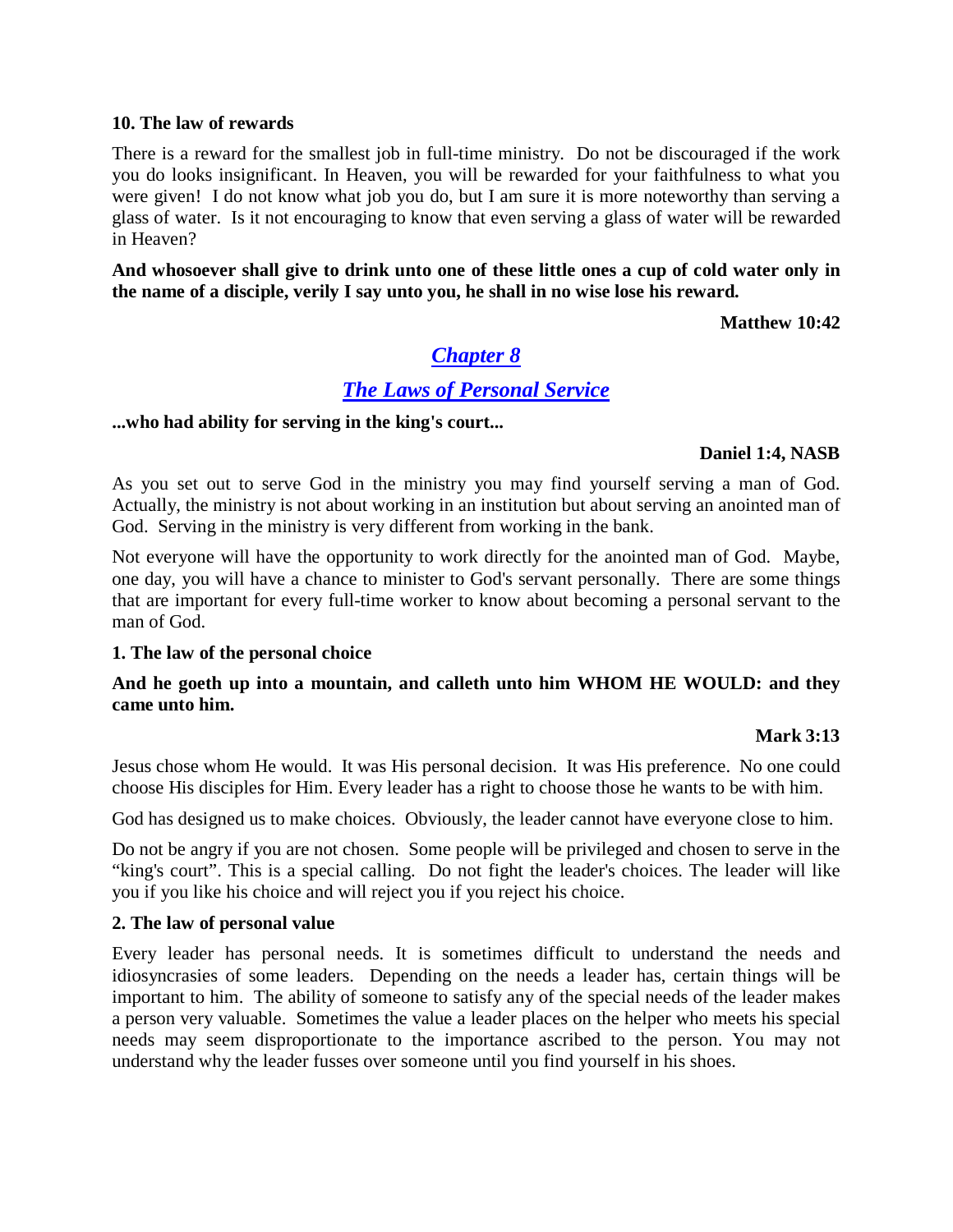Hiring a special singer or an organist may not seem important to some. For instance, a good singer may be worth millions to a ministering prophet.

Similarly, things that do not look valuable to us may be very valuable to God. You may be the most valuable person to God because you do something that your heavenly Father really loves.

### **3. The law of personal friendship**

Every king needs friends, every king wants friends and every king has friends! If you can be the friend of the leader, you will be valuable to him.

King David's friend was Hushai the Archite (2 Samuel 15:37) and King Solomon's friend was Zabud (1 Kings 4:5). Jesus' friends were Lazarus, Martha and Mary, her sister.

#### **Now Jesus loved Martha, and her sister, and Lazarus.**

## **John 11:5**

Every leader is still a human being and as such needs people to talk to. He needs people he can be relaxed with.

You can't be serious all the time; saying the right things, always behaving like the United Nations Secretary General on a diplomatic mission!

You need people with whom you can be relaxed and who are at ease around you. Somehow, not everyone can be relaxed in the presence of a king.

Also, most people cannot comprehend that they can have a down-to-earth friendship and relationship with the king. More and more, I realize that not everyone can serve in the king's court!

Shadrach, Meshach and Abednego were people who had, amongst other things, the ability to serve in the king's court. They had the special grace to hang around the king's environs and to relate with all that went on there.

## **Youths in whom was no defect, who were good-looking, showing intelligence in every branch of wisdom, endowed with understanding and discerning knowledge, and who had ABILITY FOR SERVING IN THE KING'S COURT...**

#### **Daniel 1:4, NASB**

A wise king knows that he is often surrounded by liars, thieves, treacherous people, wicked men, accusers, fault- finders and many poor and hungry-eyed men, looking for what they can get!

Oh, how he wishes for a few moments of respite, where he can be relaxed without fear. Perhaps it is in this that the friend finds his highest value! Someone with whom the leader can be at ease!

#### **4. The law of the personal servant**

There are servants who meet the personal needs of the leader. These personal servants may be demeaned in the eyes of onlookers.

Joshua was a personal servant of Moses but he became the leader of Israel. Elisha was the personal servant of Elijah and he received a double portion of the anointing.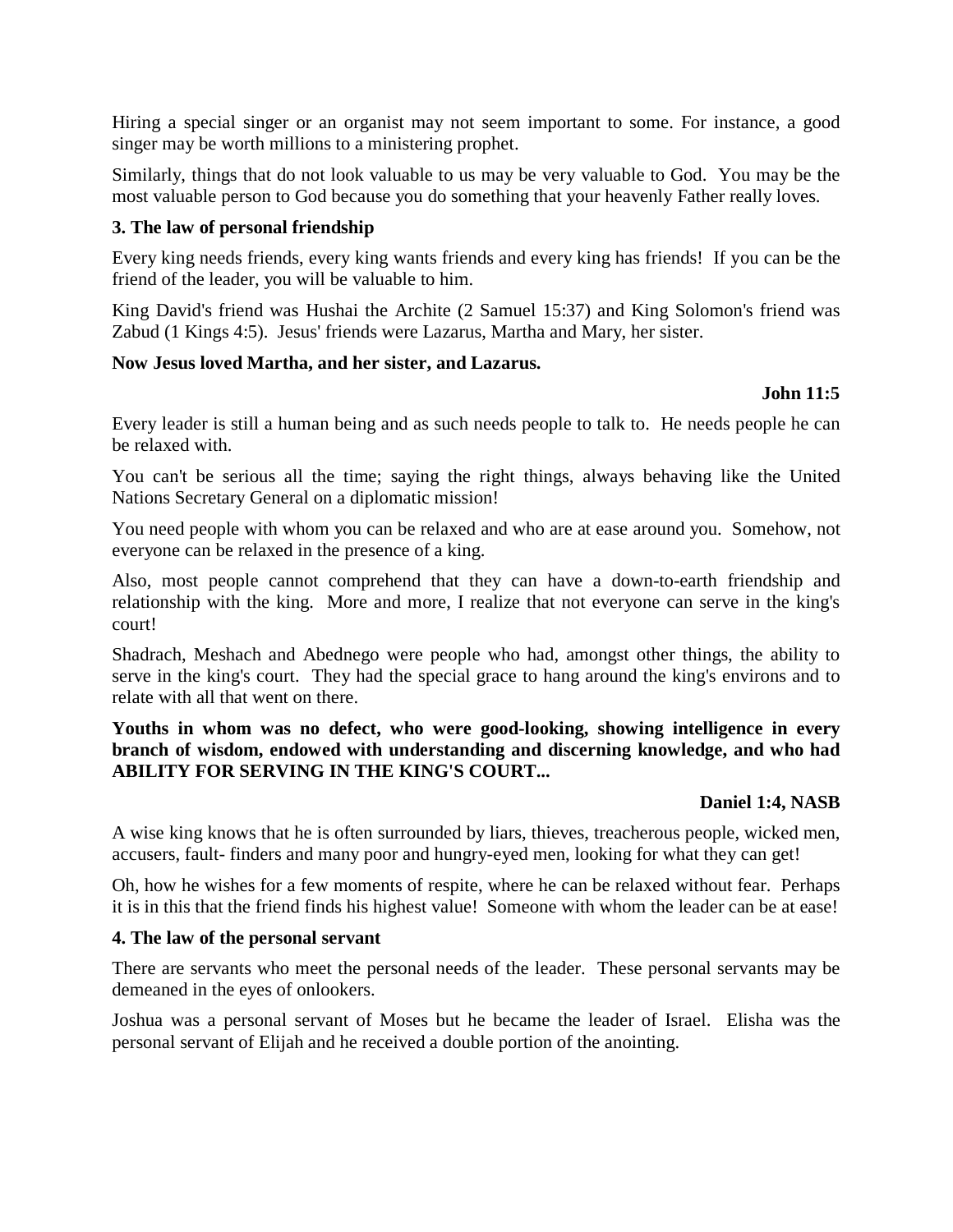Becoming a personal servant may be your door to the anointing! Indeed it is a privilege to pour water on the hands of the man of God, because very few people will ever have the opportunity to do that.

#### **Verily, verily, I say unto you, He that receiveth whomsoever I send receiveth me; and he that receiveth me receiveth him that sent me.**

#### **John 13:20**

#### **5. The law of personal company**

**And he ordained twelve, that they should BE WITH HIM, and that he might send them forth to preach,**

#### **Mark 3:14**

The Lord did not take on the disciples for any particular job. He took them on so that they would be with Him.

There are many people that I employ just so that they will be near me. After being around the anointing for some time, people are ready to be sent.

Personal servants thus go through two phases of ministry. The first phase is the *"be with me"* phase. The second phase is the *"sending out"* phase.

#### **6. The law of familiarity**

#### **For neither did his brethren believe in him.**

#### **John 7:5**

Personal servants can easily become familiar. Through familiarity, Jesus' own family did not believe in him.

When you see the human side of God's servant, you can be tempted to think you are not dealing with the power of God. Perhaps this is what happened to Judas. All personal servants must be careful of becoming another Judas. Beware of familiarity.

#### **7. The law of choosing the "good part"**

**...Martha, Martha, thou art careful and troubled about many things: But one thing is needful: and MARY HATH CHOSEN THAT GOOD PART, which shall not be taken away from her.**

#### **Luke 10:41-42**

When you are involved in personal service, make sure you get the "good part". The *good part* of personal ministry is not the physical advantage, but the spiritual treasure. Unfortunately, many people who work closely and personally with a man of God miss the spiritual treasures of close fellowship.

The book of John reveals the treasures experienced when Jesus interacted personally and privately with His disciples.

The things He said were not for public consumption. They would never be heard by the crowds but they would be heard by the few around Him.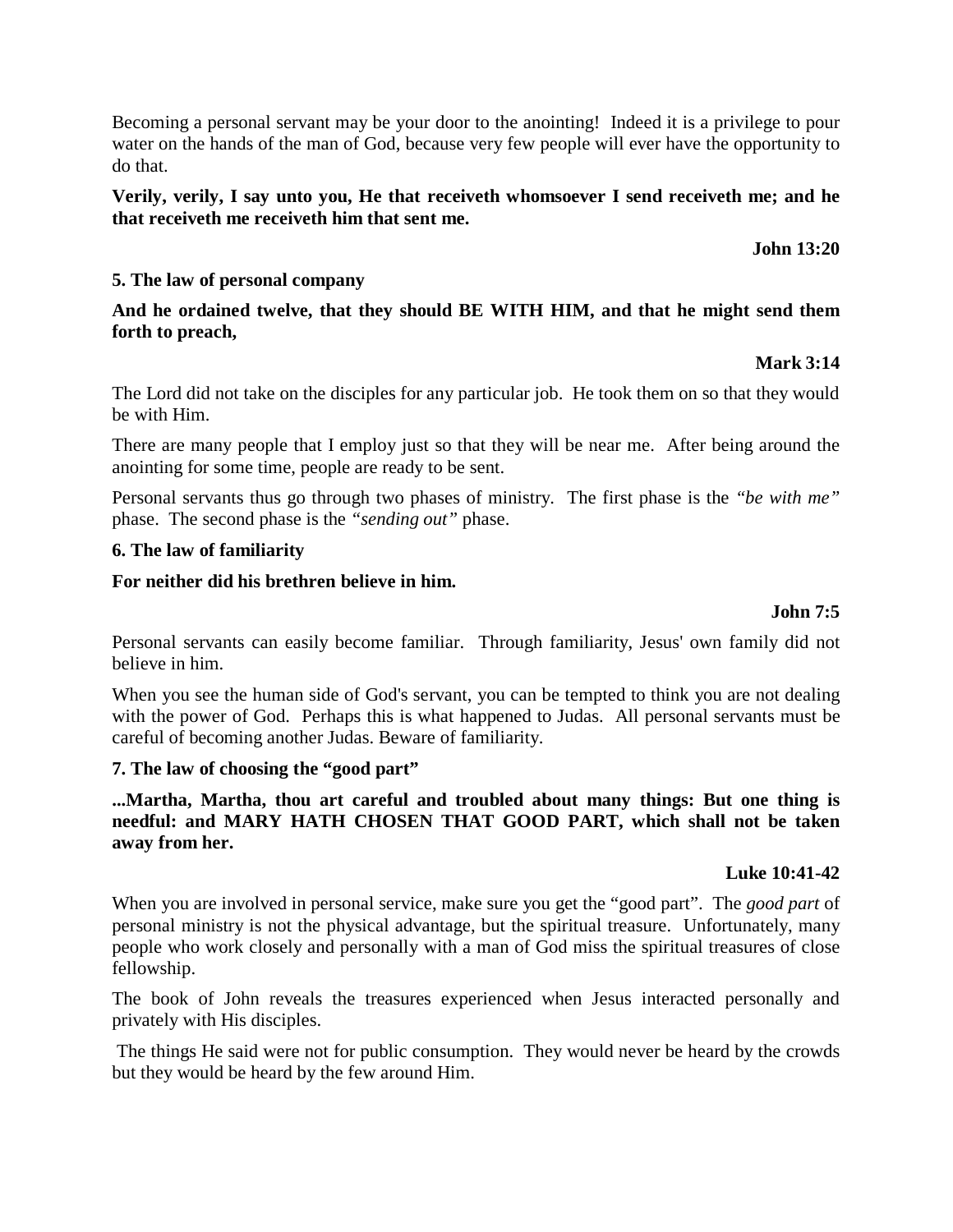Martha was very close to Jesus but Jesus was not happy with her spirituality. He would have preferred it if she was more interested in the Word of God. *Every personal servant must be careful of being unspiritual around a spiritual person.* 

Jesus knew that the job of serving food would be taken away from Martha. But the spiritual treasures that Mary was receiving were eternal. It is interesting to note that Jesus was still friendly to Martha even though she was not interested in the Word. Jesus still liked her very much and He enjoyed her food.

The fact that the spiritual leader likes you does not mean that you will do well on the Day of Judgement.

This is a common delusion for those in the personal company of spiritual leaders. They have the greatest privilege to be close but are in great danger of being unaffected by the anointing and the Word.

#### **8.The law of family work**

Christ's disciples were one big family. This family spirit often develops as several people work in the personal service of the apostle.

Jesus called the people who worked with Him, His "mother" and His "brothers". This must be the pattern for all followers of Christ. Create a family out of your full-time staff! Let them be your brothers, mothers and sisters.

**And he answered them, saying, WHO IS MY MOTHER, OR MY BRETHREN? And he looked round about on them which sat about him, and said, Behold my mother and my brethren!**

**For whosoever shall do the will of God, the same is my brother, and my sister, and mother.**

#### **Mark 3:33-35**

A family spirit can be nurtured in every workplace. This family spirit is even more important for growth in the ministry.

# <span id="page-26-0"></span>*[Chapter 9](#page-1-0)*

# *[The Laws of Placement](#page-1-0)*

Everybody wants to be at the top and everybody wants to have the best possible job. Somehow, everybody must be placed in the most suitable position. So how do we get to the best places and what is the reason for being put in certain positions?

There are spiritual laws that govern where you must be placed in the ministry. In this chapter I want you to look at some of these laws so that you will have the understanding and the humility that is necessary to function effectively.

#### **1. The law of "those who came first"**

#### **...After me comes a Man who has a higher rank than I, for He existed before me.**

#### **John 1:30, NASB**

This law teaches that those who come first are senior to those who come later. John the Baptist indicated that he had a senior in the ministry - Jesus Christ. He explained that Jesus was there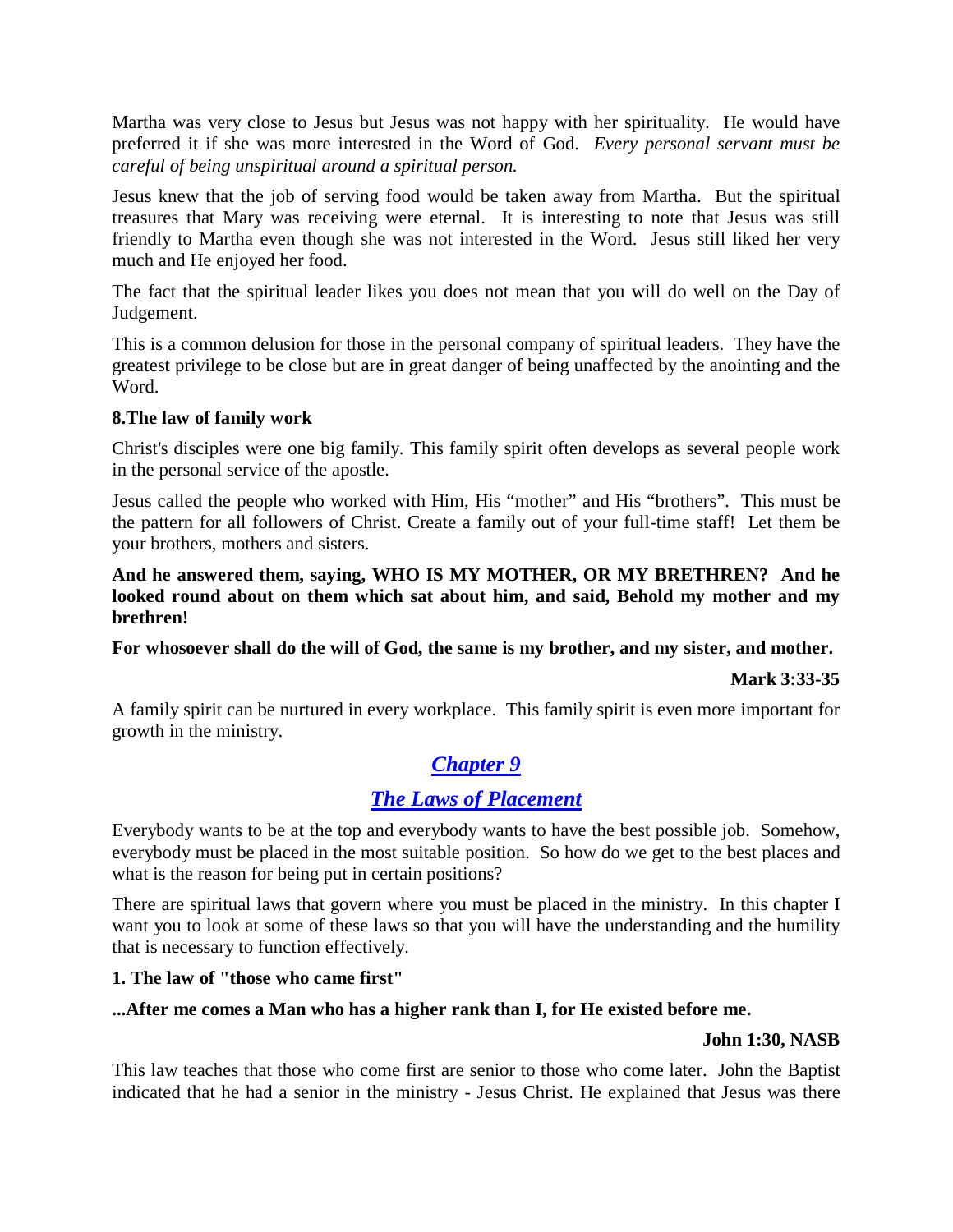before he was. In a spiritual sense, Jesus existed before John the Baptist. That is why Jesus was greater than he was.

#### **2. The law of personal preference**

This is another law that determines where you will be placed in the ministry. The "law of personal preference" can override the law of "those who came first". Generally speaking, the law of "who came first" usually applies.

Sometimes, someone who is a late entrant may be given a higher rank. This is because there may be other factors that necessitate a newcomer having a higher rank.

John came onto the ministry scene before Jesus. Yet Jesus was given a higher rank than him.

## **After me comes a Man who has a higher rank than I, for He existed before me.**

## **John 1:30, NASB**

Other Scriptures testify to the reality that God has a personal choice and He exercises it as He wills. God's election can override the law of "who came first".

**For the children being not yet born, neither having done any good or evil, that the purpose of God according to election might stand, not of works, but of him that calleth. It was said unto her, The elder shall serve the younger. As it is written, Jacob have I loved, but Esau have I hated. What shall we say then? Is there unrighteousness with God? God forbid. For he saith to Moses, I will have mercy on whom I will have mercy, and I will have compassion on whom I will have compassion. So then it is not of him that willeth, nor of him that runneth, but of God that sheweth mercy.**

#### **Romans 9:11-16**

#### **3. The law of militarized work**

## **No man that warreth entangleth himself with the affairs of this life...**

## **2 Timothy 2:4**

In full-time ministry, you cannot determine where you will be placed or where you will live. This is the reason why there are no guarantees and no securities in full-time ministry. The law of militarized work tells us that you can be sent anywhere at any time.

When you work in a militarized environment expect changes at any time. When you are in the army, you can be sent to your death at any time. Militarized work has no working hours. Militarized work is hard and full of risks. Many people die doing militarized work. You must have a militarized attitude in the ministry. Be ready to be sent anywhere or to be placed anywhere. Be ready to die for the cause when you are called upon.

#### **4. The law of spiritual intimacy in ministry**

**Seemeth it but a small thing unto you, that the God of Israel hath separated you from the congregation of Israel, to bring you near to himself to do the service of the tabernacle of the LORD, and to stand before the congregation to minister unto them?** 

**Numbers 16:9**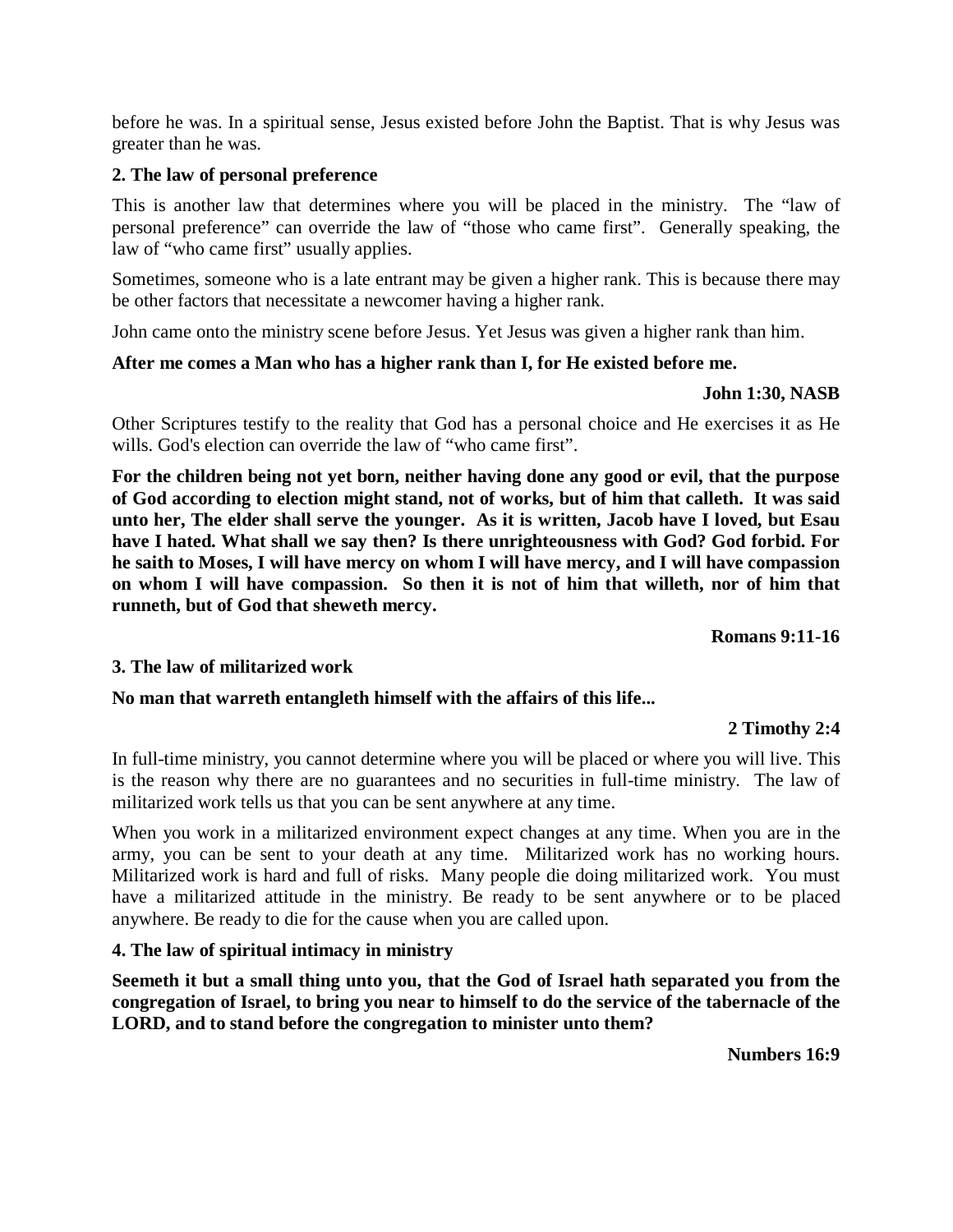The most important place for you is to be close to the Lord. Instead of seeking to be placed in seemingly prestigious positions, seek to be placed close to the Lord. Whether you are on the top floor or underground, aim to be close to the Lord.

Get this! Full-time ministry is intended to bring you close to the Lord; to make you an intimate friend of Jesus! God's intention for you in full-time ministry is to bring you close to Himself.

Notice what Moses told Korah. He pointed out that Korah had been brought near to do the service.

Spirituality and intimacy are choices you must make for yourself in full-time ministry.

## **5. The law of the candlestick position**

This law teaches that love and intimacy will guarantee your position in the presence of the Lord. Everyone has a candlestick and your candlestick will be moved from where it is if you depart from love and intimacy with the Lord!

Hard work is no substitute for love and intimacy. God wants people to come close to Him. If we seek Him, we will find Him. In the book of Revelation, there was a church that worked harder than any other did. However, the Lord was not pleased with them. Hard work is not a substitute for a loving and intimate relationship. On two different occasions the Lord said to the church,

**I know your labor." He knew they were a hard-working group. He said to them: I know thy works, and thy labour, and thy patience, and how thou canst not bear them which are evil: and thou hast tried them which say they are apostles, and are not, and hast found them liars:** 

**And hast borne, and hast patience, and for my name's sake hast laboured, and hast not fainted. Nevertheless I have somewhat against thee, because thou hast left thy first love.** 

## **Revelation 2:2-4**

They were indeed a labouring and toiling church but they were not intimate with the Lord. Because of this, they were in danger of being removed from their position. He warned them, "I will come and remove your candlestick out of its place."

#### **6. The law of increasing goods**

## **When goods increase, they are increased that eat them: and what good is there to the owners thereof, saving the beholding of them with their eyes?**

#### **Ecclesiastes 5:11**

This law teaches that no matter where you are placed or what you earn, there will be things to swallow up your earnings.

Many workers are deluded into thinking that if they had a better position and earned more money they would be better off. But this is simply not the case.

As money increases, there are more things to do with the money. It is this delusion that drives people to attain certain positions. It is this delusion that makes workers dissatisfied with where they are placed.

Discover the secret of contentment. Believe that God rules in your affairs. You can be blessed in every position and in every circumstance.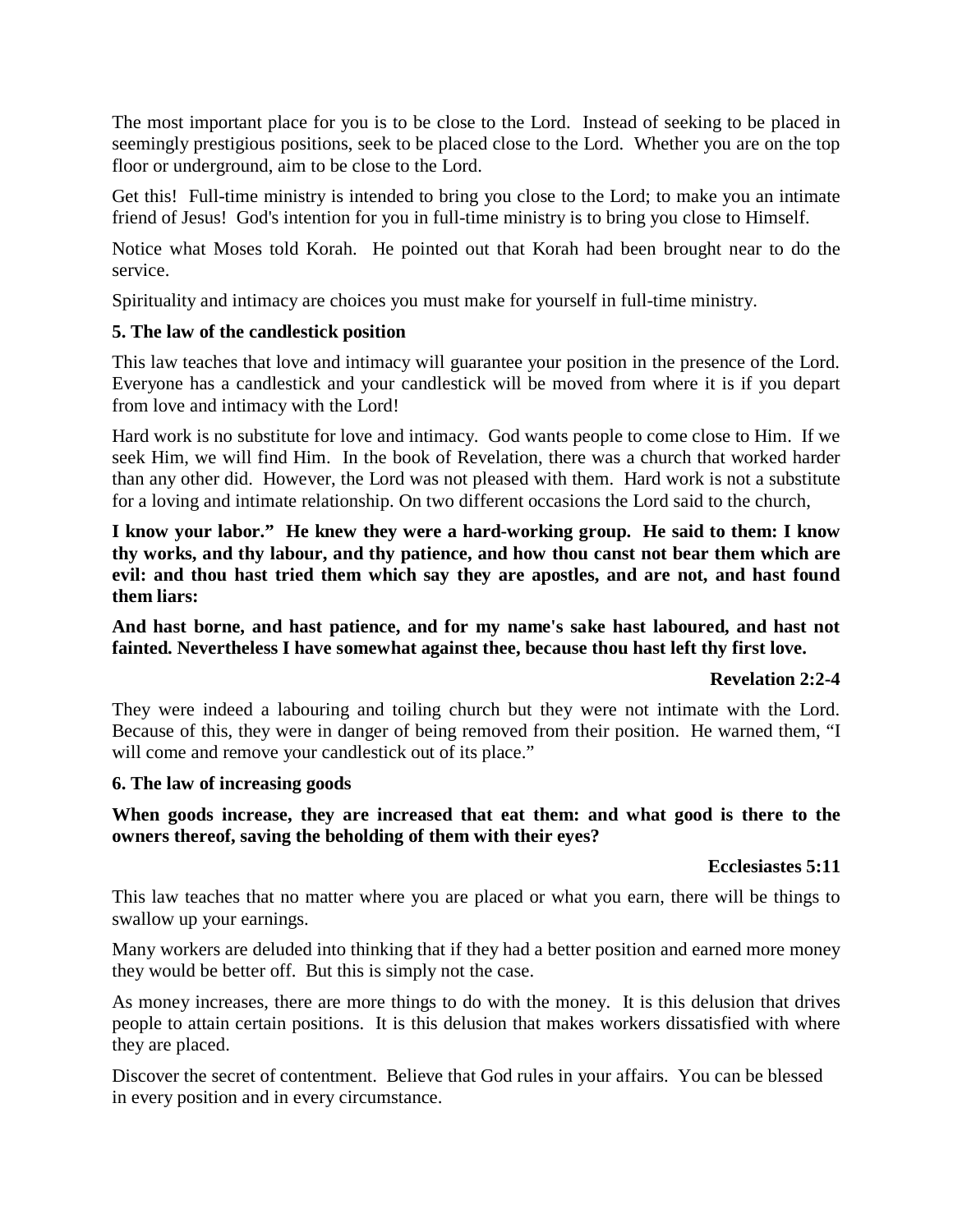# <span id="page-29-0"></span>*[Chapter 10](#page-1-0)*

# *[How Your Value Is Determined](#page-1-0)*

Determining the value of anything is not easy. People go to the university for years to study "valuation". What is the value of a house? What is the value of a car? What is the value of a person? What is the value of a person to God? Obviously, the values of things change from person to person. Someone may value a diamond whilst another may kick it away as a worthless stone.

When you work for the Lord, you must seek to increase your value! You must understand what makes you valuable and do those things. You must understand what valuable thing God has placed in you and develop it.

Several things determine your value. Different people value different things. It is important to know some of the different things that increase or decrease your *personal* value.

# **How to Increase Your Value**

## **1. Your value increases when you can be sent.**

**...Here am I; send me.**

#### **Isaiah 6:8**

Not everyone is sendable. A person being sent on a mission must have the special ability to be faithful without varying the message. Most people who are sent on a mission become sympathetic to the people they are sent to and modify their mission and their message!

*If you look closely at the church today, you will find a modified message with a modified mission. I once sent somebody on a very simple mission.* After a while, I realized that the person had become sympathetic to the group I had sent him to. This individual fell in love with the group and wanted me to support them financially. He constantly referred to the needs of the group rather than the message I had sent him with.

Once, without my knowledge, this person pledged my financial support to things I had not intended to do. After a while, I realized that I was sending the wrong person. My messenger had become sympathetic to the people he had been sent to. O how valuable it is to have someone you can send!

Someone who will not change the message! Someone whose heart will not change with time! Someone who will stay with the mission. Thank God for those who can stay with the message no matter how hard or ridiculous it sounds.

## **2. Your value increases when you can bring projects to a close.**

To the inexperienced, this point may seem even frivolous. But I have employed different people, assigned them to various projects, and found them unable to conclude just the final little part.

Some people are able to start projects and carry them for a good distance. Amazingly, they are not able to conclude on their project even though they have come ninety per cent of the way. The last ten per cent of every project is a crucial final piece.

Hope deferred makes the heart sick; when the hope of accomplished tasks is dashed repeatedly, the heart of the leader is sickened.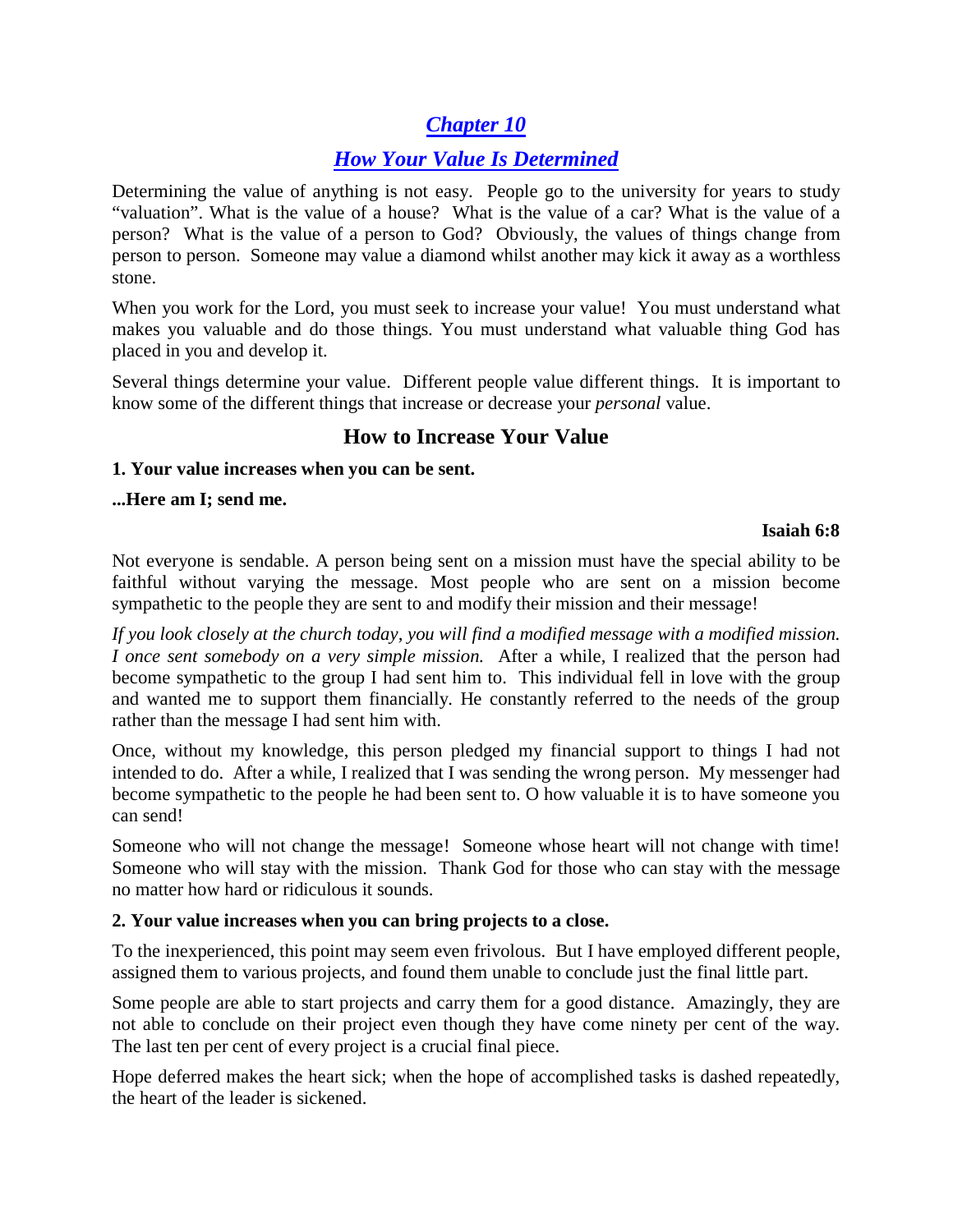A beautiful car, without one of its tyres, is the same as not having a car because a car with three tyres cannot be driven. Many people do not realize that one little uncompleted segment neutralizes everything else.

Jesus is the author and finisher of our faith. Some people are authors of things but not finishers. Your value greatly multiplies when you can finish what you have begun.

Every task has a whole lot of problems that will prevent its conclusion. Some people who are sent are unable to find solutions to these problems. They simply report back with their list of insurmountable problems.

However, the finisher will break through the barriers and overcome every obstacle. Such people are truly valuable. They just come home with a list of victories. They tell you how they overcame the different obstacles they encountered.

## **3. Your value increases when you can accomplish tasks with speed.**

It is a pleasure to have a fast and reliable worker. I have had workers who accomplish tasks at different speeds. I prefer to work with people who bring projects to a close quickly. In fact, the value of someone who can rapidly conclude projects is very high.

I place a high premium on speed because delays are expensive and often lead to the cancellation of the original vision.

## **4. Your value increases with your ability to solve diverse** *problems.*

There are people who can solve diverse problems and bulldoze their way through obstacles. I have people on my staff like that. They can deal with all kinds of people and solve all kinds of problems.

Whether the issues are private or public, they are able to sort them out. They can deal with difficult people, manage crises, help with personal matters and defeat the enemy. Such people are very valuable because life is full of diverse problems. Problems do not come in departments or under any particular headings. You need people who can solve problems no matter the category they fall into.

#### **5. Your value is greater if you are involved in building a foundation.**

## **You are those who have stood by Me in My trials; and just as My Father has granted Me a kingdom, I grant you that you may eat and drink at My table in My kingdom, and you will sit on thrones judging the twelve tribes of Israel.**

#### **Luke 22:28-30, NASB**

The foundation of a building is the most difficult part to build. There are always some people who help to set things up. The contribution of such people is priceless. These people must never be forgotten. They are to be treasured and valued above those who come later. Anyone who wishes to set them aside does not understand what he is doing.

Jesus Himself promised His disciples that He would remember them especially because they had been with Him during the most trying times of His ministry.

Foundation builders suffer things that future workers will never experience. They experience the greatest pressures of the ministry. There are pastors who can build large churches but cannot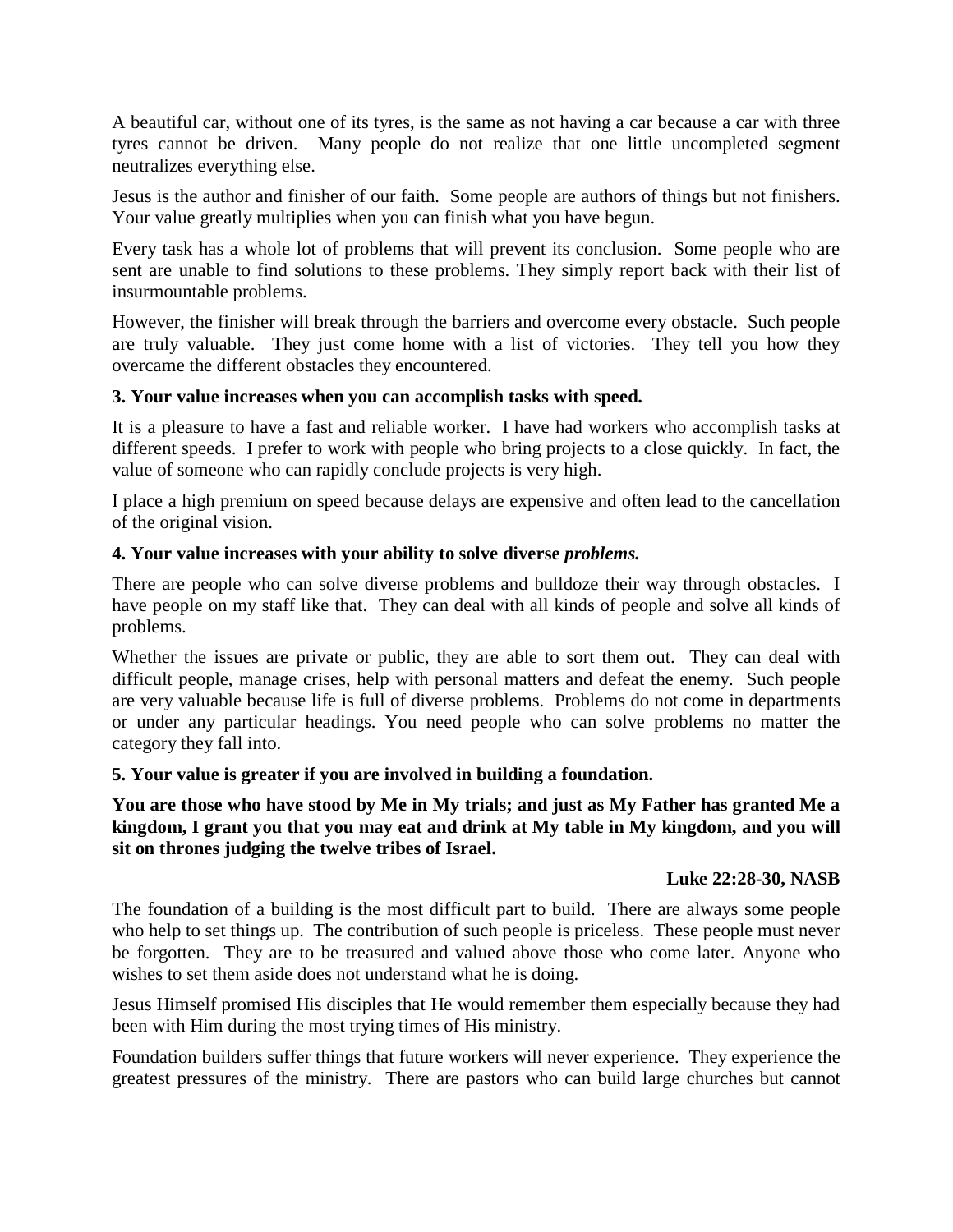actually begin one. Do not shy away from starting things. It may be your great opportunity to become valuable.

### **6. Your value increases with your ability to keep secrets.**

No king would like to have a blabbermouth by his side. Many confidential things go on in the king's palace. Keeping things private and confidential may be one of the most important things to do. Anyone who works in the office of leadership must learn the importance of privacy and secrecy. Unfortunately, some people do not have the ability to work without talking about what they do.

Working in banks requires lots of secrecy because you deal with people's private wealth; one who cannot keep official information out of his domestic chatter will be unsuitable for such a job. Upon employment, banks will make you sign the oath of secrecy.

Working in a pastor's office may involve listening to private counselling sessions. Working in a doctor's office may also involve hearing and seeing people's personal problems. These private matters are nobody's business and should not be broadcast to the world. No one would like the whole world to know his personal problems.

Your value increases when you prove that you are capable of handling the responsibility of secrets. Some people will be employed simply because they do not have many friends! Some people will get certain jobs because they do not talk much with anyone about anything!

For this kind of job, you will have to avoid people who talk too much and have too many friends!

These "talkative" people will become valuable for the office party and other social gatherings where they will bring everything to life. Please understand what makes you valuable.

#### **7. Your value increases when you are "good" company.**

## **And he ordained twelve, THAT THEY SHOULD BE WITH HIM.**

#### **Mark 3:14**

Jesus ordained twelve disciples simply so they would be with Him. He chose them to be in His company until He finished His ministry.

Not everybody can work comfortably with the boss. To work directly with the boss requires varied skills. The commander requires people who can engage in interesting and meaningful conversation. Some people just have nothing to say and therefore are not good company.

#### **The Silent Hungry Look**

Quiet people can be intolerable for a wise leader, as he has to constantly pry into their minds to find out what they are thinking.

His wisdom will cause him to search out hidden thoughts in case there are evolving plots against his life.

When I am with "quiet" people I always ask, "What do you think?" "How is your mind working? Is it a good idea?" I want to know what people around me are thinking.

Julius Caesar commented on Cassius, a worker in his court.

He said, "Yon Cassius has a lean and hungry look. He thinks too much: such men are dangerous."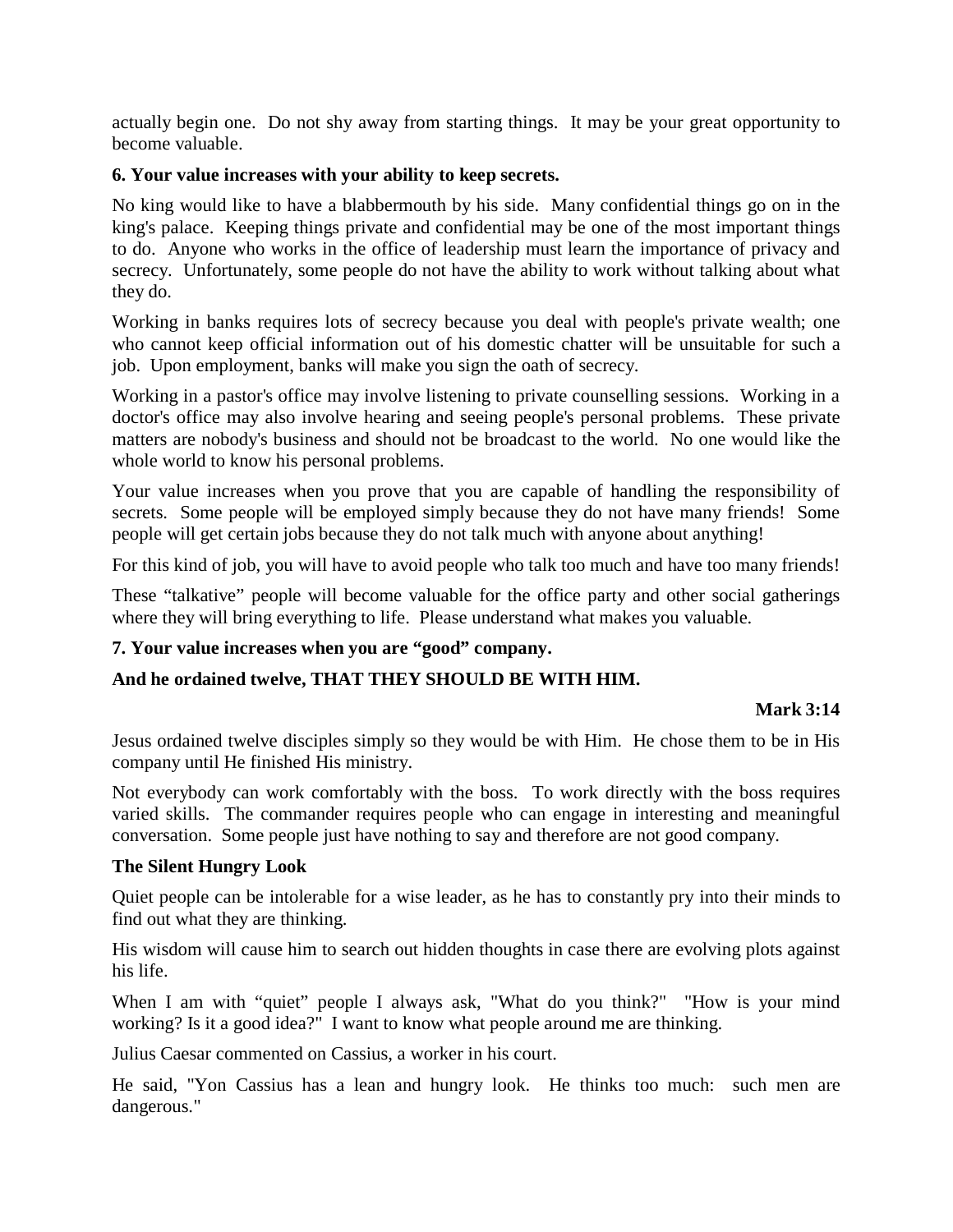Cassius was one of the conspirators who murdered Caesar. Long before the assassination, Caesar mistrusted Cassius because of the silent, hungry look on his face.

### **The Empty Look**

Others only enjoy talking about light and frivolous matters, which may not interest the leader. Leaders are not light-hearted men of straw. They are serious people who have serious issues to deal with.

Rulers have many issues to juggle with and value people who are full of good counsel and wisdom. Leadership is a very lonely job with few who understand the real issues and challenges at hand. Many people simply see the leader as a superman who knows everything and who is always right. Such an attitude will not go well with a leader who wants the input of those around him. He therefore needs people who think and analyze issues in a certain way.

#### **The Suspicious Look**

A leader is someone who fights many battles. He does not need a cabinet member who is suspicious and opposed to all he does. This only transfers the battle from outside to within. Why should you employ someone to oppose and resist you?

Leaders also need people who think in a certain way. Paul said of Timothy,

## **...I have no man likeminded, who will naturally care for your state.**

#### **Philippians 2:20**

King David had Hushai as his friend and King Solomon had Zabud as a friend. These friends were good company, good fellowship and gave good counsel.

#### **The Creative Look**

Creativity is the nature of God. People who are innovative and come up with good ideas when they are needed are also very valuable company.

Another important and valuable trait is the ability to meet the personal needs of the leader. Not everyone can work comfortably in the personal service of the king. Daniel and his three friends had the ability to serve in the king's court. This, too, is an important skill.

**...bring in some of the sons of Israel…who had ability for serving in the king's court…they were to enter the king's personal service.**

#### **Daniel 1:3-5, NASB**

#### **8. Your value increases when you can relate well with outsiders.**

There are people who can relate easily with the outside world. However, not all workers are up to this role.

To effectively relate with outsiders, you need to develop the art of diplomacy. You must understand protocol. Not everyone is skilled in diplomacy. Some people are simply unrefined and unrefinable!

Your dressing may have to be modified if you are to appear in public. Your speech will have to be appropriate and polished for the occasion. Some people simply do not have the background that enables them to function in this role.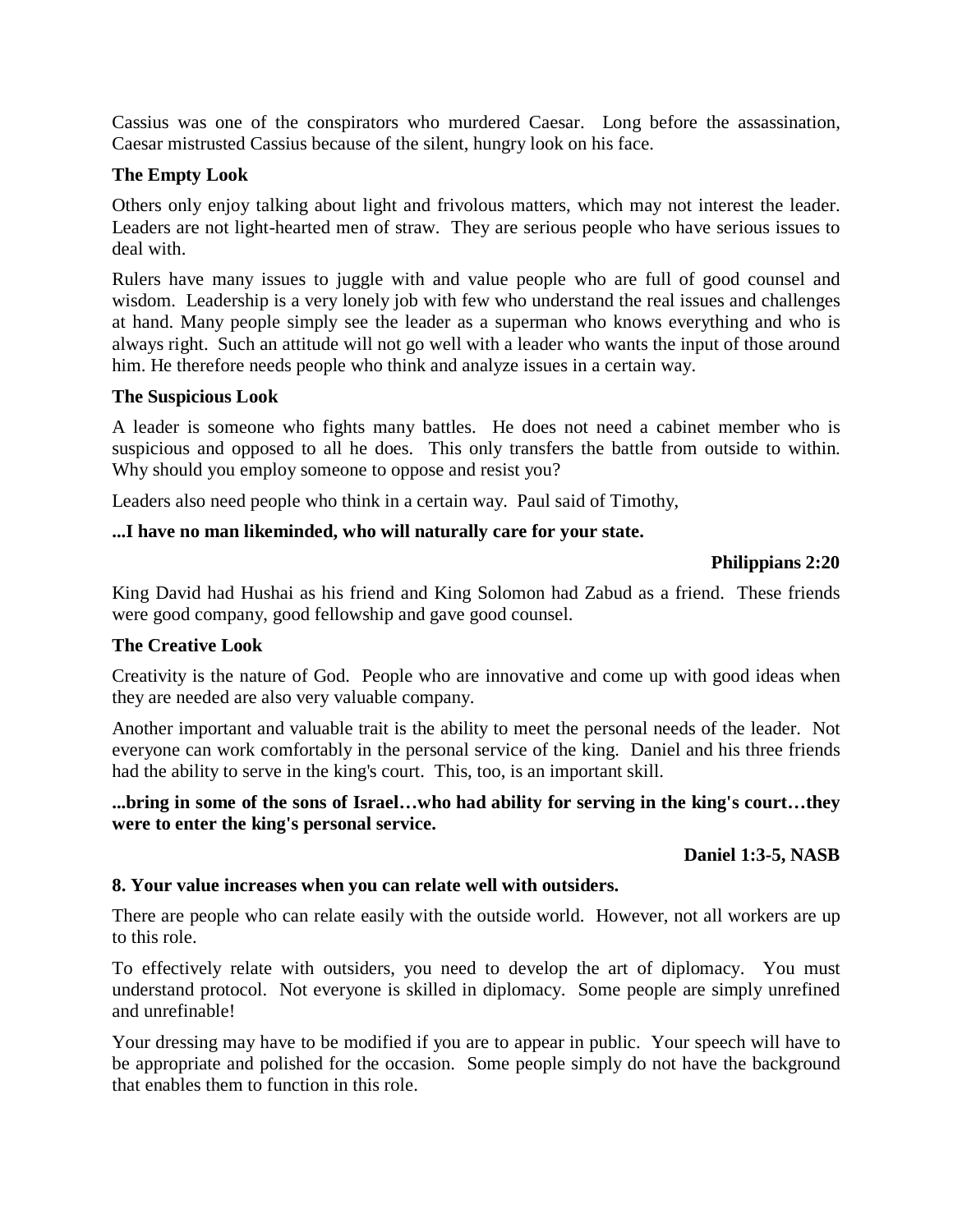Some people are unable to communicate with the public without offending people. Some simply do not have the patience or the ability to be a public relations person. A person who knows how to serve in the public eye is therefore valuable.

## **9. Having a specialized ability increases your value.**

When you have some unusual talent, you become valuable. For instance, your ability to speak an unusual language can increase your value greatly. You must find a place where your particular ability is valued. There are people whose ability to sing has earned them special jobs in special places.

Not everyone has the ability to be a world-class singer. Some people have the ability to type with speed and accuracy. Such things give unusual value to a person. When I began to write books, I discovered how few people really know how to type with speed and accuracy.

The ability to host people and cater for them is also a special skill. Not every woman cares for people in a way that makes them feel at home. Some women actually drive people away with their unfriendly and expressionless faces. Some people do not even bother to learn what to do to make a particular person comfortable. Such motherly hosts are specially endowed and are of great value to churches that host guests frequently.

The ability to be a good public speaker or presenter is a special skill that can increase your value. Such a person may be invaluable for public relations and improving the corporate image of the organization.

Special computer skills and technical abilities can also make a person valuable. Discover what special ability you have and exploit it to the fullest. Let your gift make room for you and take you to the highest place! **10. You are valuable when you save the organization money.** 

There are people who have the ability to help save money. They negotiate on behalf of the organization as though they were negotiating for their own lives. Such people save lots of money for the ministry through their bargaining skills. People who make purchases and payments for the ministry are often not concerned about how much everything costs. But there are some who care and try to get the best deal every time. Such people are priceless treasures to an organization!

Other people view the opportunity to make a purchase on behalf of the organization as a chance to make some money for themselves. These are dangerous people who slowly undermine the ministry.

Paul said,

## **For I have no man likeminded, who will naturally care for your state.**

#### **Philippians 2:20**

## **11. Your value greatly increases when you can work without supervision.**

Supervising people can be one of the most tiresome jobs. Having to constantly monitor what someone is doing is wearisome, to say the least. What a joy it is to have someone who can work with little or no supervision. Just give him the job and he will come back with the results. When you have to chase a person, giving a hundred reminders and promptings about the same thing, you may just want to do the job yourself!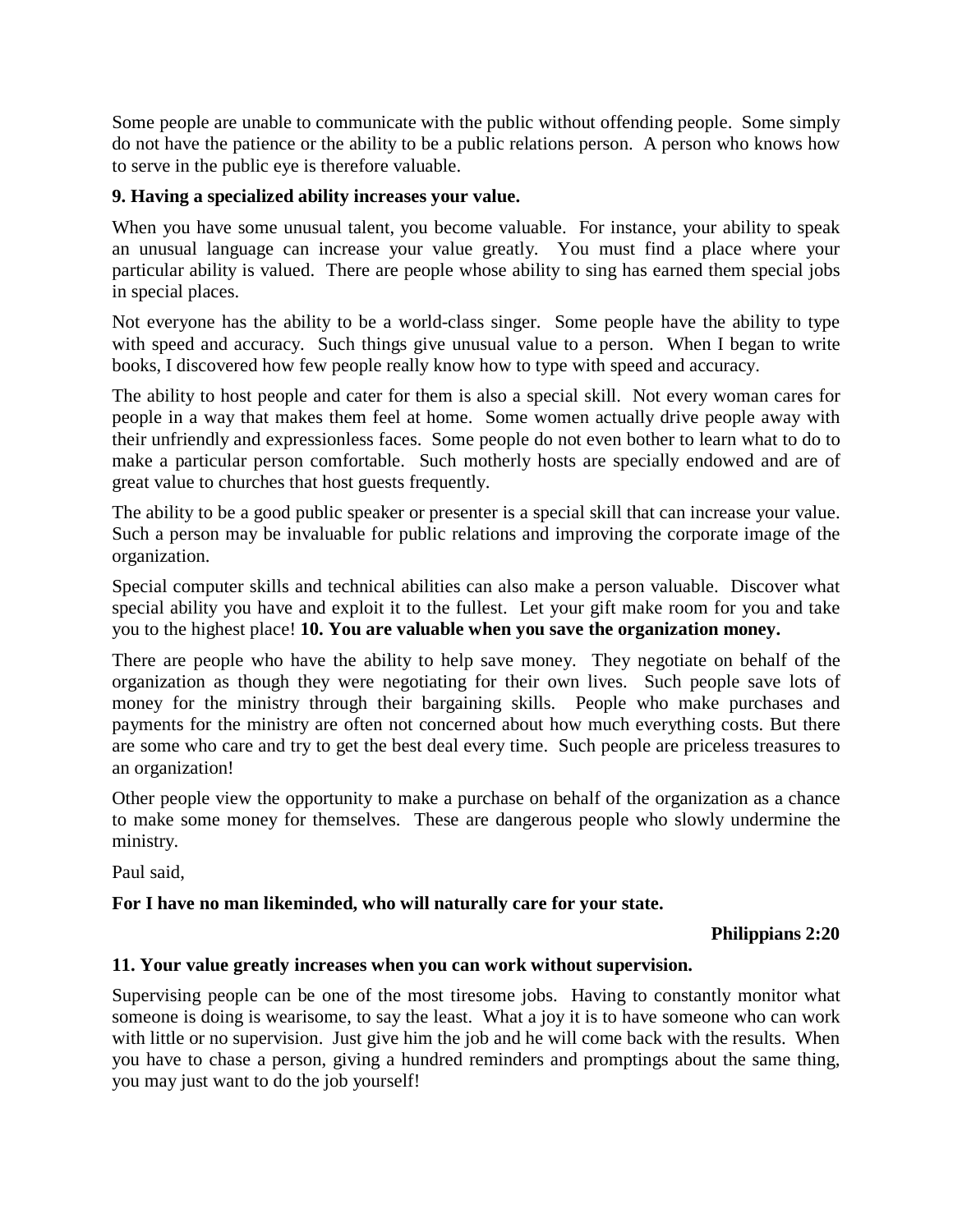Unfortunately, most people need supervision and cannot be trusted to work on their own. Become someone who works without supervision!

## **12. Loyalty makes a person valuable.**

Loyalty is more important than any qualification or skill I know. Any leader who does not value loyalty will live to discover the pain of treachery. A loyal person is far more valuable than an educated but disloyal person. When an employer does not know the value of loyalty, he often chooses people who are impressive but intrinsically disloyal.

After a while, these impressive people turn out to be painful choices. I have watched as ministers set aside faithful people and choose exciting people who have no loyalty. These people have not learnt about the great value of loyalty.

With the passage of time, most people will prefer a loyal person to any other. Every worker has to choose between his loyalty to the boss and his loyalty to the rest of the workers.

I once told a new employee, "You will either be liked by me or by the people. It's your choice." His value to me would rise greatly if he was loyal to me rather than to the rest of the staff.

## **13. Good organizers and managers are valuable.**

Some people are able to gather people around and make them do their jobs. Others are simply unable to control anyone. I once found out that one of my newly appointed managers was unable to control the janitor. I realized that I had chosen the wrong person to be a manager.

Someone who is incapable of controlling drivers, cleaners and housemaids will not be able to control more educated and confident people. Your value goes up when you are able to control difficult people.

#### **14. You are valuable when you are a contented person.**

Satisfied people are a joy to have around.

#### **Better is an handful with quietness...**

#### **Ecclesiastes 4:6**

Moses had the difficulty of leading a discontented and grumbling crowd. Such people cannot be satisfied by anything. Good relationships are not built on money. No amount of money can make a person happy. Discontented people want more and more but they are never satisfied!

A worker who is happy with the little you can give is truly a valuable person. One discontented person can poison the entire workforce. Such people love to be part of unions, strikes and disruptions of work.

Such things are not needed in the church! Get rid of discontented people. Send them off to get a better job where they will be happier. It is not worth having them around.

#### **15. Your value increases when you can learn anything required.**

You may be required to produce television programs. If you are rigid and unprepared to learn completely new things, you will be limited in your value.

People who are prepared to learn new things are valuable! You may be required to run an orphanage or a radio station. Are you prepared to learn a completely new skill? I have watched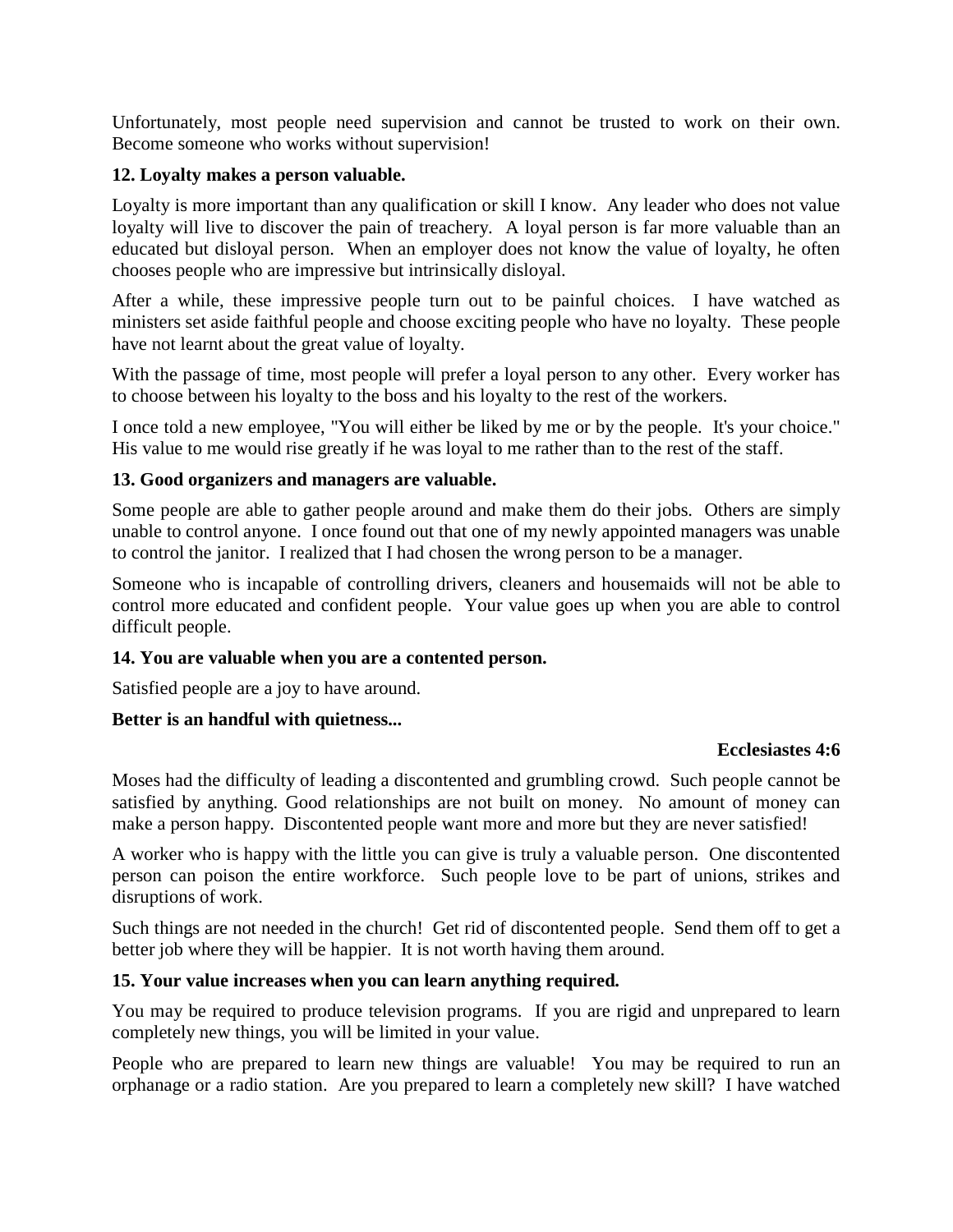as lawyers have learnt the art of construction and doctors have learnt how to run bookshops and schools. Their value increased because they were prepared to acquire new skills.

## **16. Long-standing workers are valuable.**

Time speaks! Someone who has been around for years has a value that "Johnny-just-come" does not have! Years of stability and faithful service definitely confer value on every employee. Time tells whether a person is faithful or not!

Time tells whether a person is a liar or not. Time tells whether a person is a thief or not. Time tells whether a person is morally upright or not. The long years spent together assure us that we can depend on you.

## **17. Spirituality makes you valuable.**

Spiritual people are valuable. Every church should endeavour to employ spiritual people. Sometimes spiritual people do not have certain qualities or abilities but their spirituality gives them great value in the ministry setting.

Unfortunately, some churches end up employing all sorts of unspiritual people; even unbelievers. They do this in order to fill some vacancies.

But it is often better not to have anyone, than to have a carnal person working in the church. Someone who has not been spiritual is not likely to become spiritual when he is in full-time ministry.

Gradually, a little leaven leavens the whole lump. Unspiritual and unsaved people gradually dilute the intensity of the zeal and anointing of any ministry. Soon you may have a full-time ministry staff of pseudo-Christians.

Wrong decisions will soon be taken because of the influence of carnal people. Full-time ministry is a place for zealous people who are on fire for Jesus. The Lord said to the Laodecian church, "I wish you were hot." God wants us to be hot and not lukewarm. Lukewarmness is a deadly enemy that destroys every true church.

## **18. Anointed people are valuable.**

An anointed person is a special person with the grace of God operating in his life. Such people have great value because the grace and wisdom of God makes them operate above human ability. It is a joy to watch anointed people as they operate in the gift of God. They are special, they are different and they are wise!

The Spirit of the LORD will rest on Him, the spirit of wisdom and understanding, the spirit of counsel and strength, the spirit of knowledge and the fear of the LORD. **And He will delight in the fear of the LORD, and He will not judge by what His eyes see, Nor make a decision by what His ears hear;**

#### **Isaiah 11:2-3, NASB**

This is the wisdom that comes through the anointing. May you be an anointed worker!

#### **19. Experienced people are valuable.**

Experienced people have an uncanny knowledge of the future. Most things actually work out the way experienced people envisage.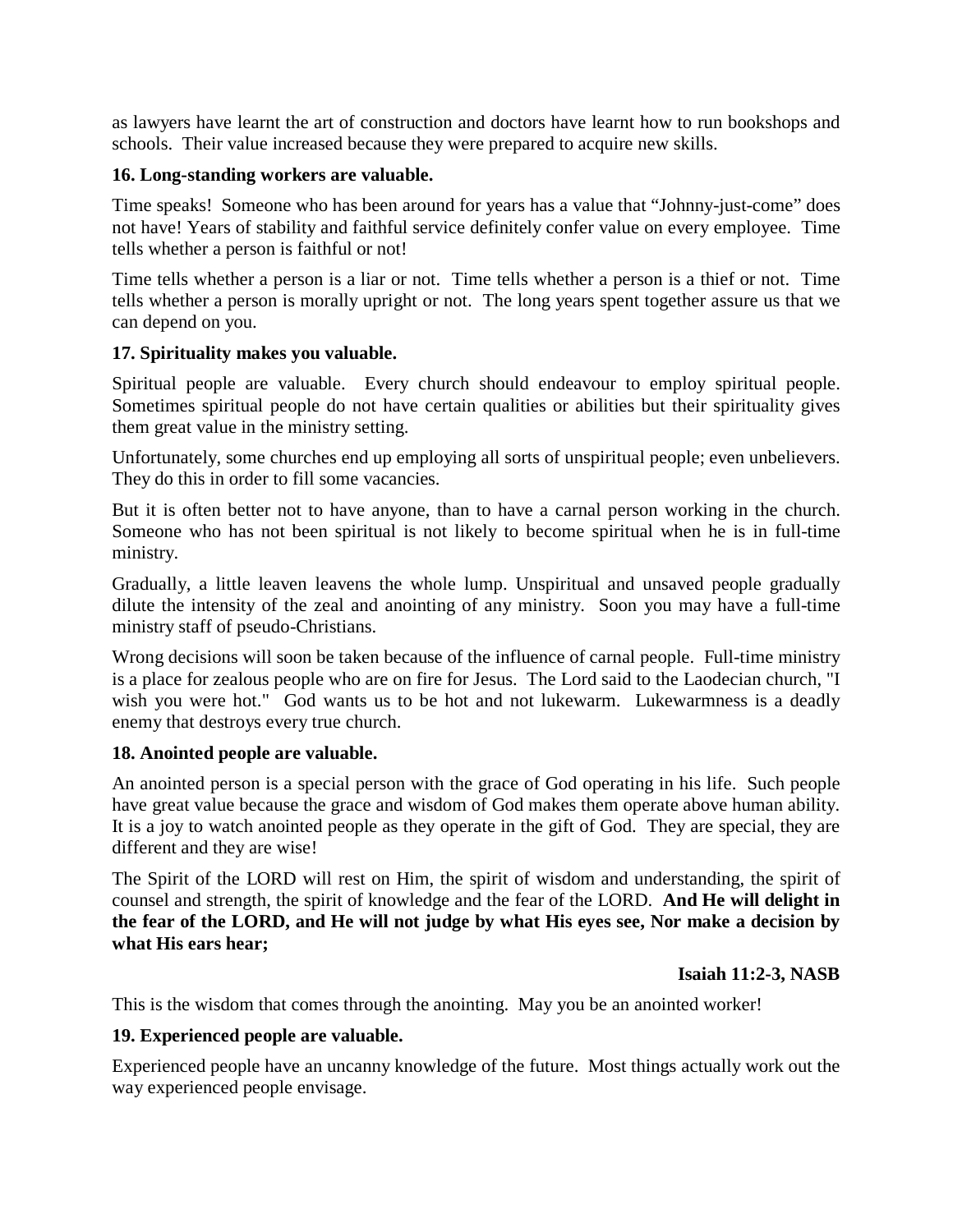Many things do not happen the way you would expect. There is some special knowledge that comes only through experience. People with experience often turn the tide in a battle. A person's value increases greatly because he is experienced. Do not shy away from things that make you experienced. The more experience you have, the more valuable you become.

## **20. Morality makes you valuable.**

Moral and upright people are especially valuable as you can count on them to do the right thing behind closed doors. Joseph had the opportunity to sleep with his boss' wife but he did not. He could be trusted in very tempting circumstances. Such people are truly valuable.

The presence of one lecherous person (someone who is unduly interested in sex) can spoil the work of many years and end the employment of everyone else.

The higher you go in ministry the deeper your safety pegs must be. When you get to the eighth floor and you lean on the balcony, you would not want to discover that it is made of cardboard! The higher you go, the more the need for stronger character.

## **21. Working with excellence increases your value.**

Sloppy workers who deliver shoddy work are a pain to most employers. They need extra supervision and are stressful to have around. What a joy it is to have someone who delivers a quality job every time! Such people are valuable and it is worth paying the price to have their services.

#### **22. Your choleric personality makes you valuable.**

Your choleric personality will make you valuable in difficult projects that need a driving force. This is the personality that will make you valuable in building up something from scratch. Choleric people are usually the best leaders but not very good assistants.

## **23. Your phlegmatic personality makes you valuable.**

If God made you a phlegmatic, you will have special abilities, which no one else has. Phlegmatic people are stable workers and able to carry out monotonous jobs. There are many important jobs, which must go on in spite of their repetitiveness.

Where would we be without teachers and lecturers who stick to their jobs for years? These precious and steady trainers produce the high achievers and skilled workers of tomorrow. Phlegmatic workers are usually valuable because they are good assistants.

#### **24. Your melancholic personality makes you valuable.**

Melancholic people are usually very gifted and very organized. They are usually thoughtful, contented and deeply sacrificial. Melancholic people became the great missionaries of the past. These people are often quiet and can work where privacy and secrecy is required.

If God has made you a melancholic, you will be useful for many things in the office environment. You will keep things organized and private. You will have the ability to bring order and good management into places which are often disorganized.

## **25. Your sanguine personality makes you valuable.**

If you are a sanguine, you will not be useful for things which require much organization. The scatter-brained and disorganized sanguine is of no use with sensitive documents. However,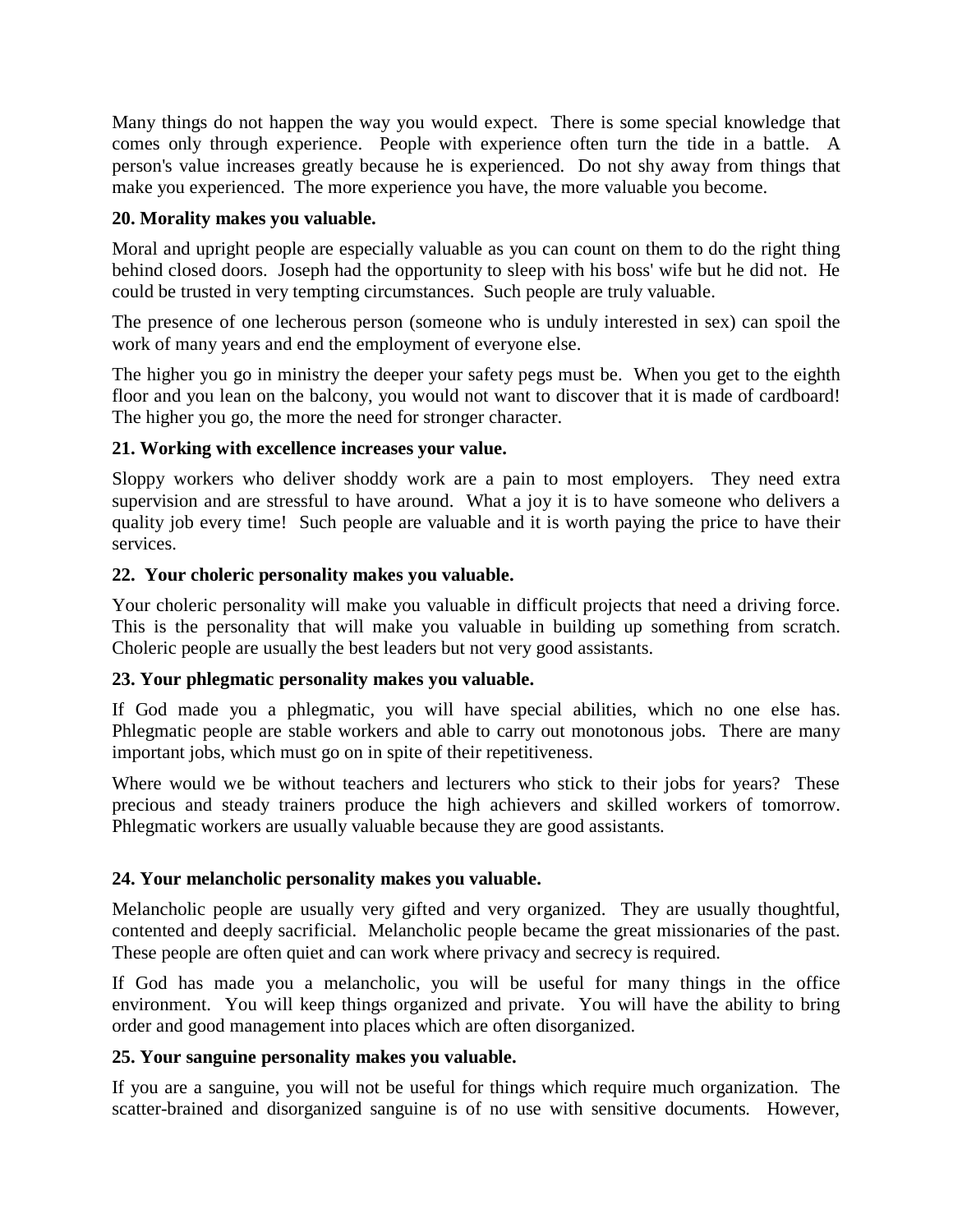without a sanguine, your office will be a sad place! It will be lifeless because the life and excitement of the team is often created by the valuable sanguine.

This is where a sanguine is most helpful.

If you put a melancholic in an office which a sanguine should occupy, people will leave because of the silent, stern and unfriendly melancholic.

I value the sanguine people in my office. They have no replacement. All the melancholics and cholerics put together cannot make the contribution of one sanguine.

# <span id="page-37-0"></span>*[Chapter 11](#page-1-0)*

# *[How to Enjoy Your Work](#page-1-0)*

It is important to enjoy your work since that is what you will spend most of your time doing working. Most people do not enjoy work and look forward to the slightest chance to escape.

It is therefore one of the greatest blessings to be given the kind of work that makes use of your God-given qualities.

Work then becomes like play, leisure and pleasure! No longer will you spend your working days longing for a vacation. No longer will you spend your working hours glancing at the clock and wondering why closing time is so far away.

It takes the God-kind of wisdom to enjoy work. You need to apply heavenly wisdom to what you are doing, otherwise you will end up depressed and wondering what life is about.

Even king Solomon, the richest and wisest man that ever lived, found life to be a vexation of spirit. He condemned his working experience on the earth and called it vanity. He spoke of the toil he had undertaken and the uselessness of it all. He considered the future and wondered what would happen to all the things he had built.

He thought to himself, "What if the person who comes after me destroys everything?"

**Yea, I hated all my labour which I had taken under the sun: because I should leave it unto the man that shall be after me.** 

**And who knoweth whether he shall be a wise man or a fool? yet shall he have rule over all my labour wherein I have laboured, and wherein I have shewed myself wise under the sun. This is also vanity.** 

#### **Ecclesiastes 2:18-19**

As his melancholic thoughts deepened, he could only utter the words, "Vanity of vanities. All is vanity." Indeed, the one who succeeded him was a fool.

The son of the wisest man, who ever lived (Rehoboam), indeed demonstrated great folly at his very first cabinet meeting. His very first decision split the kingdom up. The son of the wise man was now left with one tribe out of twelve to govern.

What a drastic reduction of the kingdom that his father had ruled! To make matters worse, he was unable to keep all the gold vessels that King Solomon had heaped up in the temple. Rehoboam replaced the golden vessels with brass - a poor substitute indeed! Solomon's son was a pale reflection of his father.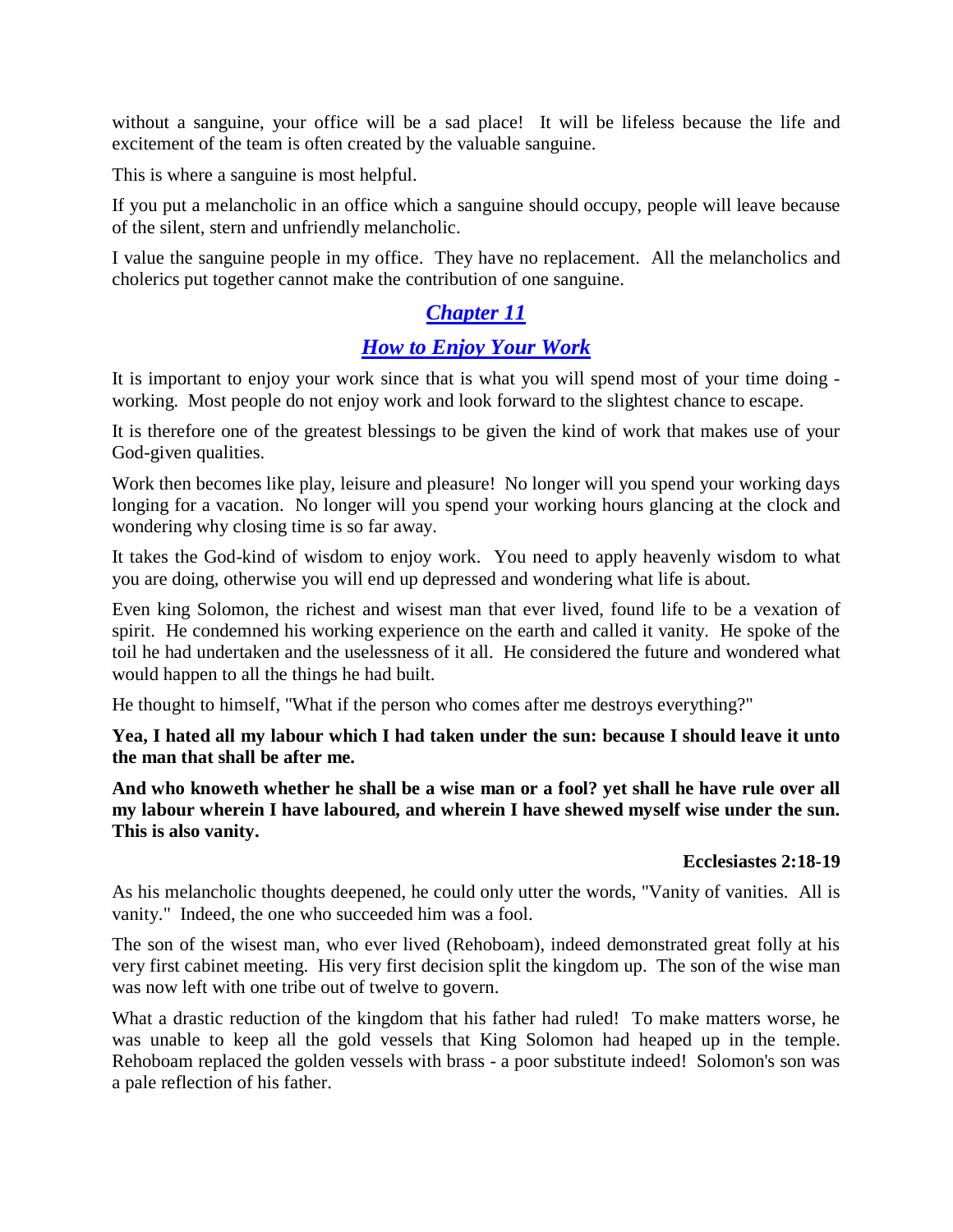Such is the futility of all our life's work. It is vanity. Perhaps most working people have not reflected on these realities. If they do they would not find much meaning in what they are doing. This is the difference between secular work and full-time ministry.

When a Christian works for the Lord in full-time ministry, it is still important to apply a certain kind of wisdom.

This wisdom will make you enjoy your work and live joyfully under the sun. The term "under the sun" is used frequently in the book of Ecclesiastes. This phrase speaks of the life we live "under the sun" or the life we live on this earth. Solomon gave us words of wisdom that can dramatically improve life "under the sun".

However, most of the wisdom for life "under the sun" does not give guidance for the life hereafter.

If you fail to apply this wisdom "under the sun" you will probably hate your life in the end. You will find life and work a futile experience. Why would the Queen of Scotland say as she died, "Shame on life"? She sounded just like Solomon.

**Therefore I hated life; because the work that is wrought under the sun is grievous unto me: for all is vanity and vexation of spirit.**

**Ecclesiastes 2:17**

# **Wisdom for Enjoying Your Work**

#### **1. Enjoy your work by eating and drinking while you work.**

The phrase "eat and drink" refers to having your basic needs met as you work. Eating good food and living well is wisdom that will make you enjoy working.

Some people save up for a good retirement but never reach that age.

**Then I commended mirth, because a man hath no better thing under the sun, than to eat, and to drink, and to be merry: for that shall abide with him of his labour the days of his life, which God giveth him under the sun.** 

**Ecclesiastes 8:15**

It is time to enjoy your food and drink. Eat what you actually enjoy and drink to your fill. Bring out the best plates in the house and use the nicest glasses. Don't save them up for visitors any more. You are as good as any visitor!

**Behold that which I have seen: it is good and comely for one to eat and to drink, and to enjoy the good of all his labour that he taketh under the sun all the days of his life, which God giveth him: for it is his portion.** 

**Ecclesiastes 5:18**

## **2. Be happy and joyful at work.**

It is important to be joyful and happy whilst working. You will spend most of your lifetime working. You must enjoy the company of those you work with. You must be able to laugh, holler, and have a good time. If you do this, you will love going to work.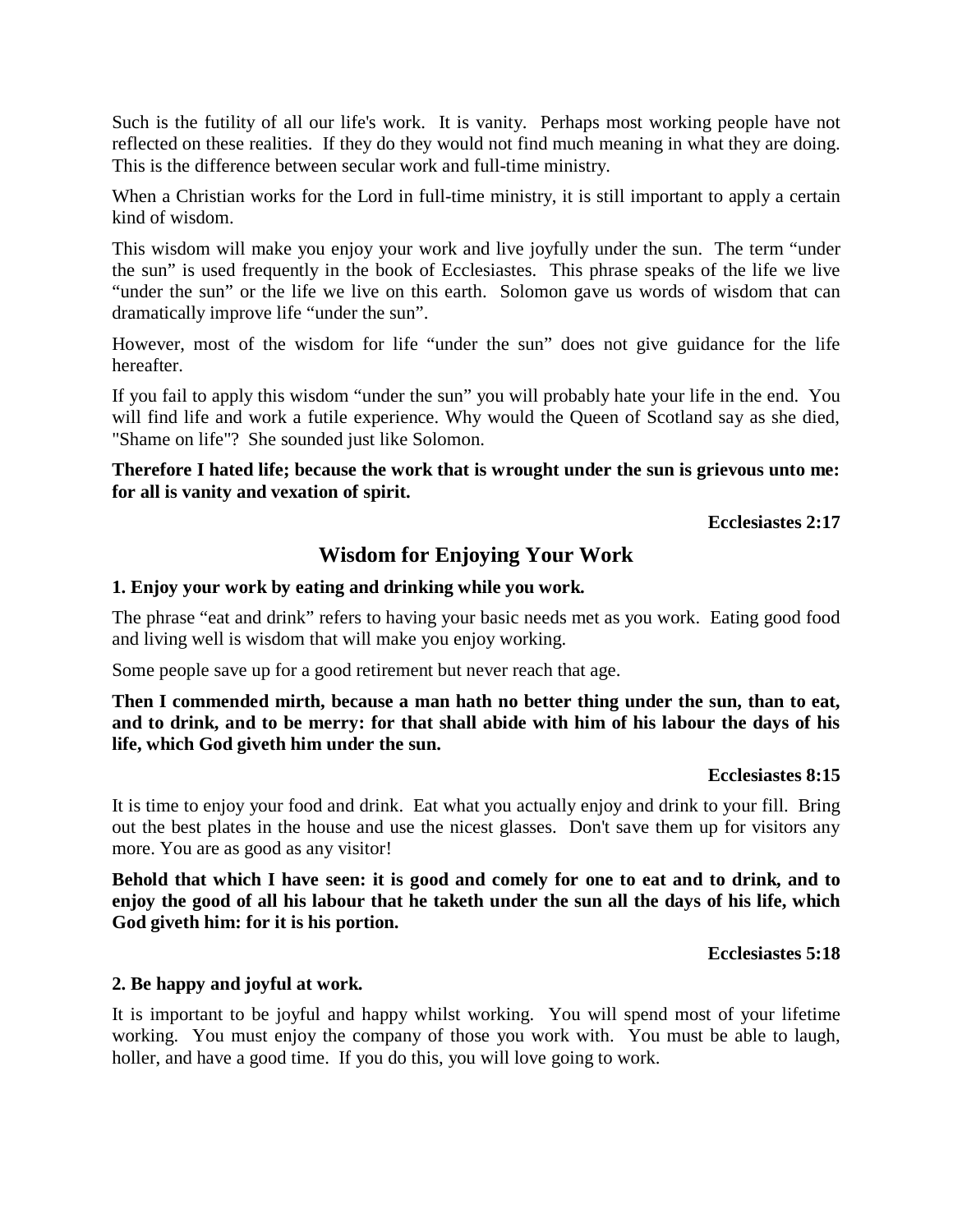You will actually miss being at work because you will miss the good company and the good fun of it all. Home may even seem boring to you when you are joyful at work.

## **Then I commended mirth, because a man hath no better thing under the sun, than to eat, and to drink, and to be merry: for that shall abide with him of his labour the days of his life, which God giveth him under the sun.**

**Ecclesiastes 8:15**

Fight till you work in the right environment and with the right people.

## **3. Accept your lot.**

**Then I realised that it is good and proper for a man to eat and drink, and to find satisfaction in his toilsome labour under the sun during the few days of life God has given him-- for THIS IS HIS LOT.** 

**Moreover, when God gives any man wealth and possessions, and enables him to enjoy them, TO ACCEPT HIS LOT and be happy in his work-- this is a gift of God.** 

## **Ecclesiastes 5:18-19, NIV**

Accept what God has given you. God has not given you everything. There are things we all wish we had but everyone must accept his lot. If you do not have a husband and spend all your life fighting to get one, you will probably become bitter and frustrated. If you do not have a child and spend the better part of your adult life trying to have one, you are likely to experience many disappointments.

As long as you do not accept your lot, you will have a life of unwinnable battles and humiliating defeats. "Accept your lot" is the wisdom of God for a happy life under the sun.

## **4. Enjoy work by living joyfully with your spouse.**

## **LIVE JOYFULLY WITH THE WIFE whom thou lovest all the days of the life of thy vanity, which he hath given thee under the sun, all the days of thy vanity: FOR THAT IS THY PORTION IN THIS LIFE, and in thy labour which thou takest under the sun.**

#### **Ecclesiastes 9:9**

One of the ways to enjoy your work is to live happily with your spouse. Anyone who has been married knows that marital conflict is a painful and discomfitting experience. It discolours everything and releases shadows of depression into your entire life. Indeed marital harmony is one of the rewards and blessings a person could have.

Many millionaires live alone and estranged from their wives. Their homes are filled with empty rooms and unused swimming pools. There are no shouts of joy and no peals of laughter from these homes.

Do these millionaires really have the blessings of life "under the sun"? Life is more than a pay package. There are many other things that God teaches us to consider.

It is time for you and your spouse to laugh at each other and enjoy a few moments "under the sun" together.

Do not be fixated on the negatives. There are many things to talk about. Have dinner together! Make tea for each other. Have fun! Enjoy and accept each other's friendship! Do not accuse each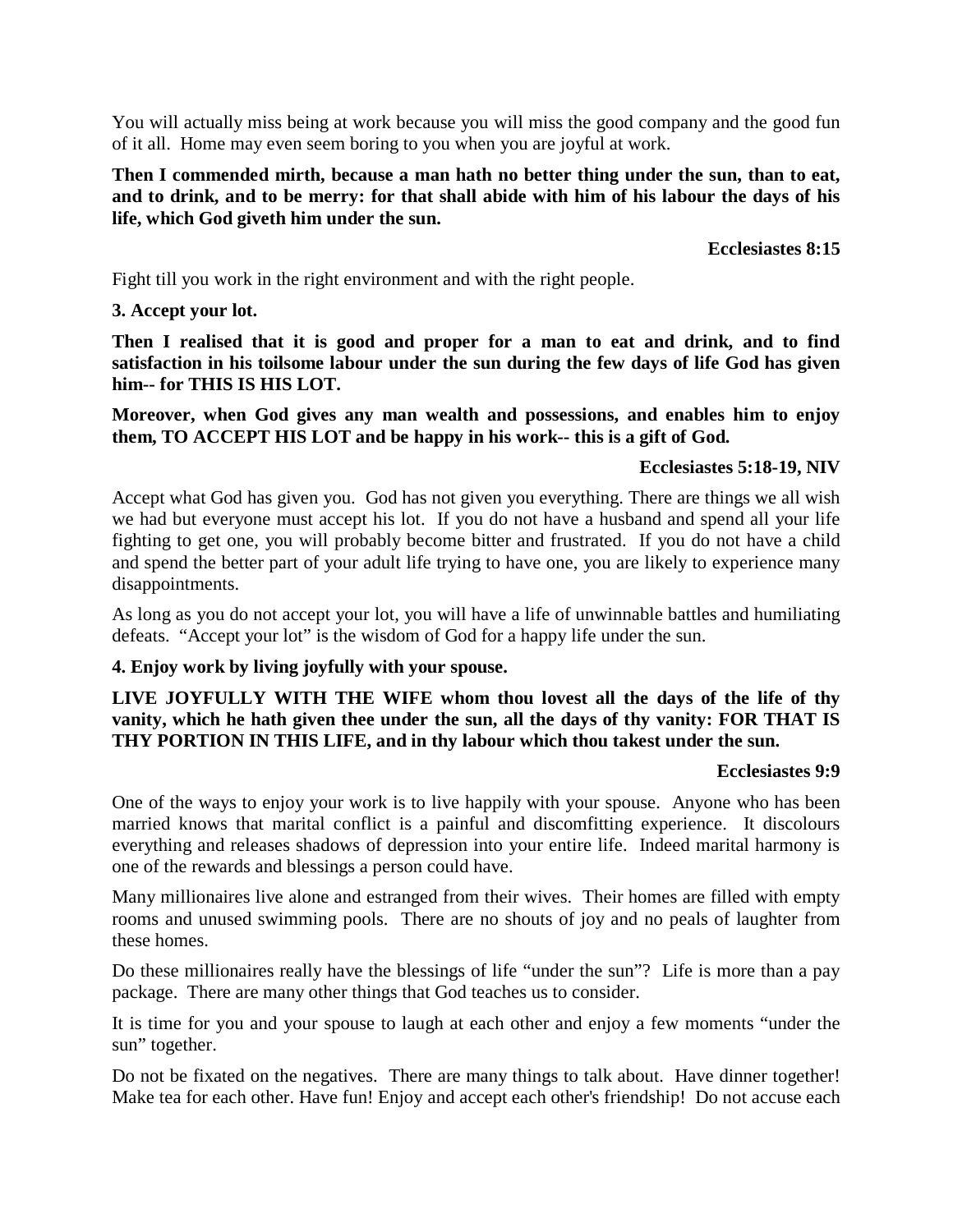other! Play with each other and make light of all the ugliness in your spouse. This world is not our home. We are just passing through and under the sun for a season! Pass your tests of this life under the sun!

**5. Eat of your wealth and take your portion as you work.** 

**There is an evil which I have seen under the sun, and it is common among men: A man to whom God hath given riches, wealth, and honour, so that he wanteth nothing for his soul of all that he desireth, yet God giveth him not power to eat thereof, but a stranger eateth it: this is vanity, and it is an evil disease.** 

## **Ecclesiastes 6:1-2**

Spend money on yourself. Use some of the wealth you have earned on yourself. That is part of enjoying your working life. Invest in your surroundings. If you spend most of your time in your bedroom, make it the nicest bedroom in the world. Have fun with the goodies God has given you. It is an evil thing to be unable to use the wealth you have earned.

Failure to eat your portion will make you hate life and hate work.

**And I gave my heart to know wisdom, and to know madness and folly: I perceived that this also is vexation of spirit. For in much wisdom is much grief: and he that increaseth knowledge increaseth sorrow.**

**Ecclesiastes 1:17-18**

#### **6. Remember that people are envious of hard-working people.**

## **Again, I considered all travail, and every right work, that for this a man is envied of his neighbour. This is also vanity and vexation of spirit.**

#### **Ecclesiastes 4:4**

This world has six billion selfish, greedy and lazy people. When a hard-working person comes along, he tills the ground, prospers and creates wealth. Unfortunately, his wealth and success only stir up the jealousy of his brothers.

Abel did not do anything to hurt his brother Cain. Cain was jealous of Abel's success and eventually killed him.

Under the sun, hard-working and successful people will always be surrounded by envious people. Successful men all over the world live under the teeming threat of envious people.

Jesus Christ was crucified because of envy. "For he knew that the chief priests had delivered him for envy" (Mark 15:10).

#### **7. Be content as you work for God.**

## **Better is an handful with quietness, than both the hands full with travail and vexation of spirit.**

## **Ecclesiastes 4:6**

This may be one of the most important strengths that you will ever develop. The ability to be content is so important for full-time ministers and their families. It is this ability that keeps your mind and heart on eternity.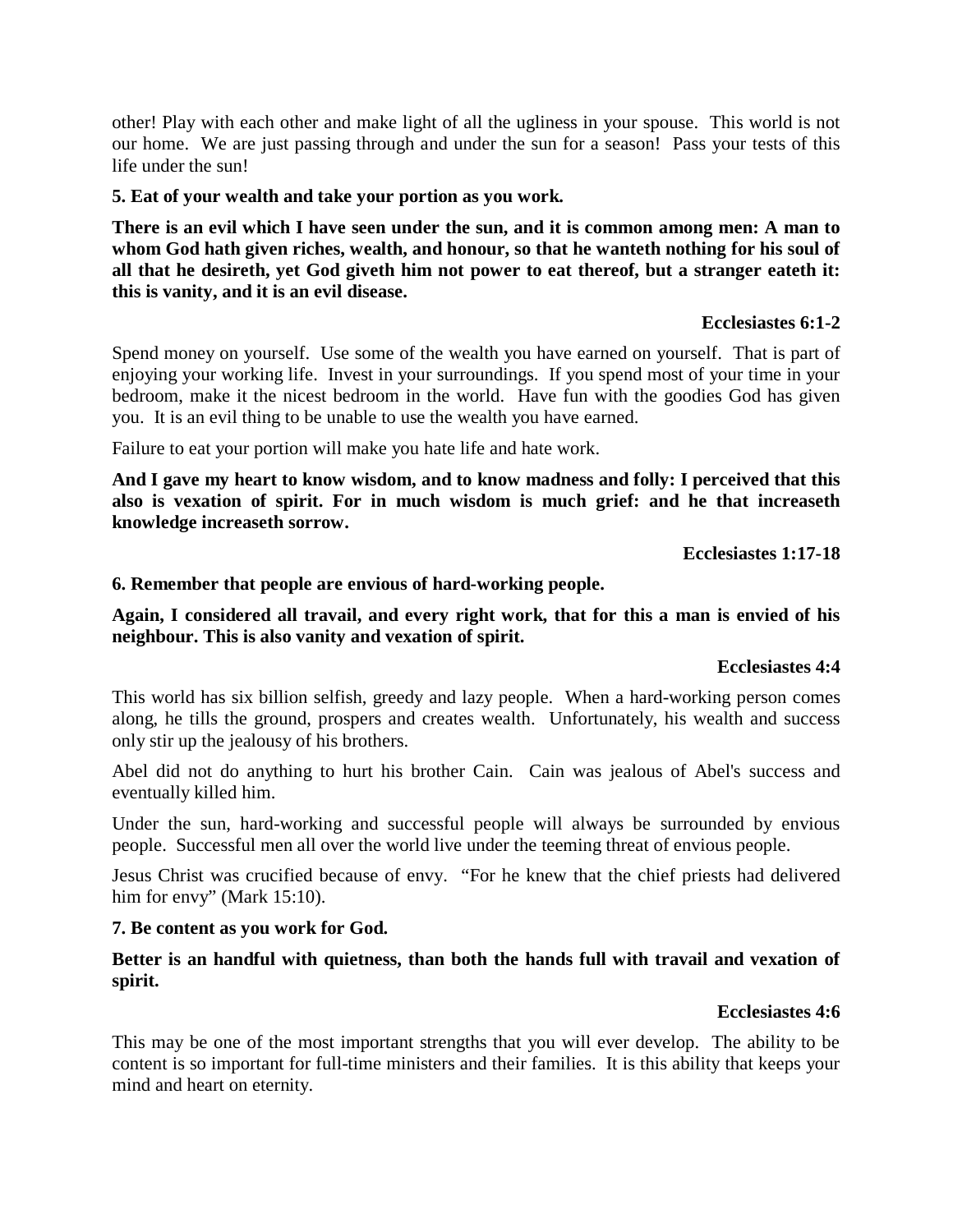In this all-important spiritual state, you will be content with food, clothes and somewhere to live. This truly is the biblical prescription for all spiritual pilgrims.**8. Patience will make you go further.** 

#### **Better is the end of a thing than the beginning thereof: and the patient in spirit is better than the proud in spirit.**

## **Ecclesiastes 7:8**

Impatience is the brother of discontentment. Impatient people cannot wait for the seeds they have sown to germinate. They must have all the money now. They must have cars, houses, gold and other rewards now and in this life. It is this spirit of impatience that cuts us off many a minister from realizing their full potential.

## **9. Wisdom will make you work better.**

## **This wisdom have I seen also under the sun, and it seemed great unto me:**

## **Ecclesiastes 9:13**

Every job can be made easier and faster through wisdom. Farming, carpentry, fishing and even the practice of medicine are much easier today because wisdom has made everything a little easier. Use wisdom to make whatever work you do faster and more fruitful.

## **10. Working in twos is always more fruitful.**

## **Two are better than one; because they have a good reward for their labour.**

#### **Ecclesiastes 4:9**

An eternal law of fruitful work is the law of working in teams of twos. I have tried sending out people alone and I have discovered that two are always better than one. Believe and practise the principle of "two are better than one". It will make your life's work much easier.

# <span id="page-41-0"></span>*[Chapter 12](#page-1-0)*

# *[How to Find Your Life's Work](#page-1-0)*

Your life's work is a gift from God. Many people would be surprised to find out that work is actually a gift from God. Without the gift of work, many would be listless, lacking the energy and vitality of life.

It is the work God has given us to do that energizes us. As soon as you sense that the work you are doing is worthless, it is difficult to continue working. This revelation of how futile secular work is, is what spurs many into full-time ministry.

It is difficult to spend all your energy doing something that you know is a waste of time. **Seven Things You Must Know about Work**

1. Know that work is better than rest, because God worked six days and rested one day **(Exodus 20:11).**

- 2. Understand why too much rest is a negative thing **(Proverbs 6:10-11).**
- 3. Know that happiness at work is one of the gifts of God **(Ecclesiastes 5:19).**
- 4. Know the things that take away the joy of work. **(Songs 2:15).**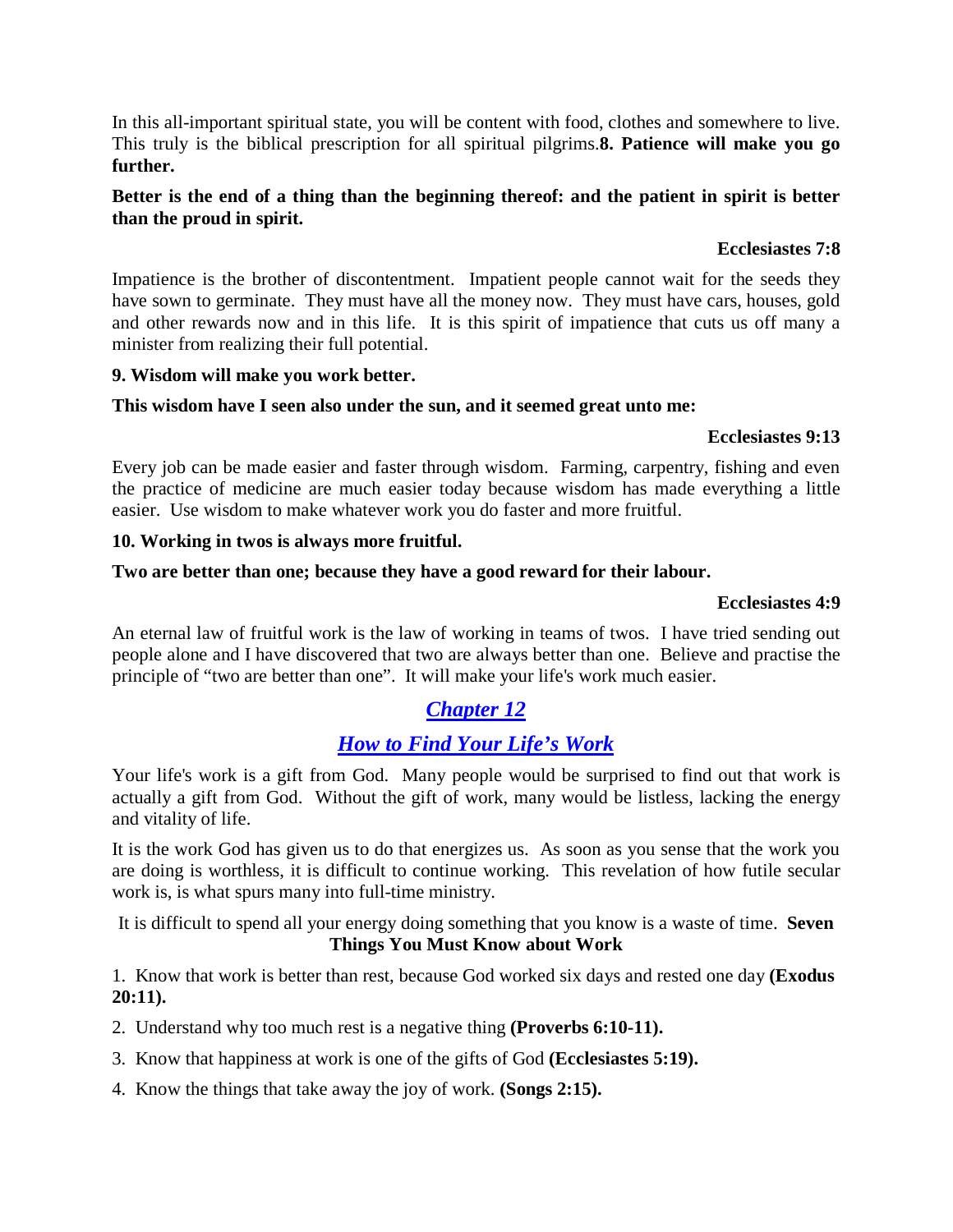- 5. It is possible to work without craving for leave. **(John 9:4).**
- 6. Keep searching till you find your life's work. **(Esther 4:14).**
- 7. Decide to work rather than to play or to rest. **(Nehemiah 4:6).**

# **Seven Ways to Identify Your Life's Work**

### **1. Your life's work will give a new meaning to your life.**

When you find your life's work, it will give you something more than money. There is more to life than the amount of money you have. King Solomon had all the money in the world yet he said, "Vanity of vanities; all is vanity."

## **2. Your life's work is something God has called you to.**

## **Jesus saith unto them, My meat is to do the will of him that sent me, and to finish his work.**

#### **John 4:34**

When I followed the call of God on my life, I found my life's work. Many people live and die without beginning their life's work.

#### **3. Your life's work is something that you will not hate.**

Solomon hated his work and his life. This is the futility of those whose work is related only to life on this earth. Solomon was depressed and miserable at the end of his life.

### **Therefore I hated life; because the work that is wrought under the sun is grievous unto me: for all is vanity and vexation of spirit.**

## **Yea I hated all my labour which I had taken under the sun: because I should leave it unto the man that shall be after me.**

#### **Ecclesiastes 2:17-18**

Solomon's wisdom was the wisdom *under the sun* - the wisdom for life on this earth. As far as earthly achievements were concerned, Solomon accomplished very much. But as he approached the gates of eternity, his earthly accomplishments paled into insignificance. Work that focuses on eternity will not leave you depressed.

Queen Margaret of Scotland at the end of her life said, "Shame on life!"

However, the missionary, dying on his ship in the midst of the sea said, "I go with the gladness of a boy bounding from school. I feel so strong in Christ."

Since I entered into full-time ministry, I have not hated my work or my life. When I worked in the secular world, I hated work and I found my life useless. A little analysis of those ahead of me showed me the futility of all my labour. O what a blessing it is for me to have found my life's work!

#### **4. In your life's work, you will enjoy the rewards of your labour.**

Many people do not enjoy the fruits of their hard work. They work all day and all night but never sit down to enjoy the simple benefits of life.

## **…every man should eat and drink, and enjoy the good of all his labour, it is the gift of God.**

**Ecclesiastes 3:13**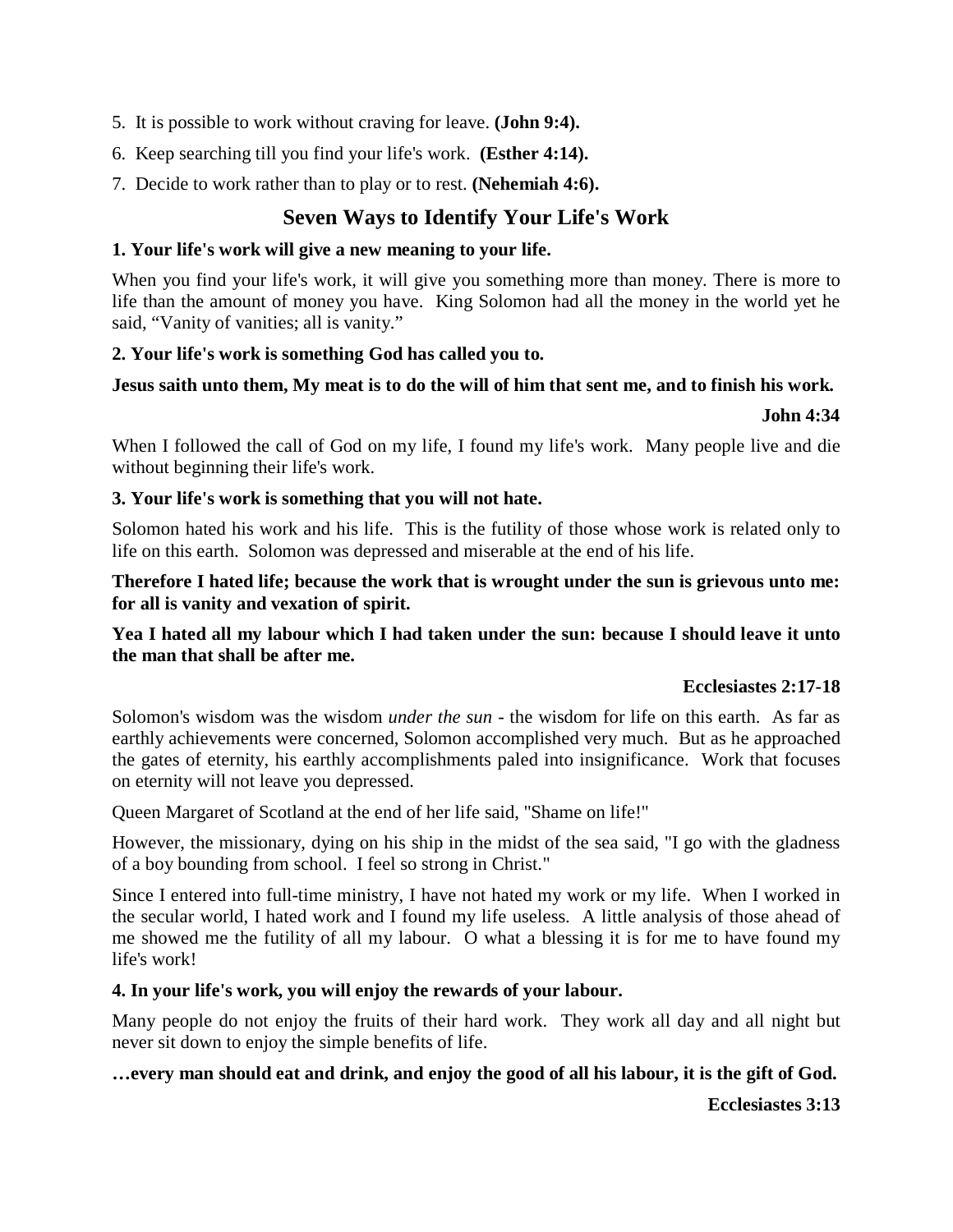The gift of God enables you to be happy, enjoy the little pleasures, and rest from your labours. When you find your life's work you will experience all these.

## **5. In your life's work, money will no longer drive you.**

When you find your life's work, money will not matter so much anymore. You will work for the joy of fulfilling God's will.

Like Jesus, you will say, "My meat (satisfaction) is to do the will of Him that sent me."

You will also know that a man's life does not consist in the abundance of things that he possesses (Luke 12:15). You will know that money is elusive and no one ever has enough.

### **He that loveth silver shall not be satisfied with silver; nor he that loveth abundance with increase: this is also vanity.**

## **Ecclesiastes 5:10**

## **6. In your life's work you will not labour in vain.**

Working in the world is vanity. Solomon told us that repeatedly. It is working in the Lord that is not vanity. Paul described his work differently. Solomon called his work vanity but Paul said his work was not in vain.

## **Therefore, my beloved brethren, be ye stedfast, unmoveable, always abounding in the work of the Lord, forasmuch as ye know that your labour is not in vain in the Lord.**

## **1 Corinthians 15:58**

## **7. Your life's work makes you become a blessing to others.**

As you fulfil God's calling, you will become a blessing to others. God will bless you abundantly and you will help many people.

**I have shewed you all things, how that so labouring ye ought to support the weak, and to remember the words of the Lord Jesus, how he said, It is more blessed to give than to receive.** 

#### **Acts 20:35**

## **8. In your life's work your talents will be revealed.**

When I worked in the secular world, most of the gifts God had given me were submerged. I was never a leader, I was never appointed to any special position and I did not shine.

In full-time ministry, my abilities and talents have been utilized to the full. I have found a job that taxes my mind and my strength to the uttermost. Working in full-time ministry makes my sleep enjoyable.

## **The sleep of a labouring man is sweet, whether he eat little or much: but the abundance of the rich will not suffer him to sleep.**

**Ecclesiastes 5:12**

# <span id="page-43-0"></span>*[Chapter 13](#page-1-0)*

# *[Avoiding Unsuitable Jobs](#page-1-0)*

There are some things that take away the joy of work. You must know and avoid these things.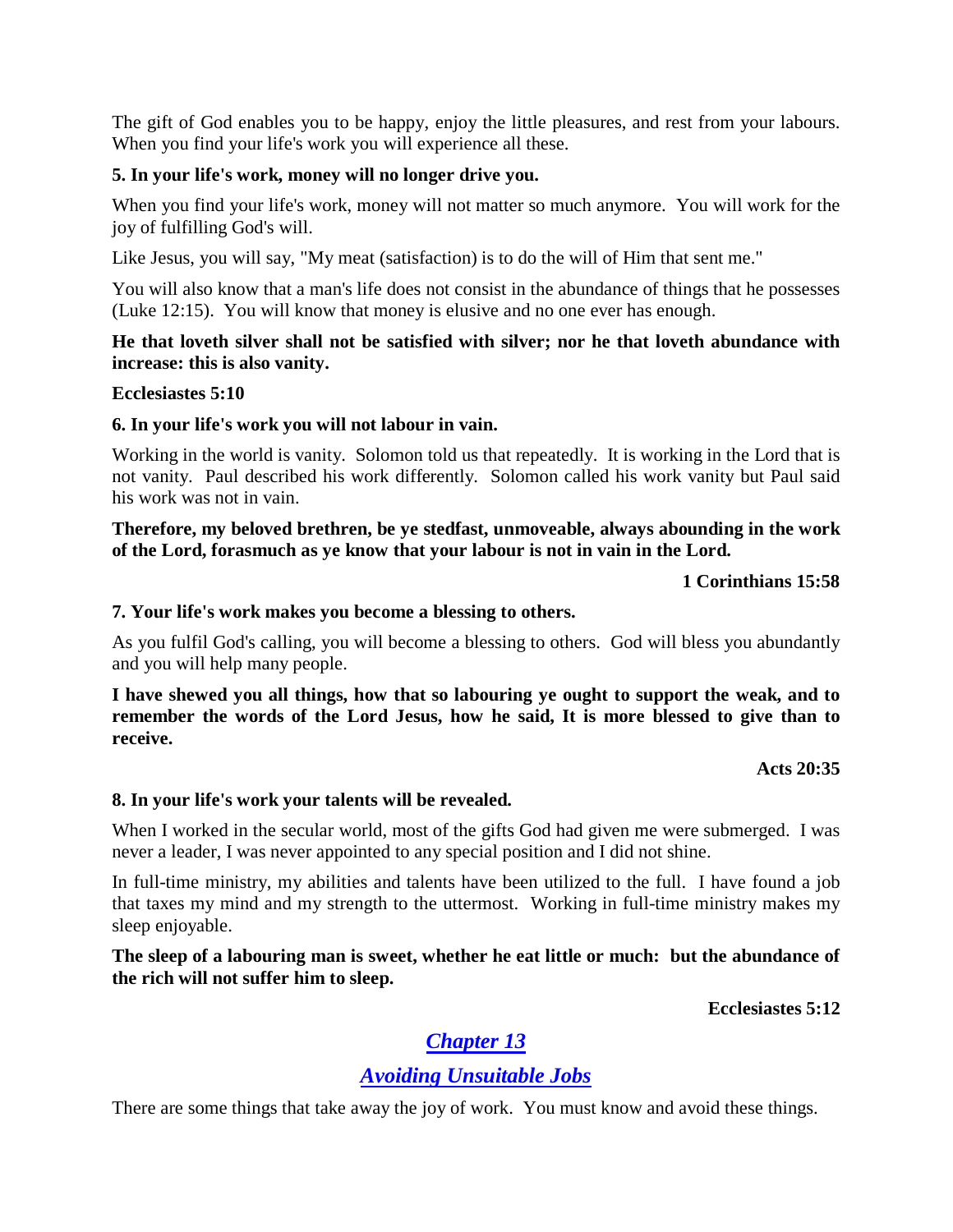#### **Six Unsuitable Jobs**

## **1. A job you have no calling for is an unsuitable job.**

When you are not called to something, you get into all sorts of difficulties. A train is not designed to fly. No matter how it is positioned on the runway, flying is impossible! It was designed to stay on the ground and to move along rail tracks.

It is important that you find your calling because you are designed to do specific things. Many difficulties come from doing jobs that you are not suited for. Functioning in a call which is not your own is like taking an honour which is not yours.

## **And no man taketh this honour unto himself, but he that is called of God…**

#### **Hebrews 5:4**

#### **2. A job unsuited for your temperament is an unsuitable job.**

Perhaps this is one of the most important points in this book. In a previous chapter we discussed how each temperament is suited for certain jobs. Make sure that you are doing a job suited to your particular temperament. If you are a choleric person, find a leadership job that is suitable for choleric people. If you are phlegmatic, ask to be excused from jobs that require a driving, leadership personality!

It is in your interest that you work according to your particular temperament. If you do not, you will repeatedly be regarded as a failure.

## **3. A job with bad company is an unsuitable job.**

If you do not have to sit with sinners all day long, you are truly blessed. Pray that God will give you people whose company you enjoy.

**Blessed is the man that walketh not in the counsel of the ungodly, nor standeth in the way of sinners, nor sitteth in the seat of the scornful.** 

**Psalms 1:1**

## **4. A job that is meaningless is an unsuitable job.**

**Then I looked on all the works that my hands had wrought, and on the labour that I had laboured to do: and, behold, all was vanity and vexation of spirit, and there was no profit under the sun.** 

#### **Ecclesiastes 2:11**

It is unfortunate to have to do a meaningless job. During the Second World War, one of the punishments given to intelligent professors and scientists was the carrying of rocks from one end of a prison yard to the other.

From morning until evening, they carried these rocks to and fro, creating a heap and then taking it apart when it reached a certain height. It was indeed a sore vexation to these honourable men. Some of them went crazy as they did years and years of this meaningless work. Perhaps that is why you are going crazy at your current job.

#### **5. Working for someone you dislike is an unsuitable job.**

## **Surely oppression maketh a wise man mad; and a gift destroyeth the heart.**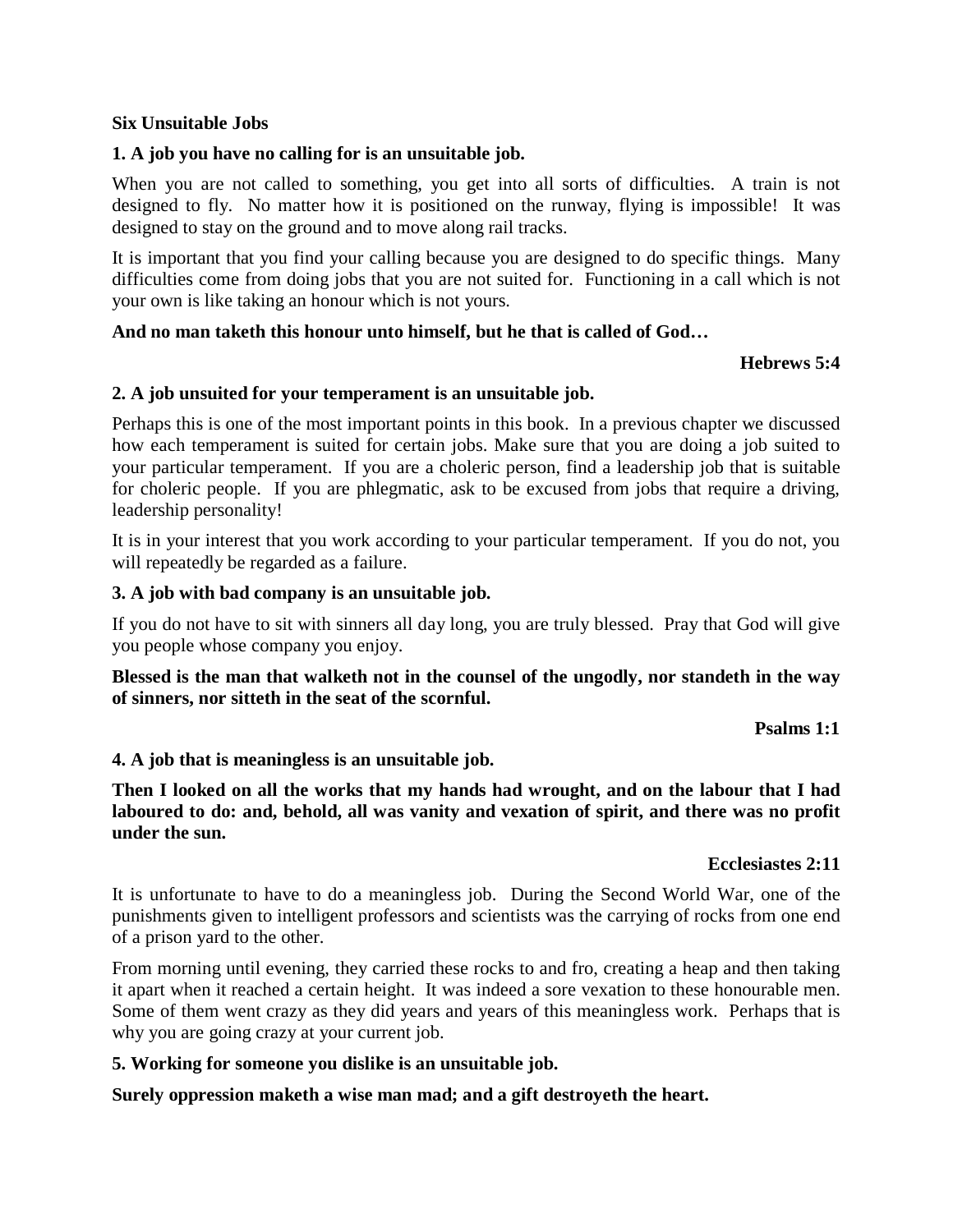It is a painful experience to work for someone you dislike. It is truly a joy to work for someone whose company and leadership you enjoy. I pray that you will find an opportunity to work for someone who does not oppress you.

#### **6. A job you are not prepared for is an unsuitable job.**

## **Prepare thy work without, and make it fit for thyself in the field; and afterwards build thine house.**

#### **Proverbs 24:27**

The lack of preparation makes work a very difficult thing. Preparation is necessary for every job. Sometimes you have not read your notes or prepared adequately. A lack of preparation makes you incapable of your tasks.

This lack of preparation makes work a difficult experience everyday. It is important to prepare yourself adequately so that you will find yourself enjoying the work God has given you.

# <span id="page-45-0"></span>*[Chapter 14](#page-1-0)*

# *[How to Relate with Your Boss](#page-1-0)*

**1. See him as one who is placed there by God.**

**...For there is no authority except from God, and those which exist are established by God.** 

#### **Romans 13:1**

## **2. Recognize and relate to him as you would relate with God Himself.**

Do your work as though you are doing it for the Lord.

**...with good will doing service, as to the Lord, and not to men:** 

**Ephesians 6:7**

#### **3. Be humble towards your boss.**

Humility is the only way to promotion in God's house.

**And whosoever will be chief among you, let him be your servant:** 

**Matthew 20:27**

#### **4. Learn all you can about your job.**

## **A wise man will hear, and will increase learning; and a man of understanding shall attain unto wise counsels**

**Proverbs 1:5**

There is a lot to learn every day. We will never stop learning until we die. Open your heart and discover all there is to know about your job.

#### **5. Listen to instructions carefully.**

Recognize that the person in authority over you knows something that you don't. That is why he is in that position.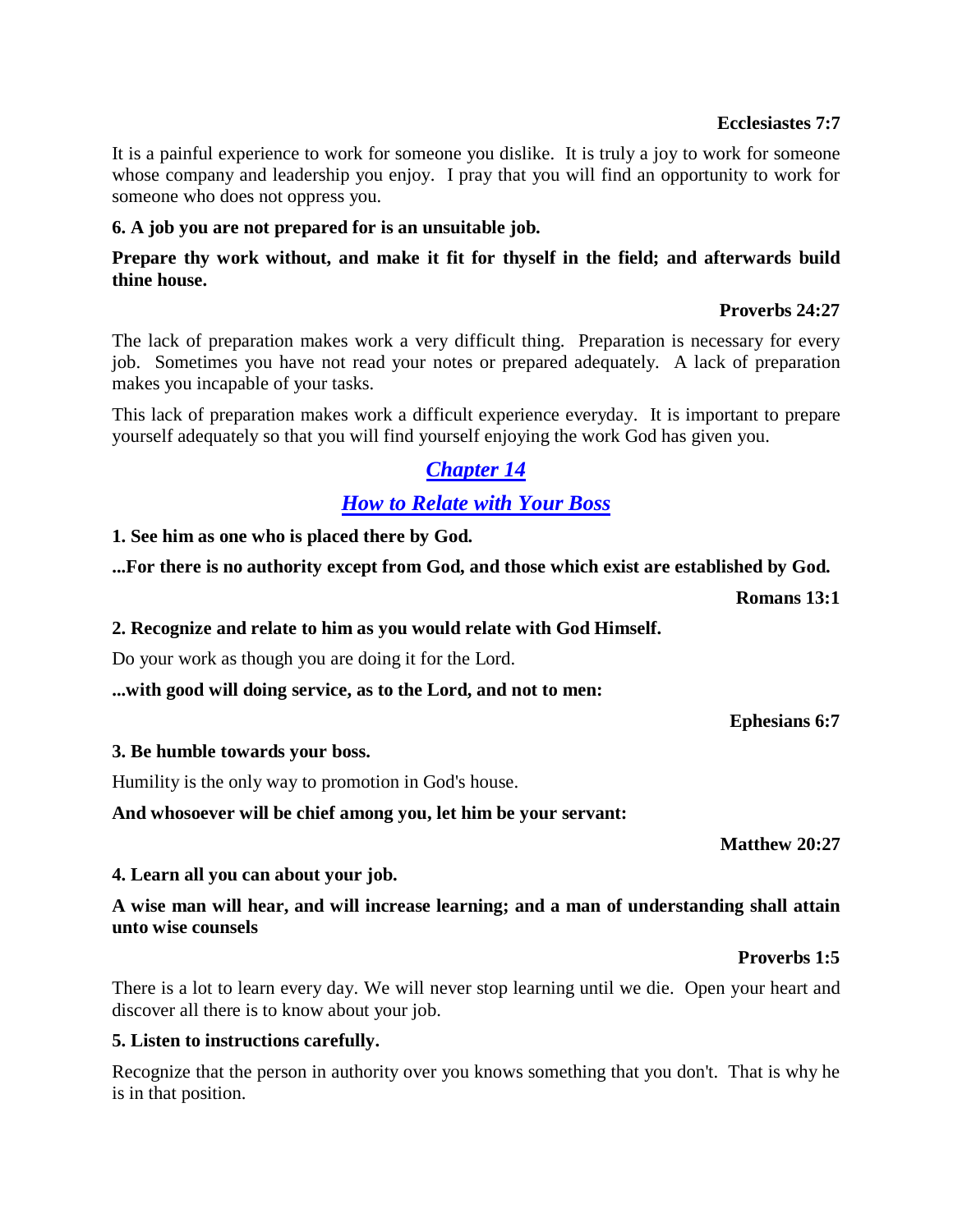## **Hear, ye children, the instruction of a father, and attend to know understanding.**

### **Proverbs 4:1**

#### **6. Understand the spirit of the instruction.**

Long-winded meetings and lengthy discussions are intended to make you understand your instructions. When you understand the spirit of the instruction, you are able to carry out your orders better.

## **7. Discover what your boss likes and wants, then do it!**

There are certain things that please every important person. They often do not care about many things. Often they look out for just one thing and if you can get that right, you will always be in their good books.

Surprisingly, people do a hundred different things that have not been asked for and leave out the one thing that means everything to the boss.

## **8. Learn what displeases your boss and avoid those things like the plague.**

Notice what angers your boss and learn to avoid them. Understand why he is upset by certain things and discover what to do to avoid them. Like I said, it takes very little to please important people. They do not have time for many things. There are just a few things they notice.

#### **9. Learn to anticipate your boss's next move.**

How refreshing it is to have a servant who knows what you will do next. It is like a cool drink on a very hot and sunny day. Anticipating your boss's next move is to think the way he thinks and to plan with him in mind. This ability to anticipate things shows a good level of intelligence and is also a sign of partnership.

#### **10. Repeat his instructions to be sure you understand them.**

When you receive instructions, develop a habit of repeating what you have heard to make sure you got it right. Sometimes, a slight variation in understanding the instruction can lead to a disaster.

#### **11. Start writing when your boss starts speaking.**

This shows you are smart, intelligent and ready for action. Always have a book ready when he calls. There may be nothing to write, but you must be ready. It is discouraging to give a lot of instructions only to find that nothing has been written by a scatter-brained employee.

#### **12. Do not be jumbled up and confused in his presence.**

It is important to be composed and ready for every task. Have your note book and pen at hand at all times so that you do not look silly and disorganized.

#### **13. Be dressed properly and decently whenever he is present.**

Throw away clothes that are unacceptable and inappropriate so that even in your most casual moments you will be professional and ready for action.

#### **14. Do what you are asked to do immediately.**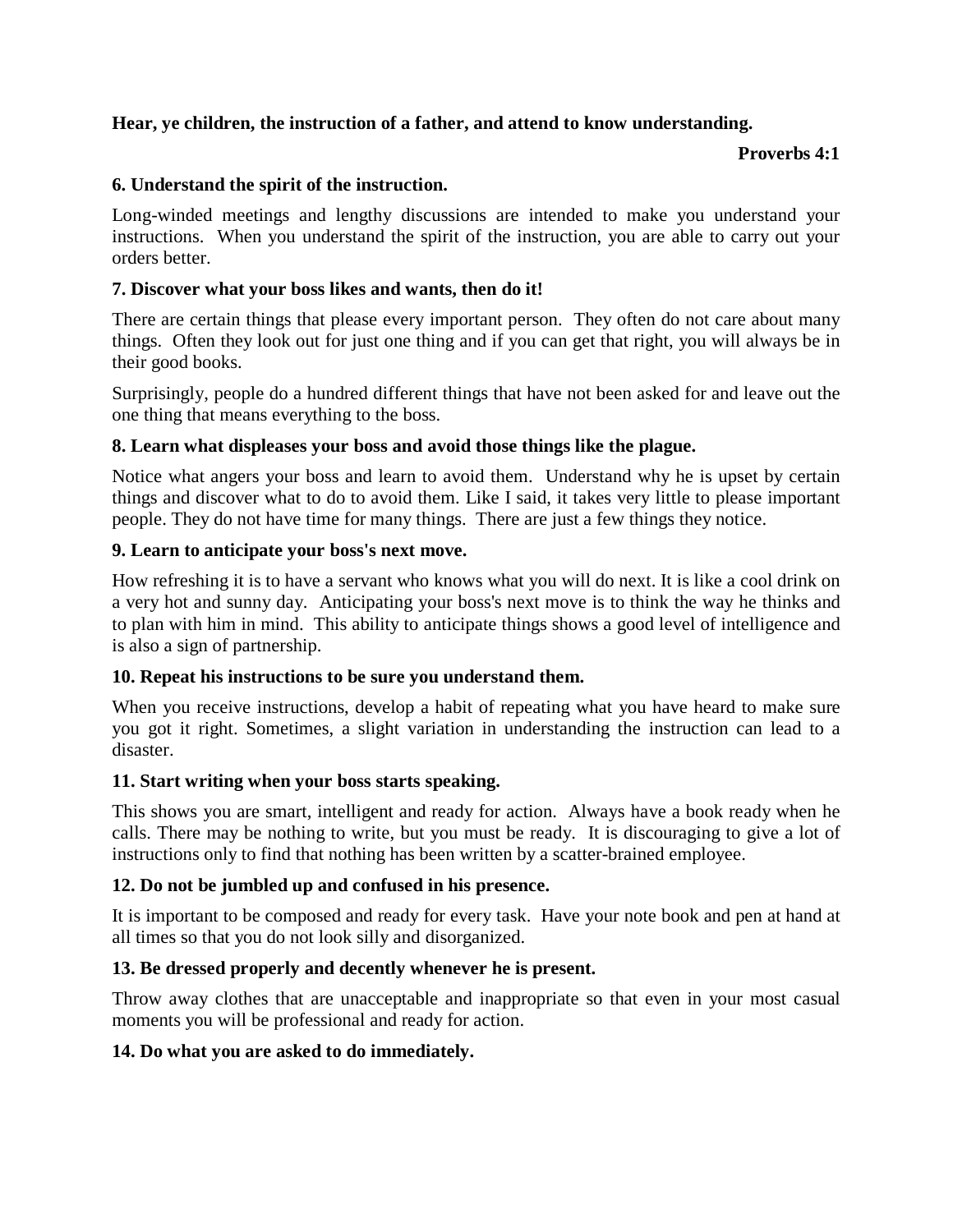There is no better time to start carrying out an instruction than right now. Start immediately! Carry out new instructions first and do routine things later. Your boss's heart will warm up to you when you deal with his urgent requests.

## **15. Never stop routine jobs until instructed.**

Some routine activities will never be checked unless there is some problem or other. Often, it is in a time of crisis that the negligence of routine work is discovered. This is the point at which many people lose their jobs.

## **16. Carry out all instructions to their logical conclusion.**

Every boss wants to hear that the mission is accomplished. No supervisor wants to be told about unsolved problems.

He wants to hear about solutions. He wants to hear how you overcame the obstacles you met. Within one command lies a host of challenges that must be overcome. Every boss is looking for problem solvers. Everyone can narrate a string of unsolved problems but who can solve them?

Solve any problems that come up in the course of doing your job. Just make sure you bring your instructions to a thorough conclusion.

## **17. Become your boss's no.1 problem solver.**

Every boss is attracted to solution-bringers, bridge-builders, problem solvers and accomplishers. Never leave unsolved a problem that you could have solved. The one thing that will devalue you in your boss' eyes is when you do not solve problems. Most bosses know that there are a host of problems to be overcome. That is the very reason why he gave you the job.

## **18. Never criticize your boss publicly or privately.**

It will erode your spiritual relationship with him and open the door for demons. Ask the Israelites what happened to them when they began complaining about Moses. A grumbling employee is a liability and I would advise any leader to dismiss all the grumblers.

## **19. At all costs, avoid the job of the "office complainer".**

There are always people who are not happy about something. They have a chronic spirit of murmuring. Make sure you never become the "office complainer".

## **20. Never be angry or irritated at new instructions.**

Do not be upset when instructions are changed. Do not be angry when instructions are repeated. Your job is to be humble and do what you are told. If you get irritated at a change of instructions, you are probably too big for your job.

## **21. Humbly receive all corrections no matter how long you have been around.**

The longer you stay in a job, the more likely you are to think that you know everything. Humble yourself and receive correction. You may have been around for ten years but there are still things to learn.

## **22. Be spiritual, be restful and be wise.**

When you do not use your time wisely, you never have time to pray. It is important to be prayerful and restful. It makes you wiser and more effective. When you are not restful, you